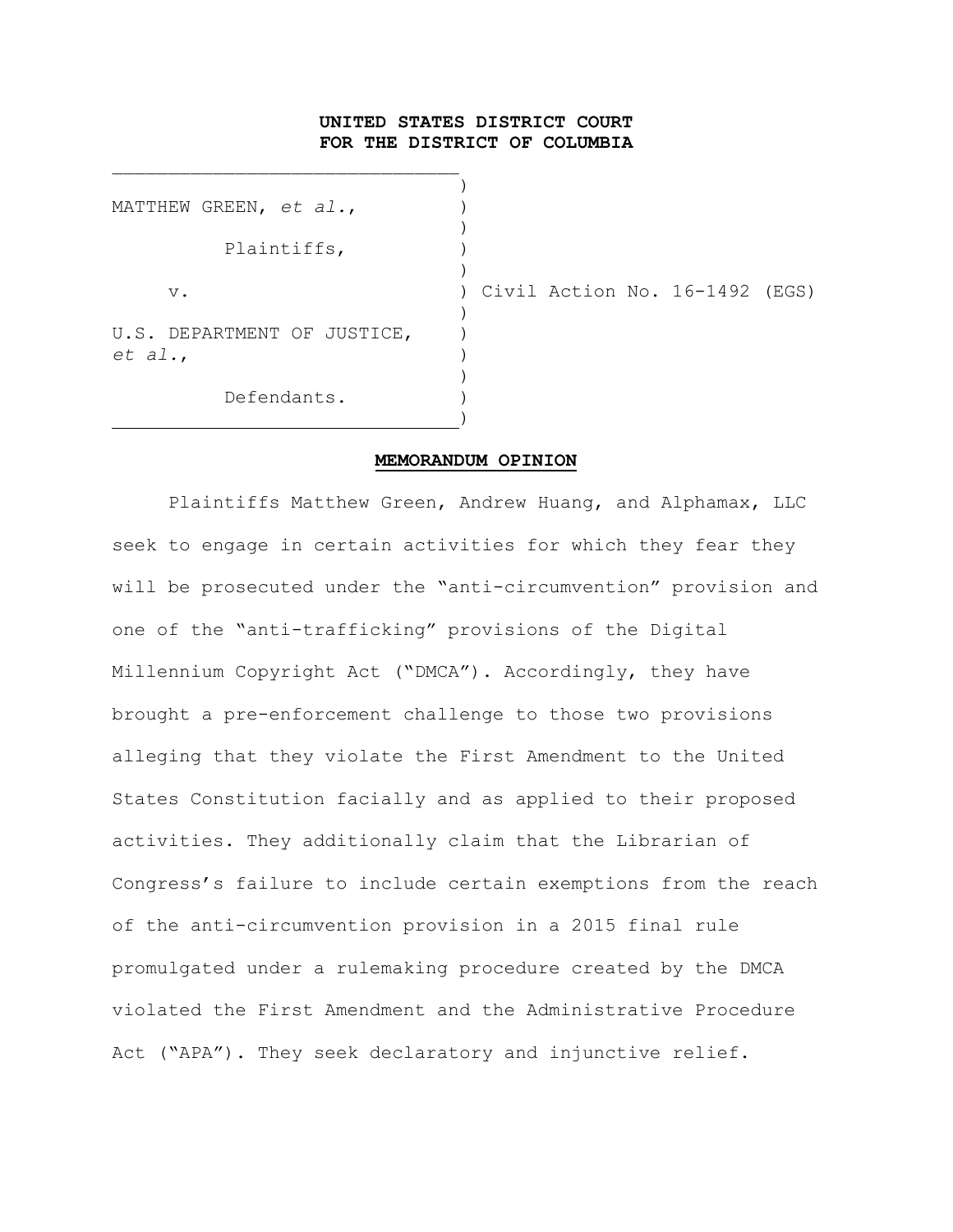Defendants—the United States Department of Justice, Attorney General William Barr, the Library of Congress, Librarian of Congress Carla Hayden, the United States Copyright Office, and Register of Copyrights Karyn Temple Claggett<sup>1-</sup>have moved to dismiss plaintiffs' claims for lack of subject matter jurisdiction under Federal Rule of Civil Procedure 12(b)(1) and, alternatively, for failure to state a claim under Federal Rule 12(b)(6). Upon consideration of defendants' motion, the response and reply thereto, the applicable law, and the entire record, defendants' motion to dismiss is **GRANTED IN PART and DENIED IN PART**.

#### **I. Background**

 $\overline{a}$ 

#### **A. Statutory Background**

Congress enacted the DMCA, 17 U.S.C. § 1201 *et seq.*, in 1998 to implement the World Intellectual Property Organization Copyright Treaty and the World Intellectual Property Organization Performances and Phonograms Treaty. S. Rep. No. 105-190, at 2 (1998). In implementing those treaties via the DMCA, Congress was primarily responding to "the ease with which digital works can be copied and distributed worldwide virtually instantaneously." *Id.* at 8. In short, Congress was concerned

<sup>&</sup>lt;sup>1</sup> Pursuant to Federal Rule of Civil Procedure 25(d), Attorney General Barr has been substituted for former Attorney General Loretta Lynch, and Register Claggett has been substituted for former Register Maria Pallante as a defendant in this action.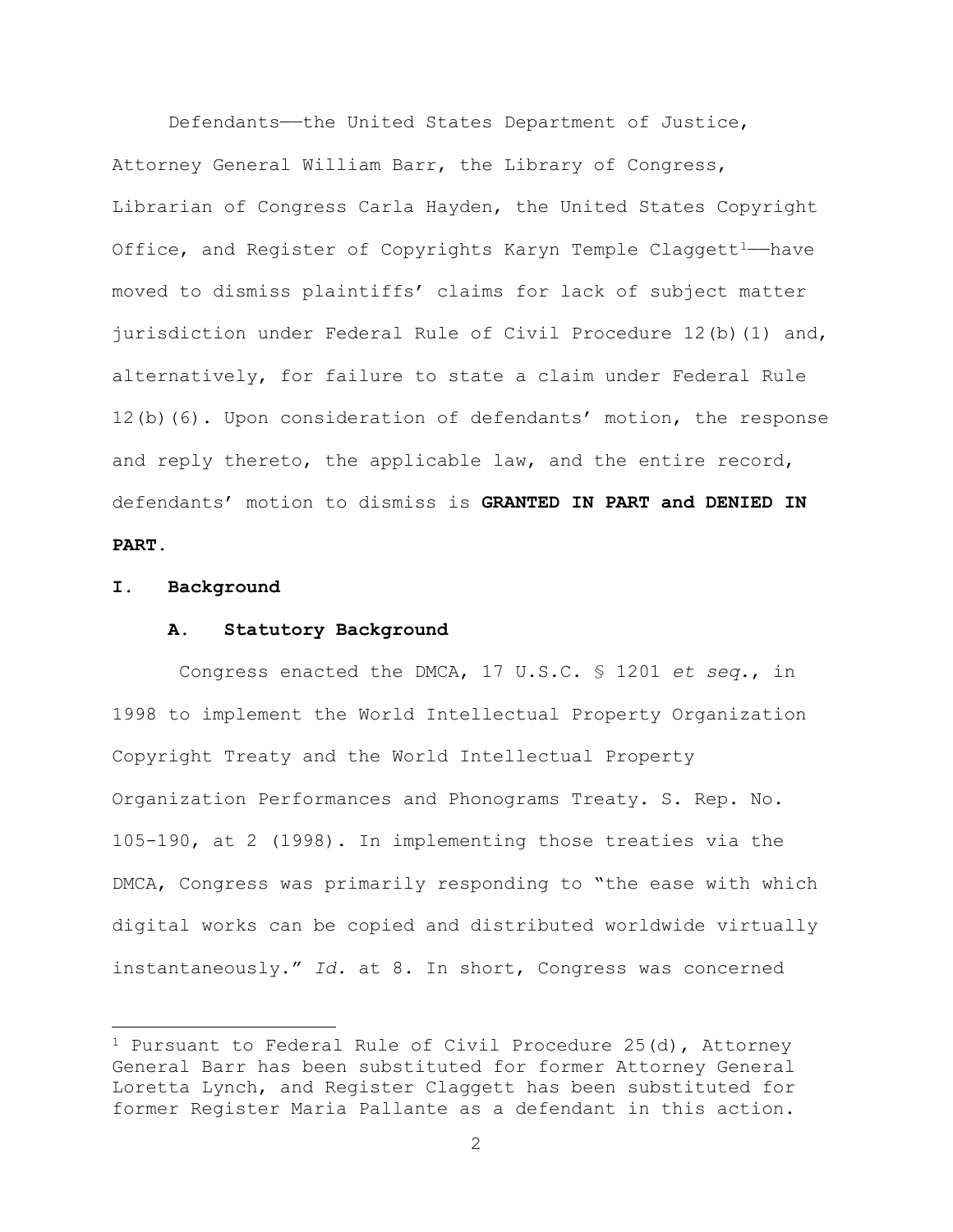with the pirating of copyrighted works in the digital world. Three of the DMCA's central provisions respond directly to that concern.

The first—section  $1201(a)(1)(A)$ —is an "anticircumvention" provision. It prohibits a person from "circumvent[ing] a technological measure that effectively controls access to a work protected under [Title 17, governing copyright]." 17 U.S.C. § 1201(a)(1)(A). A "technological measure"——often referred to as a "technological protection measure" ("TPM"), Compl., ECF No. 1 1 18-"effectively controls access to a work" if it, "in the ordinary course of its operation, requires the application of information, or a process or a treatment, with the authority of the copyright owner, to gain access to the work,"  $17 \text{ U.S.C. }$  \$  $1201(a)$  (3)(B). To "circumvent a technological measure" means "to descramble a scrambled work, to decrypt an encrypted work, or otherwise to avoid, bypass, remove, deactivate, or impair a technological measure, without the authority of the copyright owner." *Id.* § 1201(a)(3)(A). Section 1201(a)(1)(A) thus prohibits persons from bypassing technological barriers put in place to prevent access to copyrighted works.

The second and third provisions—sections  $1201(a)(2)$  and 1201(b)——are "anti-trafficking provisions." That is, instead of prohibiting the circumvention of TPMs, they prohibit the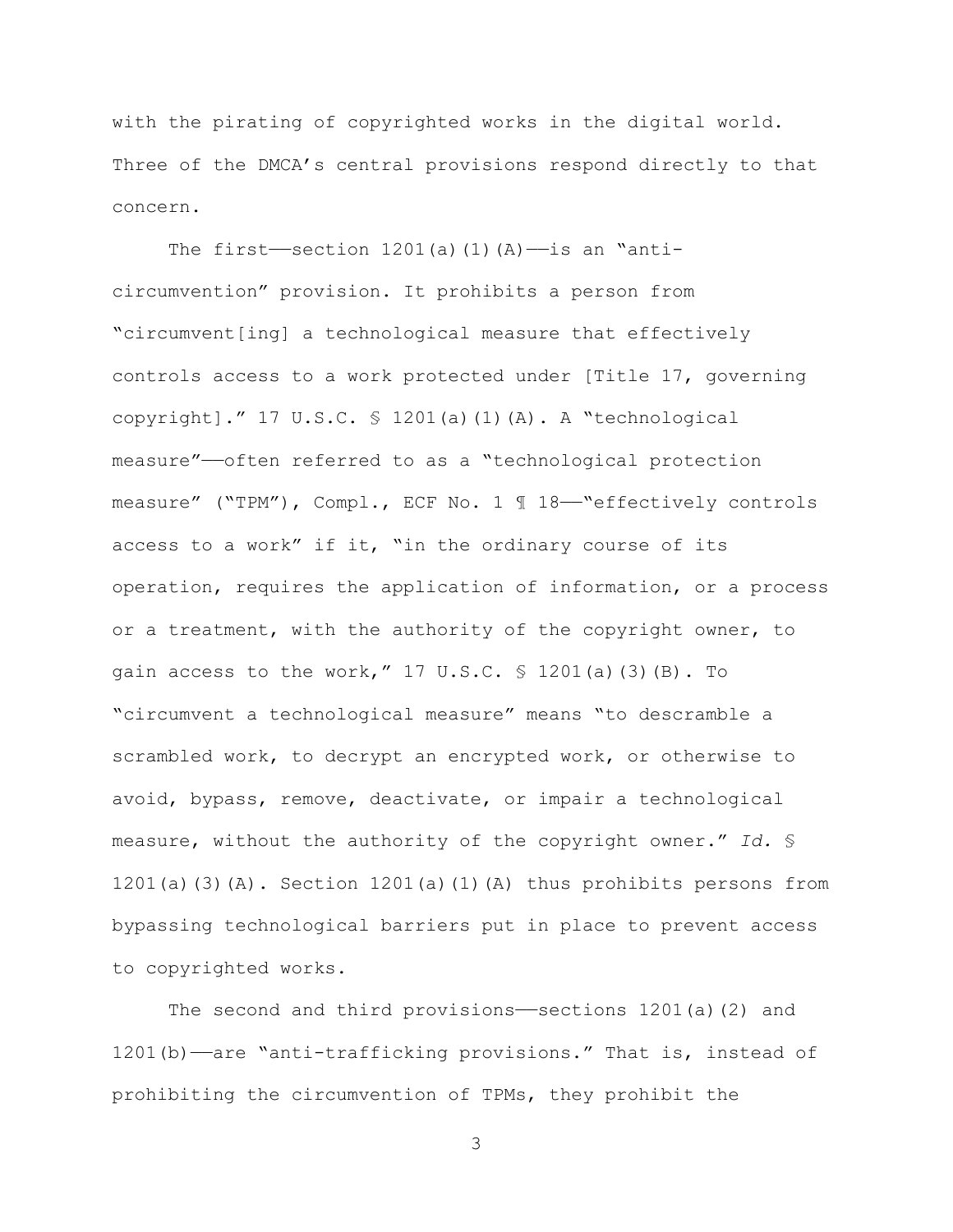dissemination of the technological means that enable such circumvention. The anti-trafficking provision at issue in this case, section 1201(a)(2), prohibits, in relevant part, a person from "manufactur[ing], import[ing], offer[ing] to the public, provid[ing], or otherwise traffic[king] in any technology, product, service, device, component, or part thereof, that is primarily designed or produced for the purpose of circumventing a technological measure that effectively controls access to a [copyrighted] work." *Id.* § 1201(a)(2)(A).2

The DMCA also includes certain fine-grained permanent exemptions, some of which apply to the anti-circumvention provision and to both anti-trafficking provisions, *see, e.g.*, *id.* § 1201(e) (broadly exempting official law enforcement activity); some of which apply to the anti-circumvention provision and only one of the anti-trafficking provisions, *see, e.g.*, *id.* § 1201(j) (exempting security testing "solely for the

 $\overline{\phantom{a}}$ 

<sup>2</sup> Section 1201(b), in relevant part, prohibits a person from "manufactur[ing], import[ing], offer[ing] to the public, provid[ing], or otherwise traffic[king] in any technology, product, service, device, component, or part thereof, that is primarily designed or produced for the purpose of circumventing protection afforded by a technological measure that effectively protects a right of a copyright owner under [Title 17, governing copyright]." 17 U.S.C. § 1201(b)(1)(A). Although sections 1201(a)(2) and 1201(b) employ similar wording, section 1201(a)(2) is aimed at circumvention technologies that permit access to a copyrighted work, whereas 1201(b) is aimed at circumvention technologies that permit copyrighted works to actually be copied. S. Rep. at 12.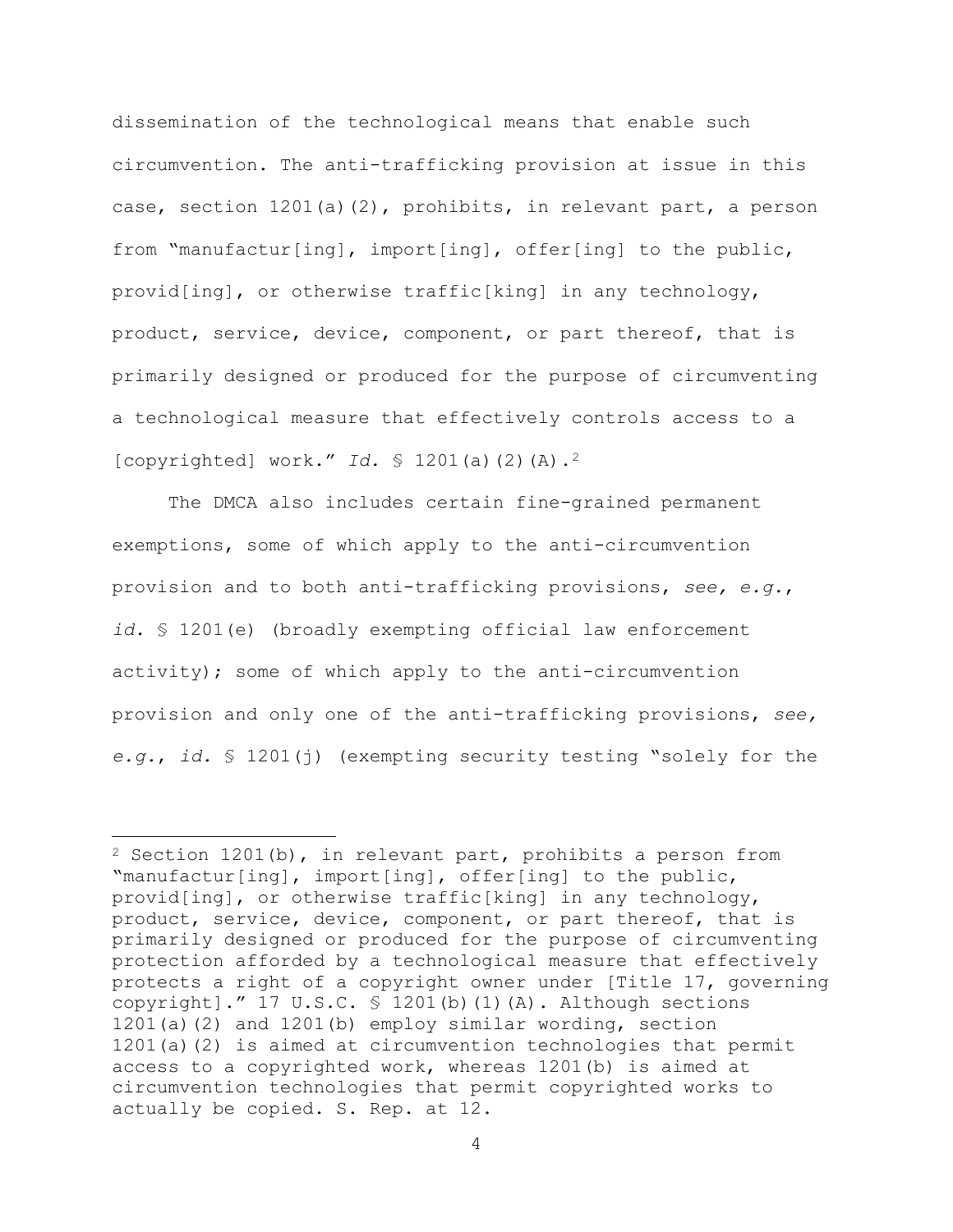purpose of good faith testing, investigating, or correcting, a security flaw or vulnerability"); and some of which apply only to the anti-circumvention provision *see, e.g.*, *id.* § 1201(d) (exempting nonprofit libraries, archives, and educational institutions that seek to circumvent TPMs to determine whether to purchase a copyrighted product).

Additionally, cognizant of its "longstanding commitment to the principle of fair use," H.R. Rep. No. 105-551, pt. 2, at 35 (1998) ("Commerce Comm. Rep."), Congress sought to balance its efforts to curtail digital piracy with users' rights of fair use by putting in place a triennial rulemaking process to exempt certain noninfringing uses of certain classes of copyrighted works from the anti-circumvention provision for three-year periods. *See* 17 U.S.C. §§ 1201(a)(1)(B)-(E). Accordingly, every three years, the Librarian of Congress, "upon the recommendation of the Register of Copyrights, who shall consult with the Assistant Secretary for Communications and Information of the Department of Commerce and report and comment on his or her views in making such recommendation, shall make the determination in a rulemaking proceeding . . . of whether persons who are users of a copyrighted work are, or are likely to be in the succeeding 3-year period, adversely affected by the [anti-circumvention provision] in their ability to make noninfringing uses under [Title 17] of a particular class of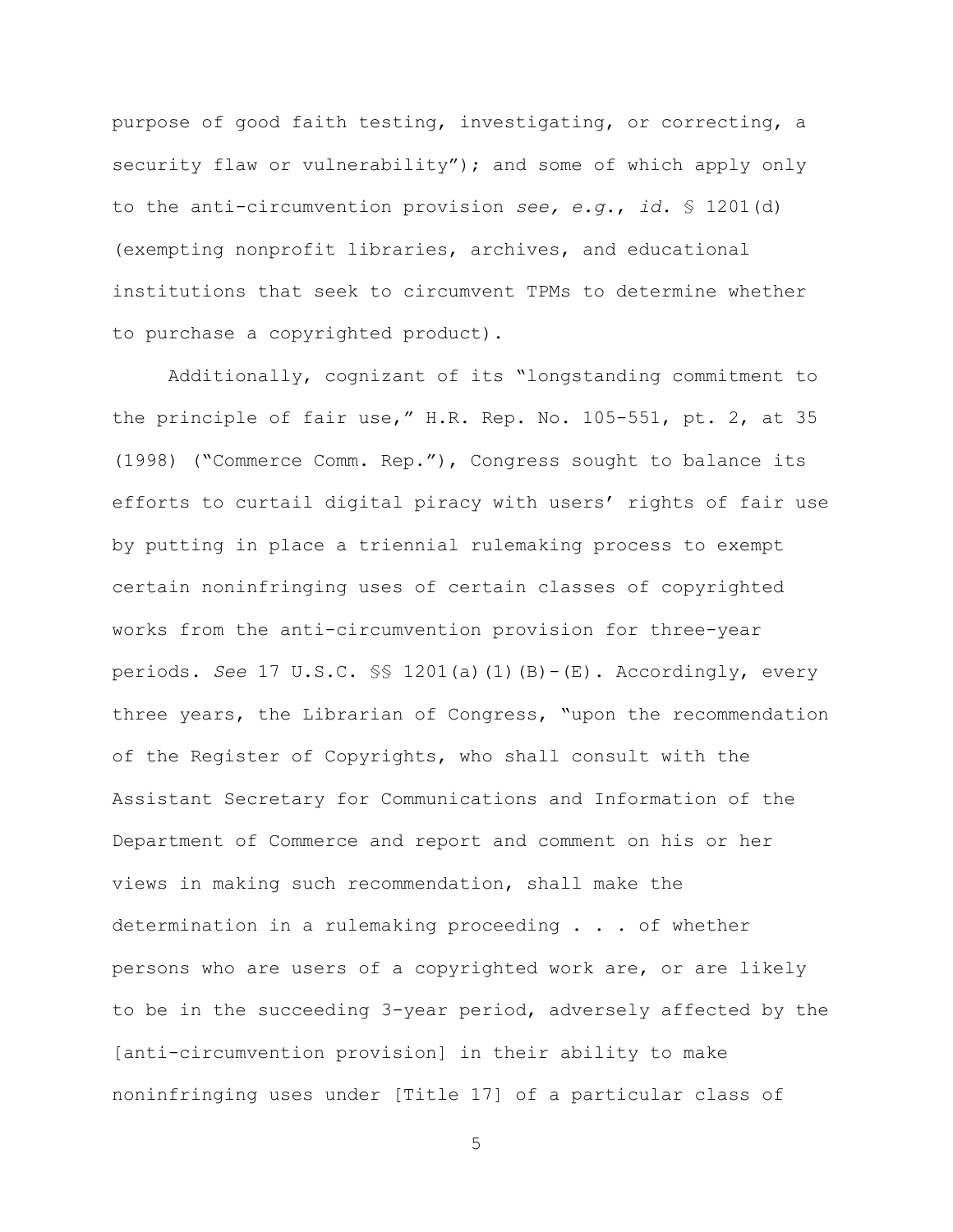copyrighted works." *Id.* § 1201(a)(1)(C). To make the relevant determination, the Librarian must consider: "(i) the availability for use of copyrighted works; (ii) the availability for use of works for nonprofit archival, preservation, and educational purposes; (iii) the impact that the prohibition on the circumvention of technological measures applied to copyrighted works has on criticism, comment, news reporting, teaching, scholarship, or research; (iv) the effect of circumvention of technological measures on the market for or value of copyrighted works; and (v) such other factors as the Librarian considers appropriate." *Id.*

### **B. Factual Background**

Plaintiff Matthew Green is a computer science professor at Johns Hopkins University. Compl., ECF No. 1 ¶¶ 5, 75. Plaintiff Andrew Huang is a Singapore-based electrical engineer who owns and operates several technology-related business entities, including plaintiff Alphamax, LLC. *Id.* ¶¶ 6-7, 88. Plaintiffs seek to engage in certain activities that they fear will run afoul of section  $1201(a)(1)(A)'$ s circumvention prohibition and section 1201(a)(2)'s trafficking prohibition, exposing them to potential civil liability under the DMCA's private right of action, 17 U.S.C. § 1203, and potential criminal liability under the DMCA's criminal offense provision, 17 U.S.C. § 1204. *Id.* ¶¶ 86-87, 109-10.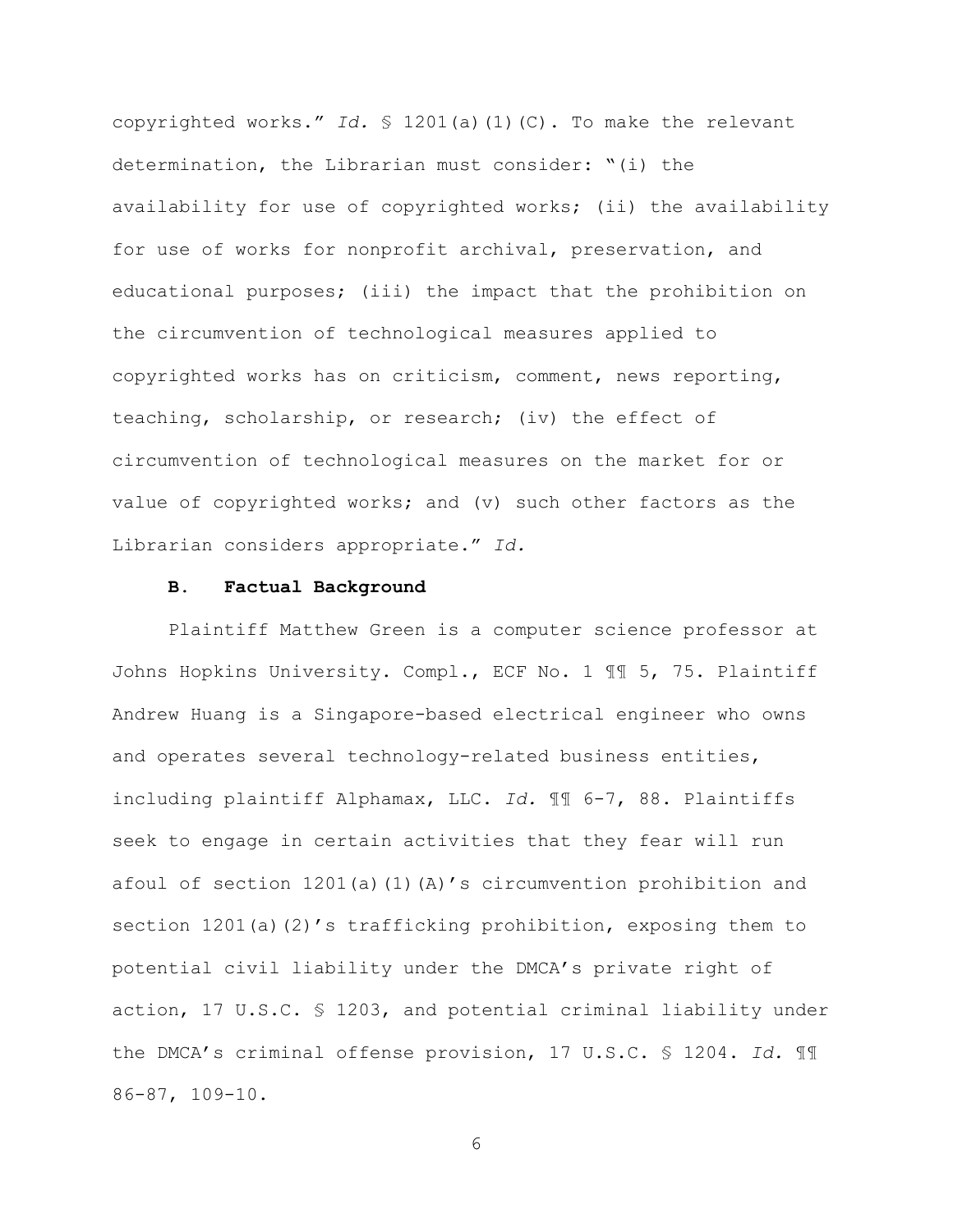Specifically, Dr. Green "investigates the security of electronic systems," and "[h]e would like to include detailed information regarding how to circumvent security systems" in a forthcoming book, *id.* ¶ 75, but he "has declined to investigate certain devices due to the possibility of litigation based on [s]ection 1201," *id.* ¶ 80. Dr. Green requested an exemption to cover his security research as part of the 2015 triennial rulemaking process, but the exemption that the Librarian of Congress finally put in place was not broad enough to cover all of his proposed research. *Id.* ¶¶ 78-79, 84-85.

Mr. Huang and Alphamax are the creators of "NeTV," a device for editing high-definition digital video. *Id.* ¶ 89. They seek to create an "improved" NeTV—a "NeTVCR"—that would allow its users "to save content for later viewing, move content to a viewing device of the user's choice, or convert content to a more useful format." *Id.* ¶¶ 90-91. To create the NeTVCR, Huang and Alphamax have to circumvent the TPMs——High-Bandwidth Digital Content Protection ("HDCP")——that restrict the viewing of High-Definition Multimedia Interface ("HDMI") signals. *Id.* ¶¶ 92-93. They have been deterred from doing so because of the risk of prosecution under section 1201. *Id.* ¶¶ 109-10. Although Huang and Alphamax did not apply for any exemptions to the anticircumvention provision in the 2015 triennial rulemaking, they allege that if the Librarian of Congress had granted "several"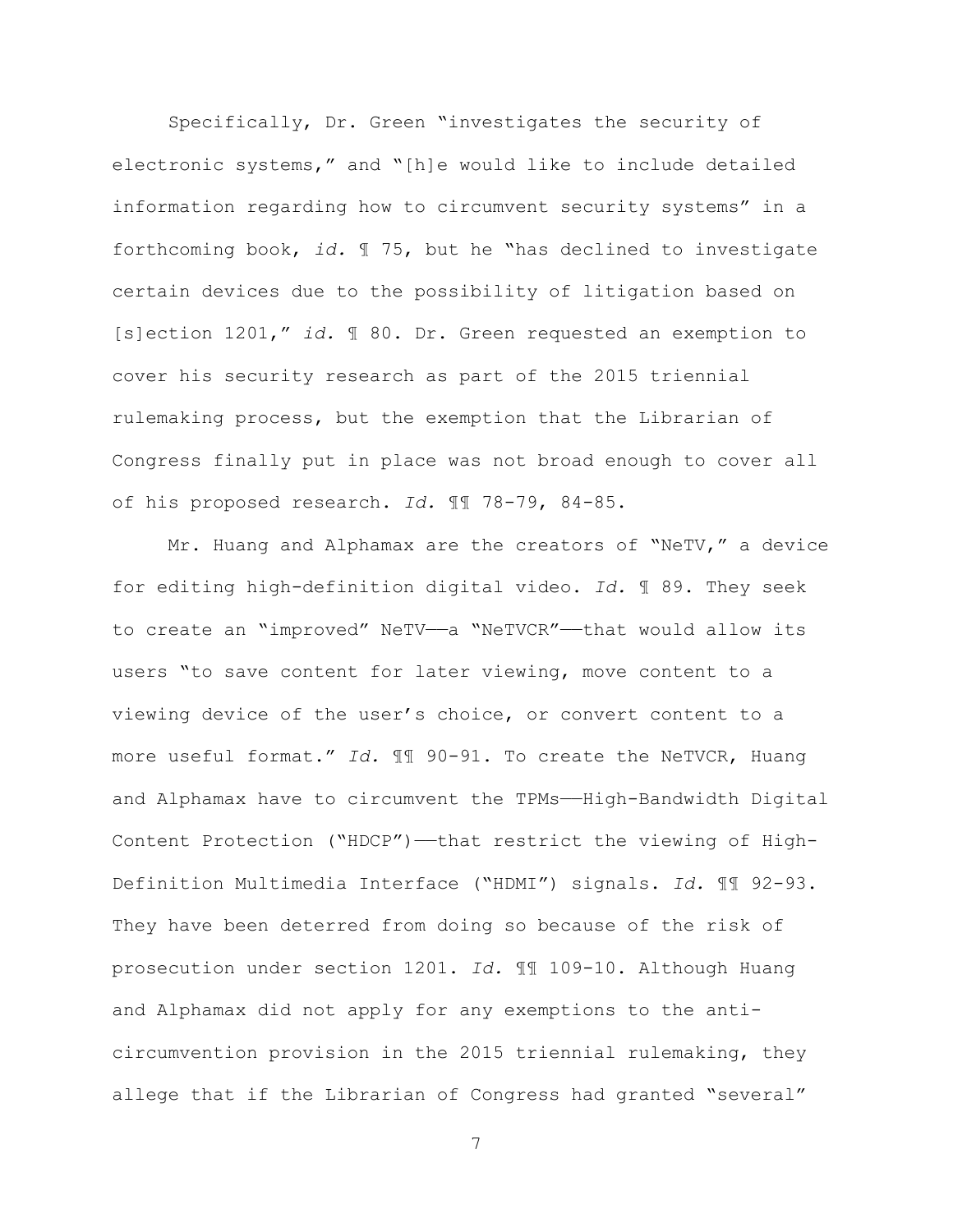exemptions proposed by other parties, they "would be able to circumvent HDCP as necessary to use the NeTVCR, without violating the anti-circumvention provision of [s]ection 1201." *Id.* ¶ 108.

Wanting to engage in activity that would qualify as prohibited circumvention and trafficking but fearing criminal prosecution if they do so, Dr. Green, Mr. Huang, and Alphamax have brought a pre-enforcement challenge to the two relevant provisions of the DMCA on First Amendment grounds. *See generally id.* ¶¶ 111-49. Specifically, they claim that both provisions are facially overbroad, *id.* ¶¶ 111-20; that the anti-circumvention provision amounts to an unconstitutional speech-licensing regime, *id.* ¶¶ 121-28; and that both provisions are unconstitutional as applied to their proposed activities. *Id.* ¶¶ 129-49. They also contend that the Librarian of Congress's denial of exemptions that "would have applied to [Dr.] Green's security research," *id.* ¶ 155; and that "would have applied to [Mr.] Huang and Alphamax's creation and use of NeTVCR," *id.* ¶ 162, violated both the First Amendment and the Administrative Procedure Act ("APA"), *id.* ¶¶ 150-62.3

 $\overline{\phantom{a}}$ 

<sup>3</sup> Dr. Green has filed a motion for preliminary injunction, seeking to bar the government from prosecuting him under the DMCA during the pendency of this lawsuit. *See* Mot. for PI on Behalf of Pl. Matthew Green Pursuant to Fed. R. Civ. P. 65(a), ECF No. 16. The Court stayed that motion pending resolution of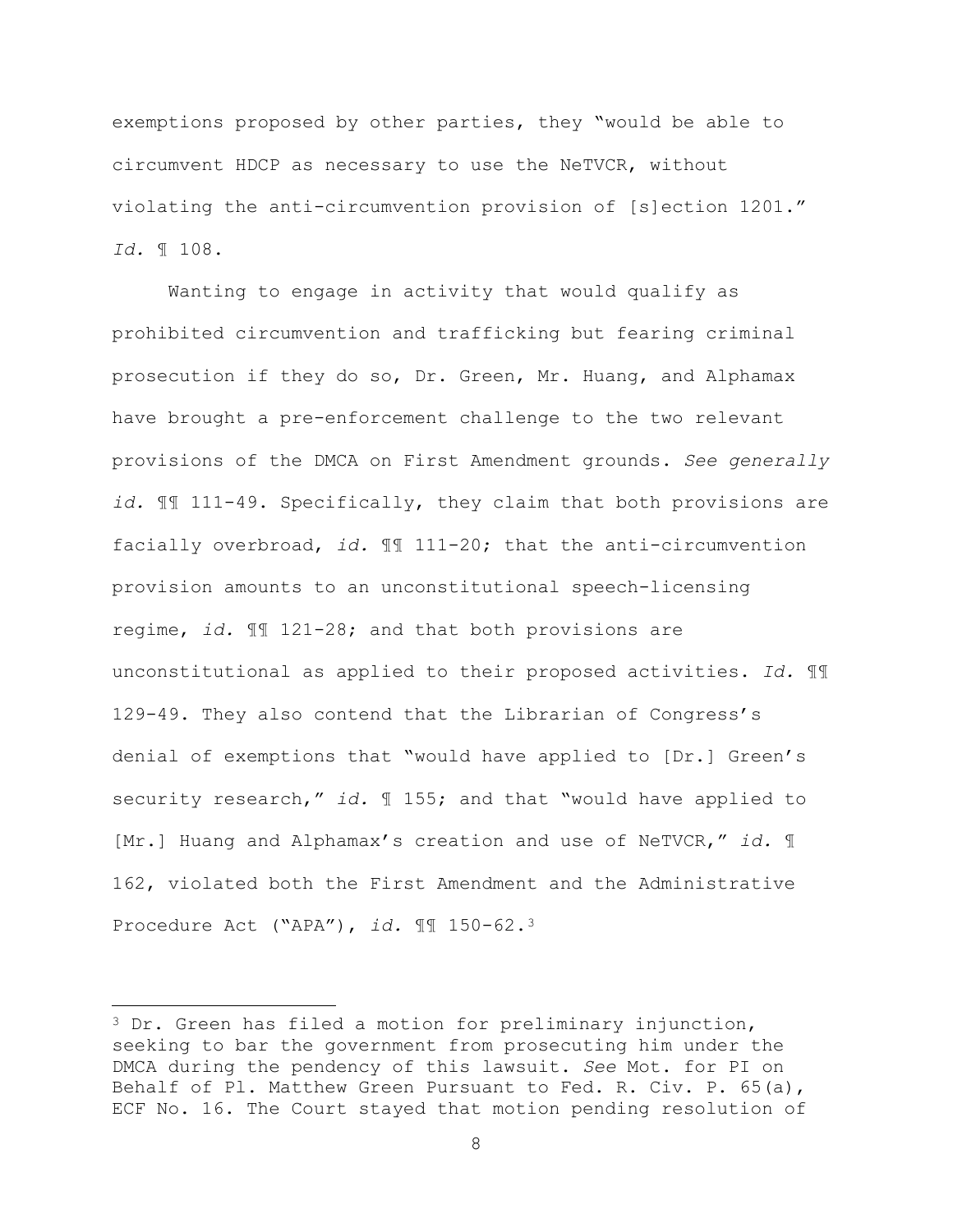### **C. Defendants' Motion to Dismiss**

Defendants have moved to dismiss all of plaintiffs' claims. *See generally* Defs.' Mot. to Dismiss, ECF No. 15. Defendants argue that plaintiffs' First Amendment challenges to DMCA sections 1201(a)(1)(A) and 1201(a)(2) should be dismissed under Federal Rule of Civil Procedure 12(b)(1) for lack of subject matter jurisdiction because plaintiffs lack the standing required to bring such challenges. Mem. in Supp. of Defs.' Mot. to Dismiss ("Defs.' Mem. Supp."), ECF No. 15-1 at 23-30.4 Alternatively, defendants argue that those First Amendment challenges to the DMCA provisions, along with the First Amendment challenges to the Librarian of Congress's 2015 final rule, should be dismissed under Federal Rule 12(b)(6) for failure to state a claim upon which relief can be granted. *Id.* at 30-51. Defendants also argue that plaintiffs' APA challenge to the Librarian's 2015 final rule should be dismissed under Federal Rule 12(b)(1) for lack of subject matter jurisdiction because the APA's waiver of sovereign immunity "does not apply to the Librarian's [exemption] determination under the § 1201(a)(1)(C) rulemaking process." *Id.* at 51-54.

 $\overline{\phantom{a}}$ 

the instant motion to dismiss. *See* Minute Entry of September 30, 2016.

<sup>4</sup> When citing electronic filings throughout this Memorandum Opinion, the Court cites to the ECF header page number, not the original page number of the filed document.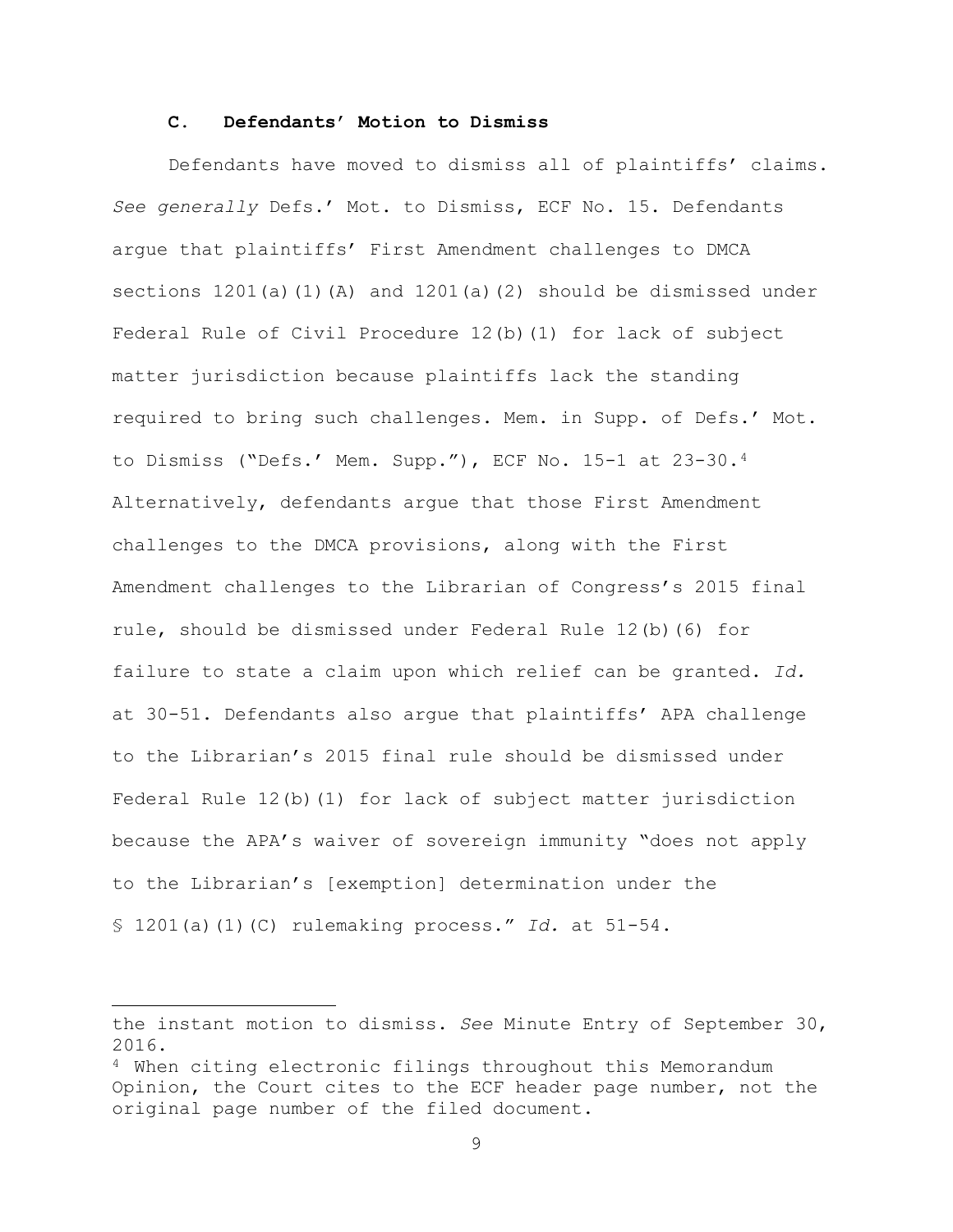The remainder of the Court's Opinion proceeds as follows: In Part II, the Court briefly discusses the relevant Standards of Review. In Part III.A, the Court determines that the plaintiffs have standing to bring their claims. In Part III.B, the Court addresses plaintiffs' first amendment challenges, and finds that plaintiffs' facial claims fail, but that plaintiffs' as-applied claims survive defendants' motion to dismiss. In Part III.C, the Court determines that plaintiffs' APA challenges fail.

### **II. Standards of Review**

# **A. Motion to Dismiss for Lack of Subject Matter Jurisdiction**

A motion to dismiss for lack of standing and a motion to dismiss on sovereign immunity grounds are both reviewed under Federal Rule of Civil Procedure 12(b)(1). *Coulibaly v. Kerry*, No. 14-0189, 2016 WL 5674821, at \*15 (D.D.C. Sept. 30, 2016); *Haase v. Sessions*, 835 F.2d 902, 906 (D.C. Cir. 1987). To survive a Rule  $12(b)(1)$  motion to dismiss, "the plaintiff bears the burden of establishing jurisdiction by a preponderance of the evidence." *Moran v. U.S. Capitol Police Bd.*, 820 F. Supp. 2d 48, 53 (D.D.C. 2011) (citing *Lujan v. Defenders of Wildlife*, 504 U.S. 555, 561 (1992)). Because Rule 12(b)(1) concerns a court's ability to hear a particular claim, the court "must scrutinize the plaintiff's allegations more closely when considering a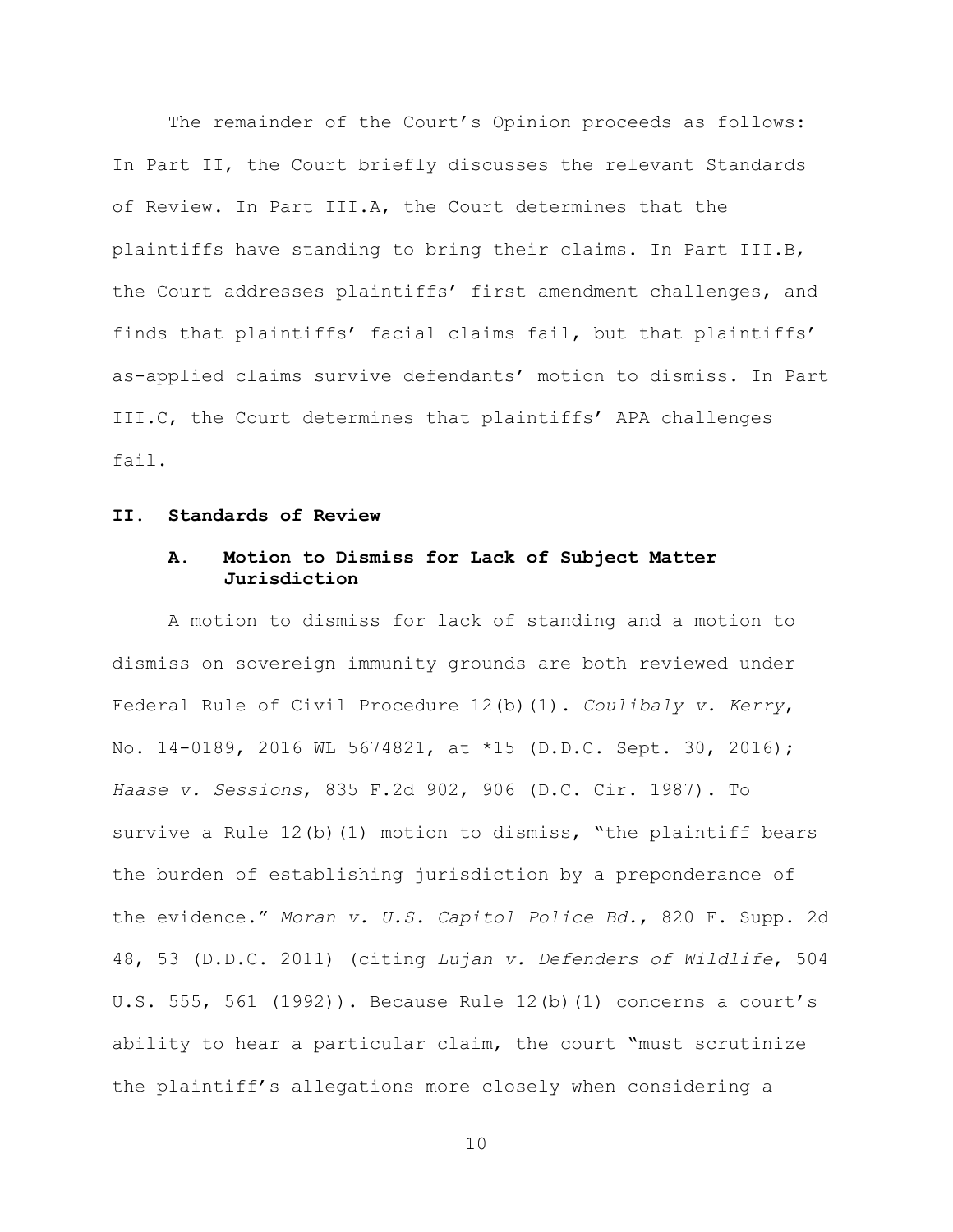motion to dismiss pursuant to Rule 12(b)(1) than it would under a motion to dismiss pursuant to Federal Rule 12(b)(6)." *Schmidt v. U.S. Capitol Police Bd.*, 826 F. Supp. 2d 59, 65 (D.D.C. 2011). In so doing, the court must accept as true all of the factual allegations in the complaint and draw all reasonable inferences in favor of the plaintiff, but the court need not "accept inferences unsupported by the facts or legal conclusions that are cast as factual allegations." *Rann v. Chao*, 154 F. Supp. 2d 61, 63 (D.D.C. 2001). Finally, in reviewing a motion to dismiss pursuant to Rule  $12(b)(1)$ , the court "may consider such materials outside the pleadings as it deems appropriate to resolve the question whether it has jurisdiction to hear the case." *Scolaro v. D.C. Bd. of Elections & Ethics*, 104 F. Supp. 2d 18, 22 (D.D.C. 2000); *see also Jerome Stevens Pharms., Inc. v. FDA*, 402 F.3d 1249, 1253 (D.C. Cir. 2005).

### **B. Motion to Dismiss for Failure to State a Claim Upon Which Relief Can Be Granted**

A motion to dismiss pursuant to Federal Rule of Civil Procedure 12(b)(6) tests the legal sufficiency of a complaint. *Browning v. Clinton*, 292 F.3d 235, 242 (D.C. Cir. 2002). A complaint must contain "a short and plain statement of the claim showing that the pleader is entitled to relief, in order to give the defendant fair notice of what the . . . claim is and the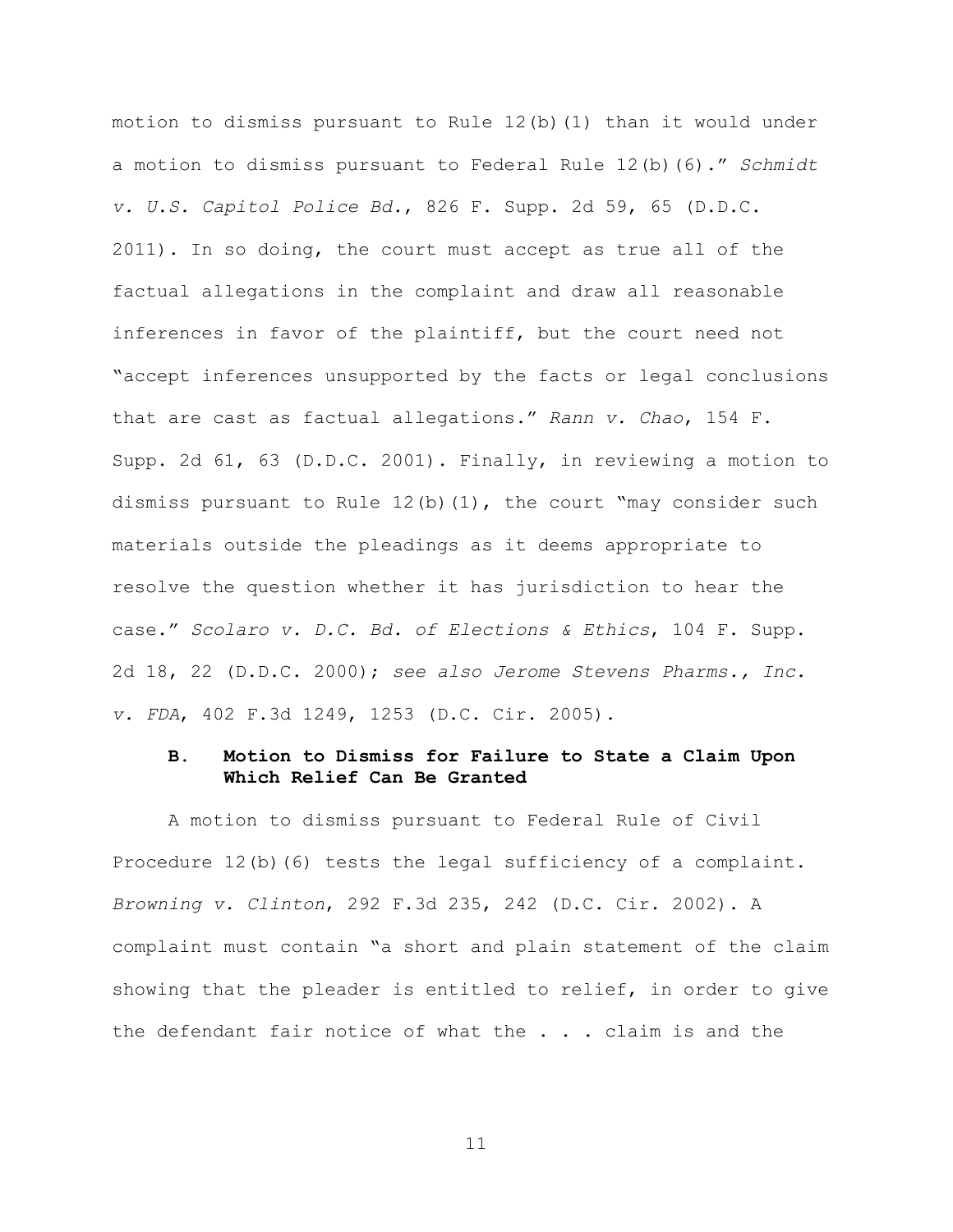grounds upon which it rests." *Bell Atl. Corp. v. Twombly*, 550 U.S. 544, 555 (2007) (quotation marks omitted).

Despite this liberal pleading standard, to survive a motion to dismiss, a complaint "must contain sufficient factual matter, accepted as true, to state a claim to relief that is plausible on its face." *Ashcroft v. Iqbal*, 556 U.S. 662, 678 (2009) (quotation marks omitted). A claim is facially plausible when the facts pled in the complaint allow the court "to draw the reasonable inference that the defendant is liable for the misconduct alleged." *Id.* The standard does not amount to a "probability requirement," but it does require more than a "sheer possibility that a defendant has acted unlawfully." *Id.*

The court must give the plaintiff the "benefit of all inferences that can be derived from the facts alleged," *Kowal v. MCI Commc'ns Corp.*, 16 F.3d 1271, 1276 (D.C. Cir. 1994), considering "the facts alleged in the complaint, documents attached as exhibits or incorporated by reference in the complaint, and matters about which the Court may take judicial notice," *Gustave-Schmidt v. Chao*, 226 F. Supp. 2d 191, 196 (D.D.C. 2002). The court need not "accept inferences drawn by plaintiffs if such inferences are unsupported by the facts set out in the complaint" or "legal conclusions cast in the form of factual allegations." *Kowal*, 16 F.3d at 1276. Further, "[t]hreadbare recitals of the elements of a cause of action,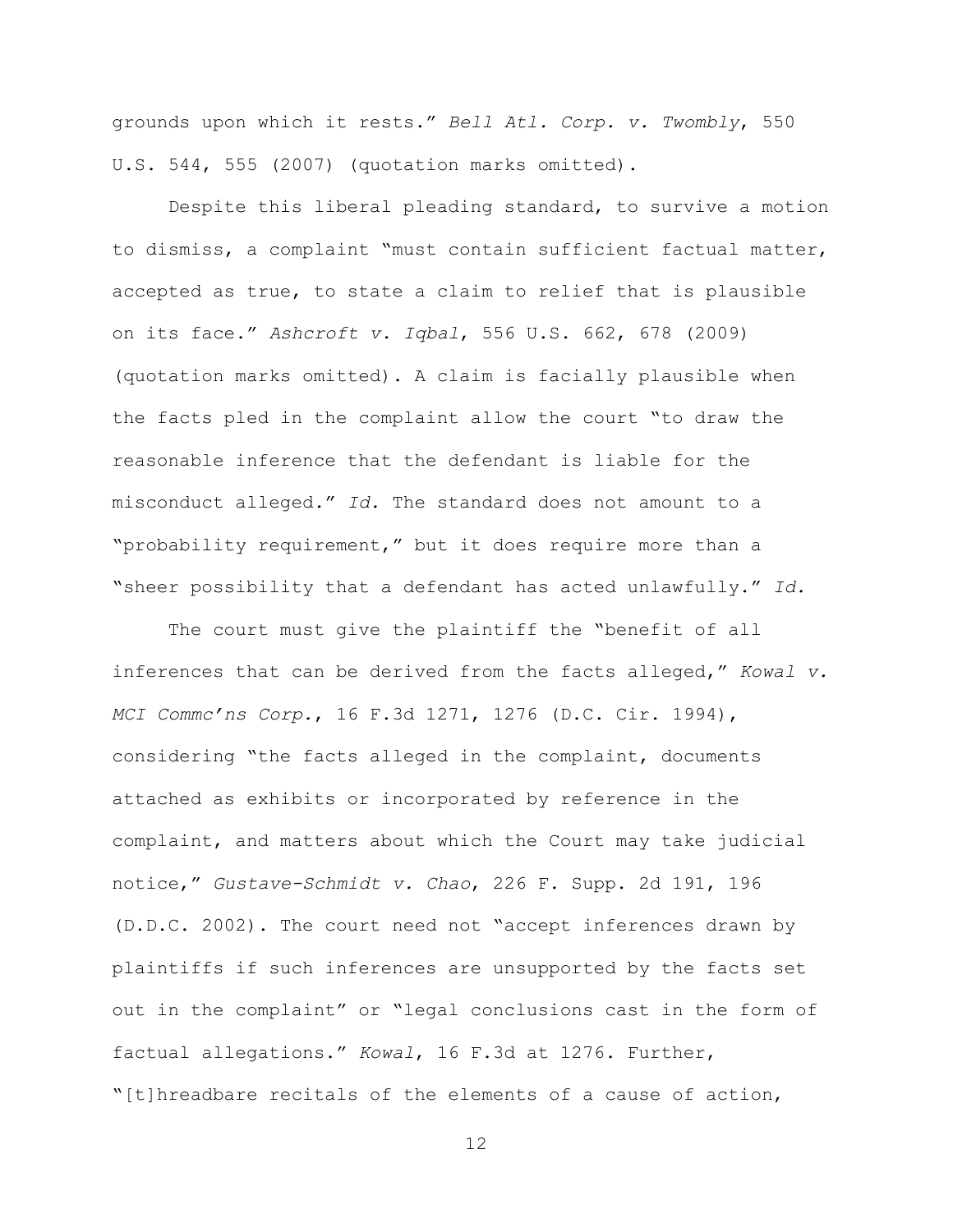supported by mere conclusory statements" are not sufficient to state a claim. *Iqbal*, 556 U.S. at 678. Only a complaint that "states a plausible claim for relief survives a motion to dismiss." *Id.* at 679.

### **III. Analysis**

### **A. Standing**

"Article III of the Constitution limits the jurisdiction of the federal courts to 'Cases' and 'Controversies.'" *Susan B. Anthony List v. Driehaus*, 134 S. Ct. 2334, 2341 (2014) (quoting U.S. Const., art. III, § 2). "'One element of the case-orcontroversy requirement' is that plaintiffs 'must establish that they have standing to sue.'" *Clapper v. Amnesty Int'l USA*, 133 S. Ct. 1138, 1146 (2013) (quoting *Raines v. Byrd*, 521 U.S. 811, 818 (1997)). The standing requirement "serves to prevent the judicial process from being used to usurp the powers of the political branches." *Id.* To establish standing, "a plaintiff must show (1) an 'injury in fact,' (2) a sufficient 'causal connection between the injury and the conduct complained of,' and (3) a 'likel[ihood]' that the injury 'will be redressed by a favorable decision.'" *Susan B. Anthony List*, 134 S. Ct. at 2341 (quoting *Lujan*, 504 U.S. at 560-61).

The injury-in-fact requirement is only satisfied when an injury is "'concrete and particularized' and 'actual or imminent, not conjectural or hypothetical.'" *Id.* (quoting *Lujan*,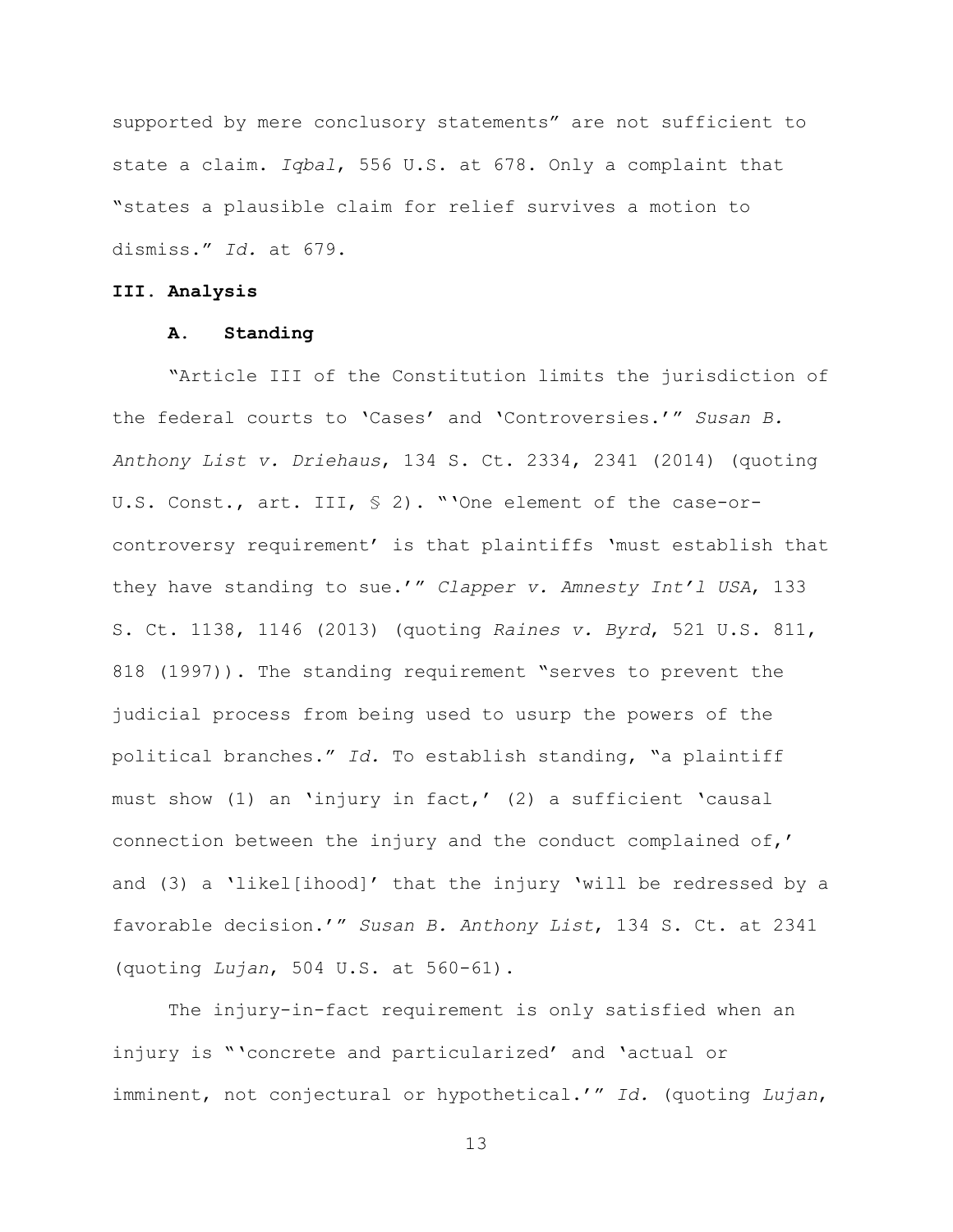504 U.S. at 560). "An allegation of future injury may suffice if the threatened injury is 'certainly impending,' or there is a 'substantial risk that the harm will occur.'" *Id.* (quoting *Clapper*, 133 S. Ct. at 1147, 1150 n.5). In the context of a statute that contemplates criminal liability, plaintiffs do not need to expose themselves to actual arrest or prosecution to be subject to "certainly impending" injury. *Babbitt v. United Farm Workers Nat'l Union*, 442 U.S. 289, 298 (1979). Instead, the injury-in-fact requirement is satisfied when plaintiffs allege "'an intention to engage in a course of conduct arguably affected with a constitutional interest, but proscribed by a statute, and there exists a credible threat of prosecution thereunder." *Susan B. Anthony List*, 134 S. Ct. at 2342 (quoting *id.*). "The party invoking federal jurisdiction bears the burden of establishing these elements." *Lujan*, 504 U.S. at 561 (citations omitted). "Since they are not mere pleading requirements but rather an indispensable part of the plaintiff's case, each element must be supported in the same way as any other matter on which the plaintiff bears the burden of proof, *i.e.,* with the manner and degree of evidence required at the successive stages of the litigation." *Id*.

Here, defendants argue that plaintiffs fail to satisfy the injury-in-fact requirement. They argue that plaintiffs' proposed course of conduct is not proscribed by the DMCA, that plaintiffs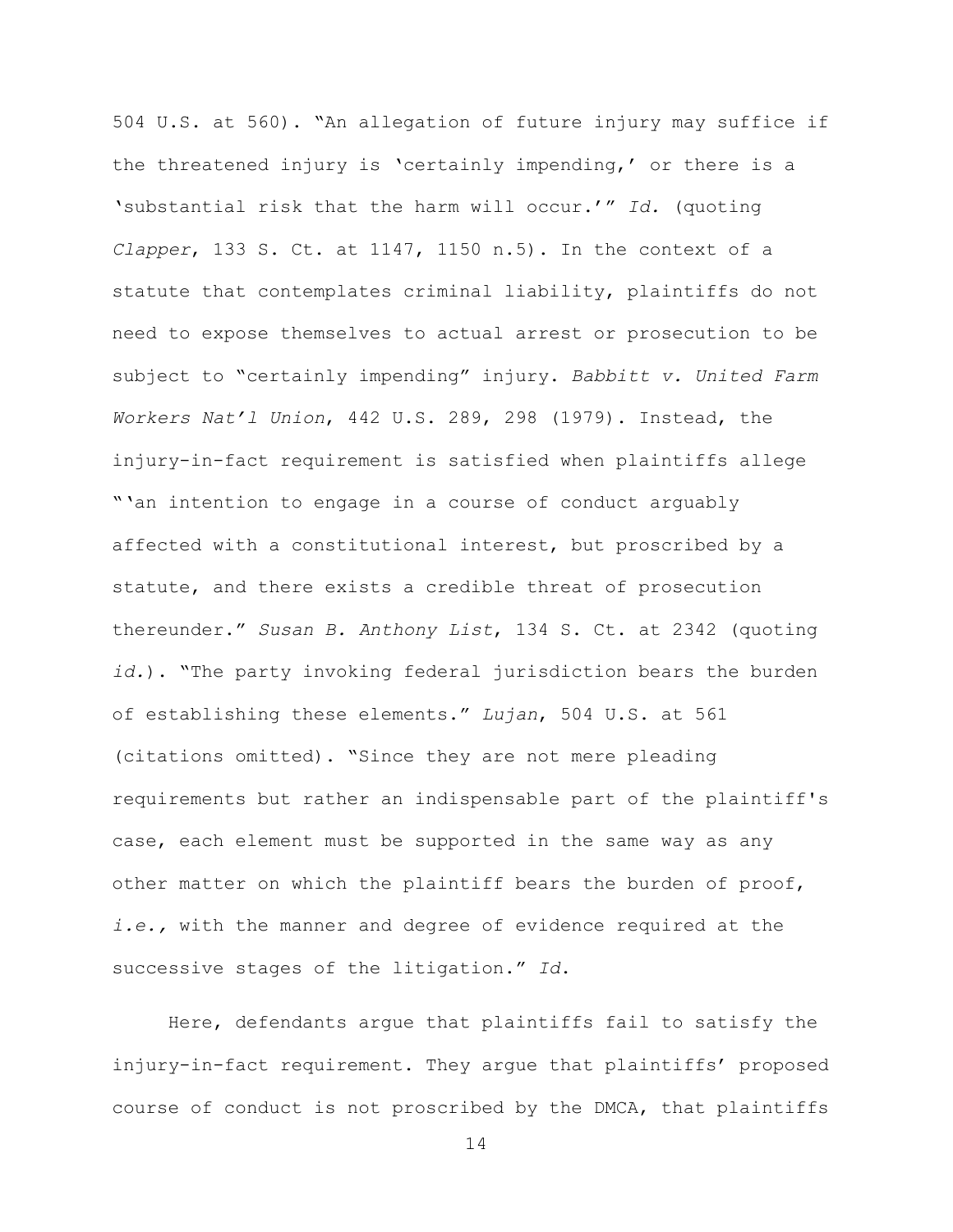are not subject to a credible threat of prosecution, and that plaintiffs' proposed course of conduct is not arguably affected with a constitutional interest. Defs.' Mem. Supp., ECF No. 15-1 at 24-27. None of these arguments is availing.

# **1. Proposed Course of Conduct Arguably Proscribed by a Statute**

First, plaintiffs have sufficiently alleged that their proposed course of conduct is arguably proscribed by the DMCA. With regard to section  $1201(a)(1)(A)'$ s circumvention prohibition, Dr. Green has alleged that he plans to circumvent TPMs for purposes of his academic research, Compl., ECF No. 1 ¶¶ 75-77, 80; and Mr. Huang and Alphamax have alleged that they plan to circumvent TPMs to create the NeTVCR, *id.* ¶¶ 93, 109. With regard to section  $1201(a)(2)'$ s trafficking prohibition, Dr. Green has sufficiently alleged that he plans to include "detailed information regarding how to circumvent security systems" in a book about his research, *id.* ¶ 75, and he has indicated that the "detailed information" will include computer code. Decl. of Matthew Green in Supp. of Mot. for PI, ECF No. 16-2 ¶ 19 ("I am now writing an academic book . . . . I would like to include examples of code capable of bypassing security measures, for readers to learn from.").<sup>5</sup> And Mr. Huang and

l

<sup>5</sup> It is appropriate to "consider materials outside the pleadings in deciding whether to grant a motion to dismiss for lack of jurisdiction." *Jerome Stevens Pharms., Inc.*, 402 F.3d at 1253.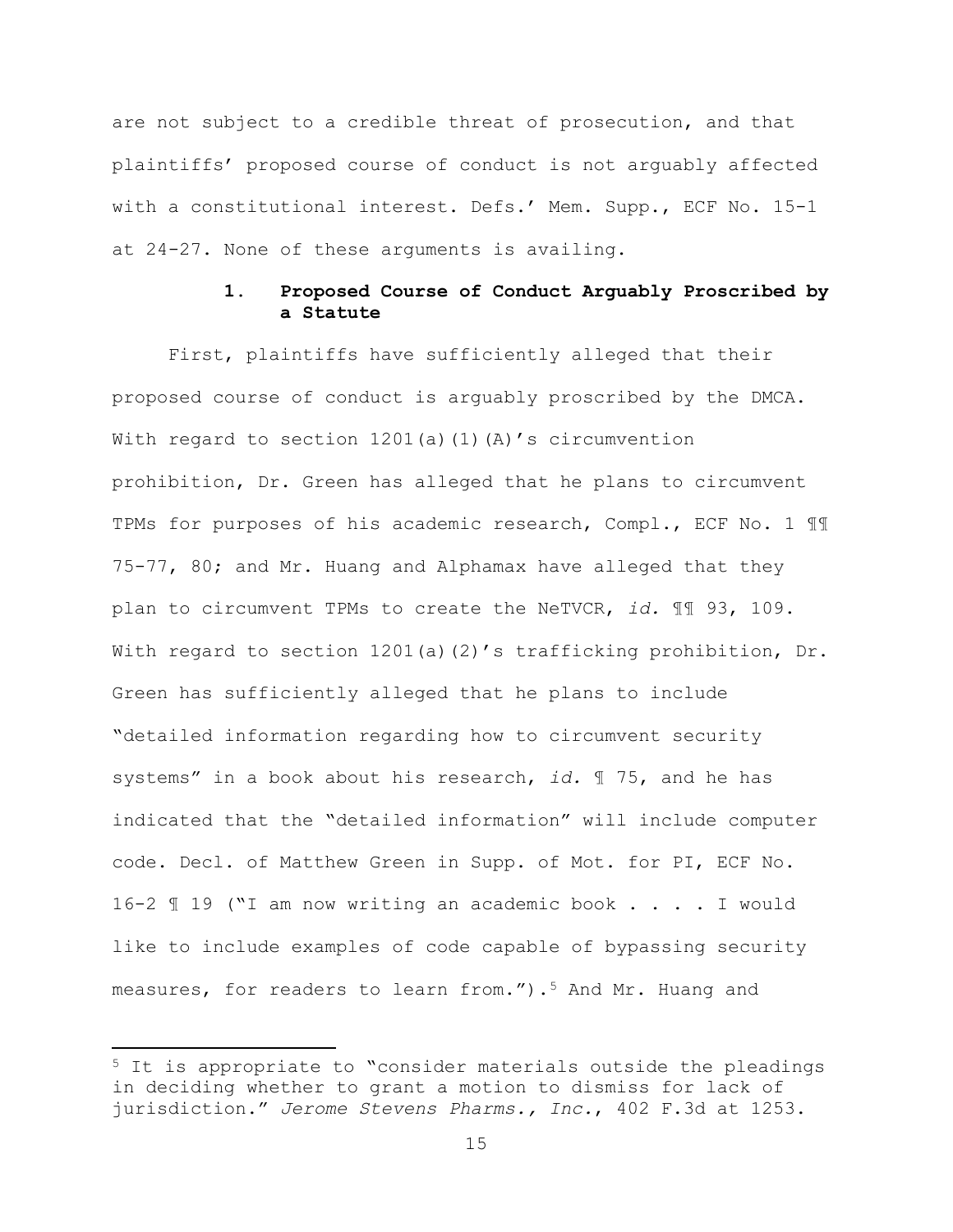Alphamax have alleged that they intend to disseminate "information about how to build NeTVCR," Compl., ECF No. 1 ¶ 110, which permits the reasonable inference that they will disseminate the technological know-how and computer code required to circumvent the TPMs that bar access to HDMI signals, *see Rann*, 154 F. Supp. 2d at 64 ("In reviewing a motion to dismiss for lack of subject-matter jurisdiction under Rule 12(b)(1), the court must accept all the complaint's well-pled factual allegations as true and draw all reasonable inferences in the plaintiff's favor."). Accordingly, plaintiffs have put forth a sufficiently "credible statement of intent to engage in violative conduct." *Act Now to Stop War and End Racism Coalition v. District of Columbia*, 589 F.3d 433, 435 (D.C. Cir. 2009) ("*ANSWER*").

### **2. Credible Threat of Prosecution**

Second, plaintiffs have sufficiently alleged that they are subject to a "credible threat of prosecution" under the DMCA. *United Farm Workers*, 442 U.S. at 298. In *United Farm Workers*, the Supreme Court held that a "credible threat of prosecution" existed to permit plaintiffs to challenge a state criminal law prohibiting certain union practices because, even though the criminal penalty provision had never been applied, the state had "not disavowed any intention of invoking the criminal penalty provision against unions that commit unfair labor practices."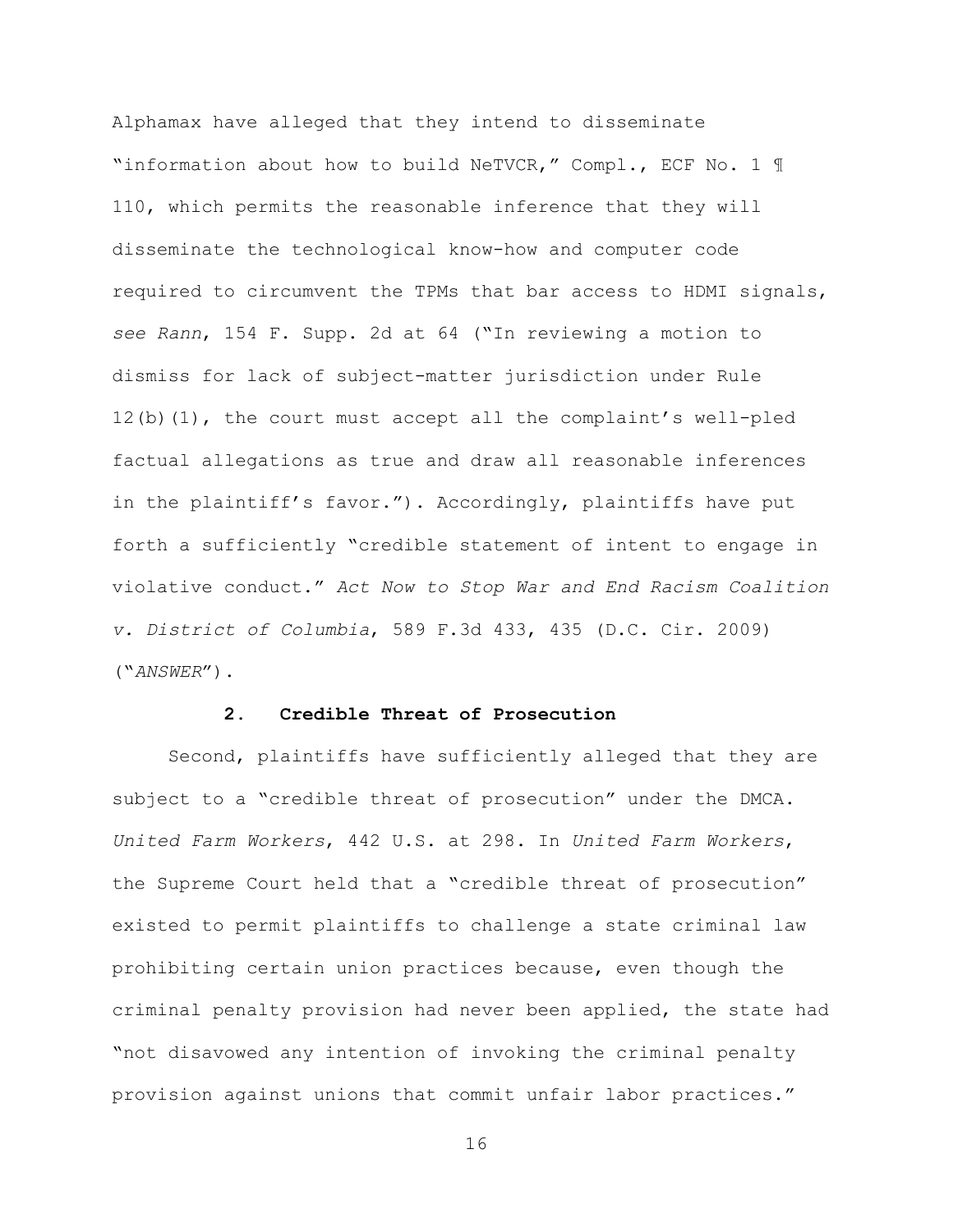442 U.S. at 302. Thus, *United Farm Workers* only requires "a conventional background expectation that the government will enforce the law." *Seegars v. Gonzales*, 396 F.3d 1248, 1253 (D.C. Cir. 2005). But, not inaccurately, defendants point to a line of cases in this Circuit suggesting that something more than the government's failure to disavow criminal prosecution under a given statute is required to show a "credible threat of prosecution." *See* Defs.' Mem. Supp., ECF No. 15-1 at 25-26.

That line starts with *Navegar, Inc. v. United States*, 103 F.3d 994 (D.C. Cir. 1997), where the court confronted a preenforcement challenge to certain provisions of the Violent Crime Control and Law Enforcement Act of 1994. 103 F.3d at 996-97. The court held that there was a "credible threat of prosecution" as to the provisions of the Act that, by their very terms, singled out plaintiffs—certain gun manufacturers—as the "intended targets." *Id.* at 1000-01. But the court held that there was no such "credible threat of prosecution" as to the provisions that only generically referred to the characteristics of prohibited weapons and that, consequently, "could be enforced against a great number of weapon manufacturers or distributors." *Id.* at 1001. In *Seegars*, the court acknowledged that *Navegar*'s demanding "credible threat of prosecution" analysis was in tension with the permissive *United Farm Workers* analysis and Court of Appeals for the District of Columbia ("D.C. Circuit")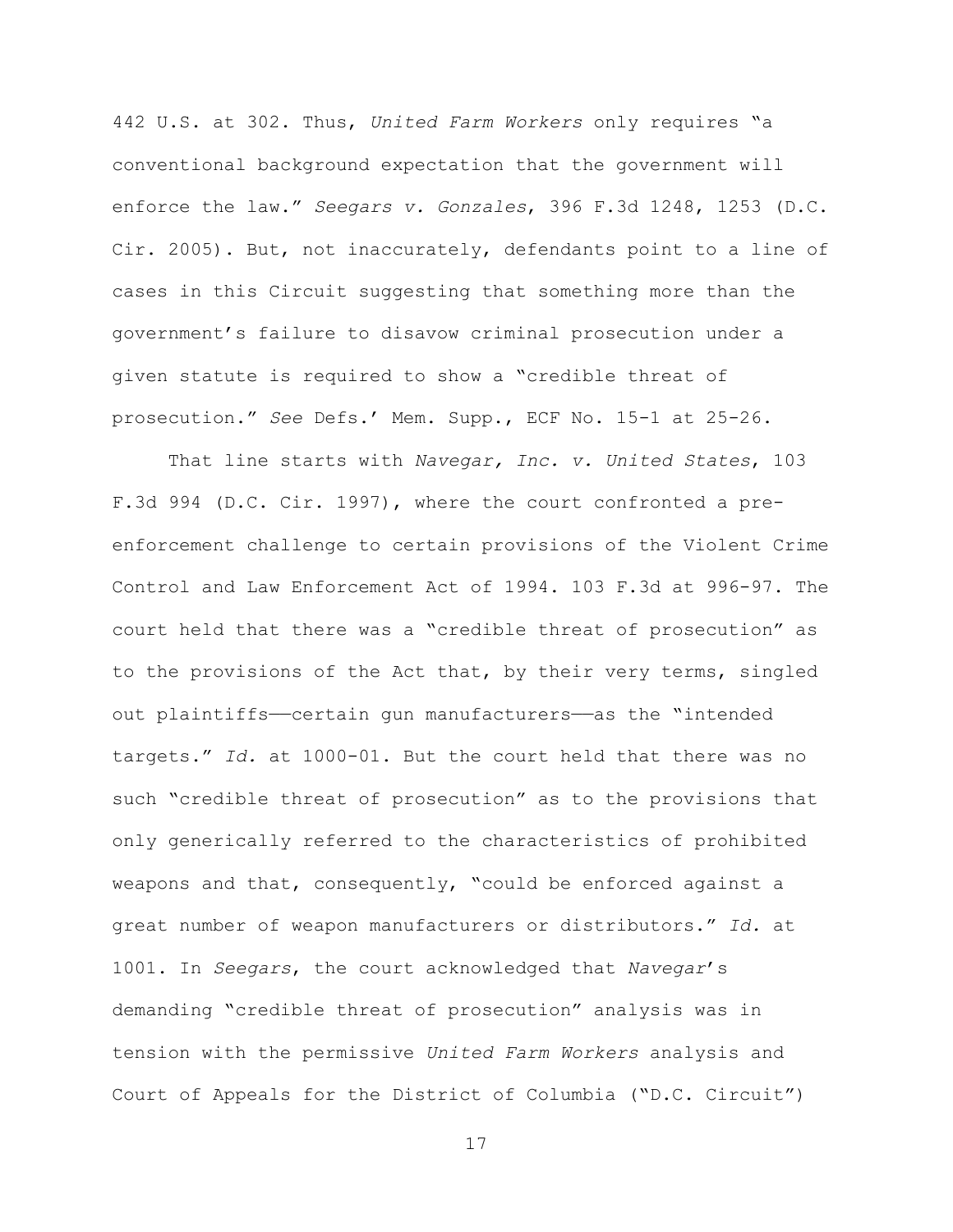cases following *United Farm Workers* and upholding preenforcement review of First Amendment challenges to criminal statutes. *See* 396 F.3d at 1253-54. Even though in *Seegars* the court thought that a "special First Amendment rule for preenforcement review of statutes seems to have no explicit grounding in Supreme Court decisions," *id.* at 1254, it still decided to apply *Navegar*'s more demanding test in lieu of *United Farm Workers*' test outside of the First Amendment context precisely because *Navegar* represented "the only circuit case dealing with a non-First Amendment challenge to a criminal statute." *Id.* The court therefore drew a line between First Amendment and non-First Amendment pre-enforcement challenges to criminal laws.

The existence of that line is confirmed by the D.C. Circuit's post-*Seegars* decisions. In *Parker v. District of Columbia*, 478 F.3d 370 (D.C. Cir. 2007) and *Ord v. District of Columbia*, 587 F.3d 1136 (D.C. Cir. 2009), the court considered non-First Amendment pre-enforcement challenges and applied the heightened *Navegar* "credible threat of prosecution" test, demanding that the plaintiff be able to point to "a special law enforcement priority" that makes prosecution imminent, 587 F.3d at 1141, or that the plaintiff indicate that he has been "singled out or uniquely targeted" for prosecution. 478 F.3d at 375. In *ANSWER*, however, the court confronted a First Amendment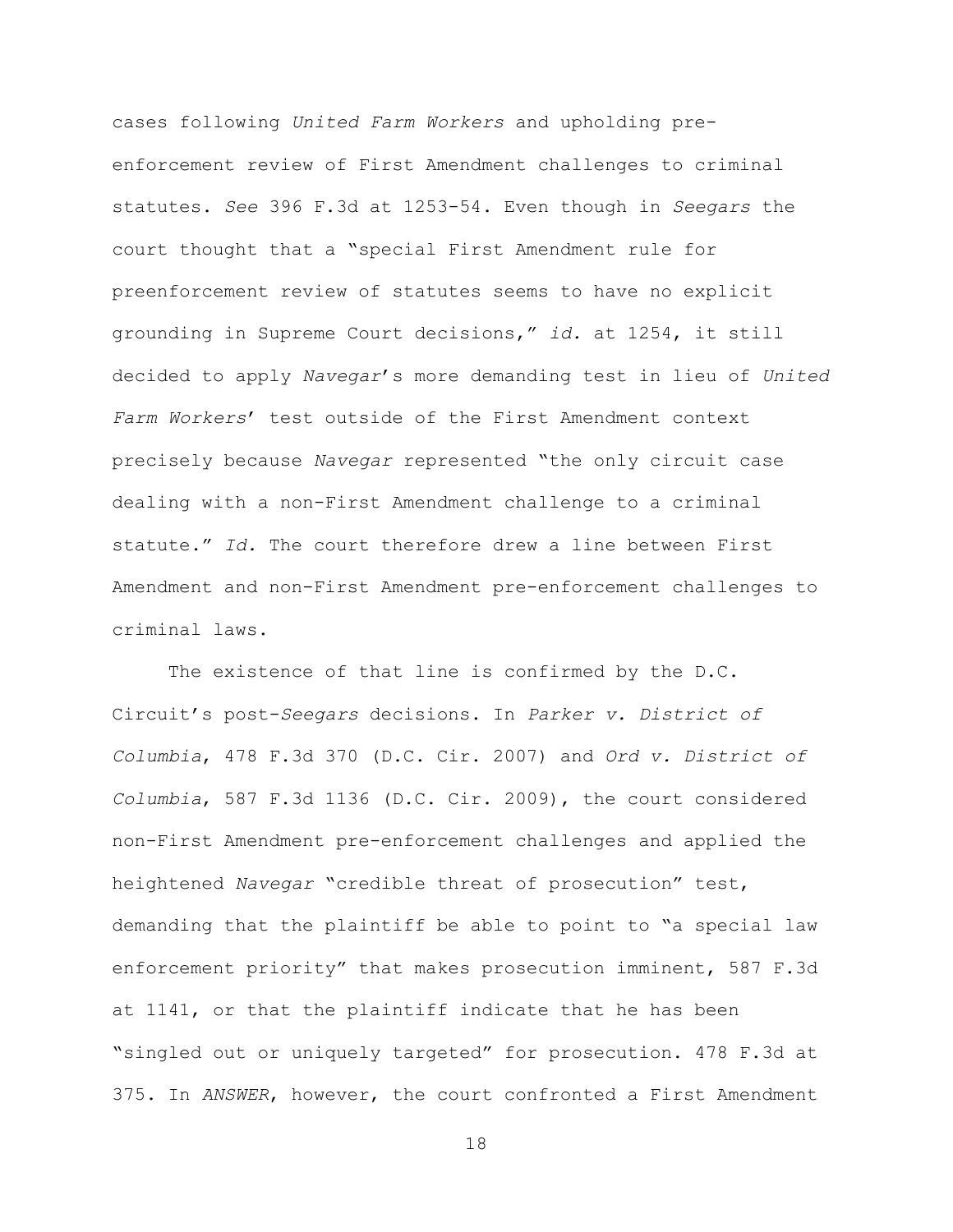challenge to regulations governing the placement of posters in the District of Columbia and held that a "credible threat of prosecution" existed. 589 F.3d at 435-36. Although in *ANSWER* the court noted that it was confronted with "somewhat more than the conventional background expectation that the government will enforce the law"——namely that a co-plaintiff was already subject to an enforcement action under the regulations, *id.*—it nowhere indicated that the "somewhat more" was required in the First Amendment context. The D.C. Circuit's more recent decision in *United States Telecom Association v. FCC*, 825 F.3d 674 (D.C. Cir. 2015) seems to confirm that the "somewhat more" is not required, as it cited *ANSWER* solely for the proposition that standing "'to challenge laws *burdening expressive rights* requires only a credible statement by the plaintiff of intent to commit violative acts and a conventional background expectation that the government will enforce the law.'" 825 F.3d at 739 (quoting *ANSWER*, 589 F.3d at 435) (emphasis added). Even though in *United States Telecom* the court noted that that principle applied with "particular force" when an agency rule, as opposed to a statute, is challenged, *id.* (citing *Chamber of Commerce v. FEC*, 69 F.3d 600, 604 (D.C. Cir. 1995)), it subsequently emphasized that "'courts' willingness to permit pre-enforcement review is at its peak when claims are rooted in the First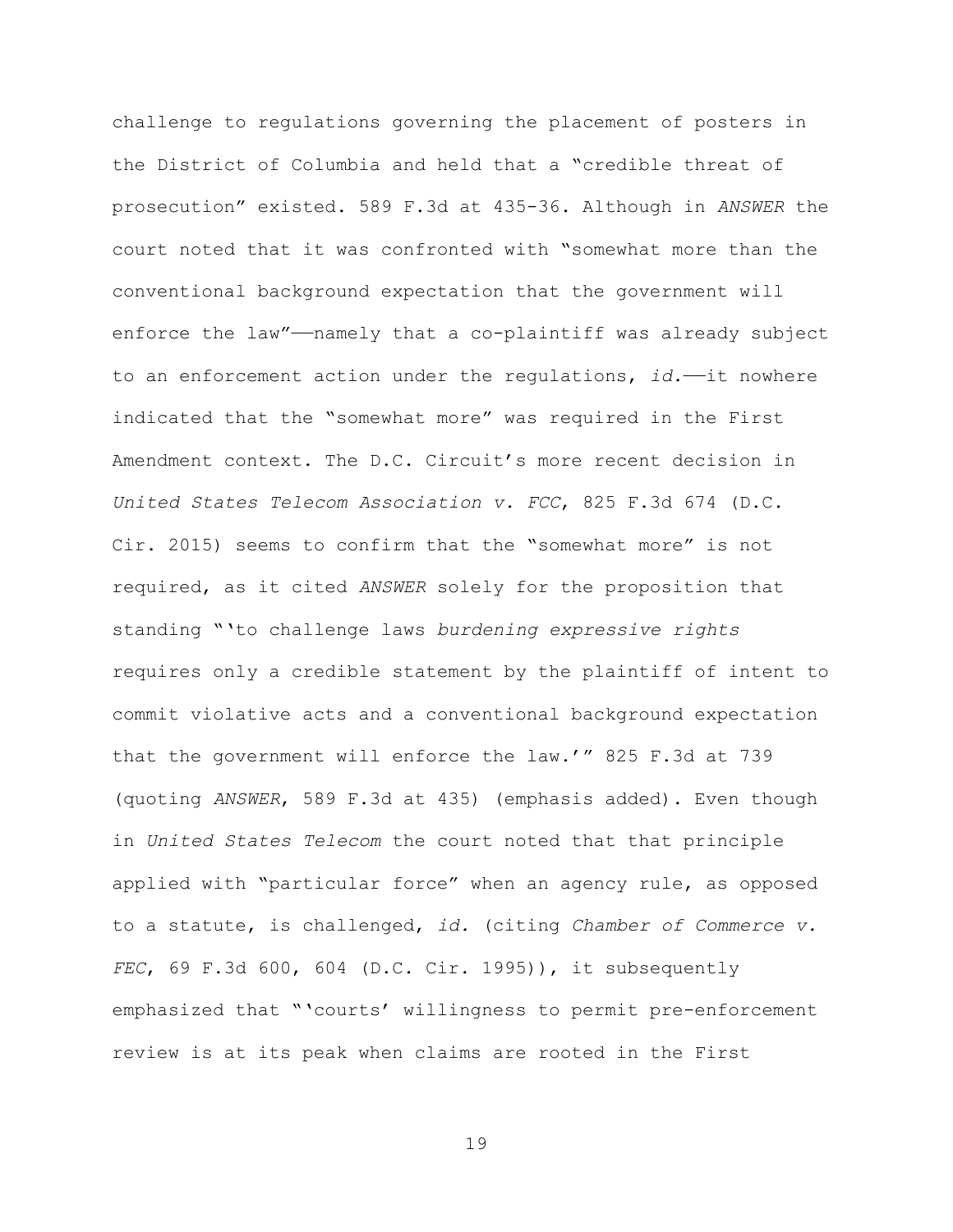Amendment,'" *Id.* at 740 (quoting *New York Republican State Comm. v. SEC*, 799 F.3d 1126, 1135 (D.C. Cir. 2015)).

The scenario currently before this Court falls on the *ANSWER*-*United States Telecom* side of the line that *Seegars* drew, not the *Navegar*-*Parker*-*Ord* side of that line, because plaintiffs challenge DMCA sections 1201(a)(1)(A) and 1201(a)(2) on various First Amendment grounds. In this First Amendment context, there is a "credible threat of prosecution" so long as there is "a conventional background expectation that the government will enforce the law." *United States Telecom*, 825 F.3d at 739. That conventional background expectation exists here. Plaintiffs have adequately alleged that the government has brought charges under section 1201 in the past, Compl., ECF No. 1 ¶ 28, and past enforcement "is good evidence that the threat of enforcement is not chimerical," *Susan B. Anthony List*, 134 S. Ct. at 2345 (internal quotation marks omitted). Additionally, the government has not disavowed enforcement if plaintiffs undertake their proposed course of conduct. *See Susan B. Anthony List*, 134 S. Ct. at 2345; *Humanitarian Law Project*, 561 U.S. at 16; *cf. Johnson v. District of Columbia*, 71 F. Supp. 3d 155, 162 (D.D.C. 2014) (holding that there was no "credible threat of prosecution" in part because "the government has disavowed any intention to prosecute"). Accordingly, plaintiffs have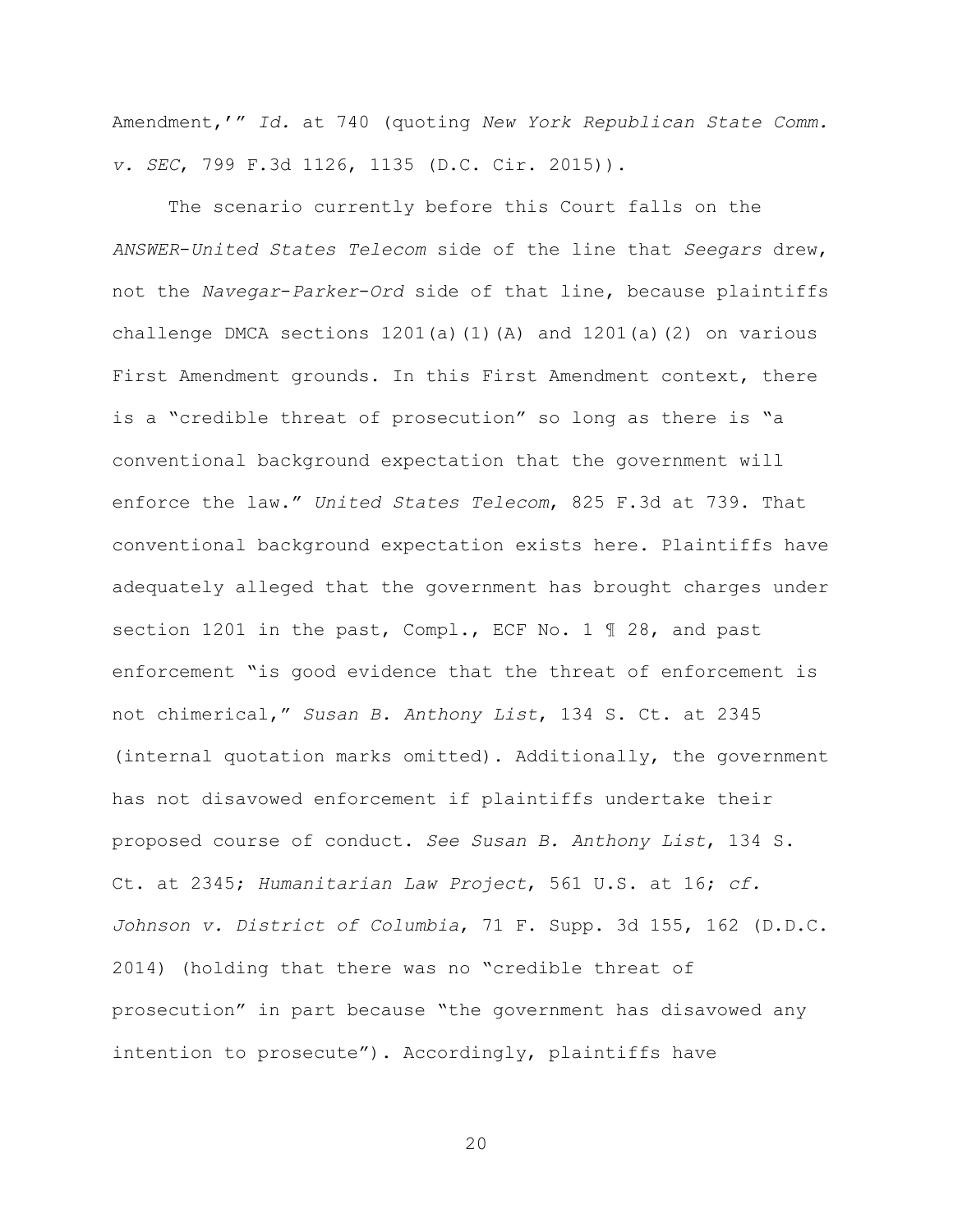sufficiently alleged that they are subject to a "credible threat of prosecution" under the DMCA.

# **3. Proposed Course of Conduct Arguably Affected with a Constitutional Interest**

Finally, plaintiffs have alleged "an intention to engage in a course of conduct arguably affected with a constitutional interest." *United Farm Workers*, 442 U.S. at 298. Defendants put forth an extensive argument as to why plaintiffs' proposed course of conduct is not arguably affected with a constitutional interest. *See* Defs.' Mem. Supp. at 18-21; Reply in Supp. of Defs.' Mot. to Dismiss ("Defs.' Reply"), ECF No. 19 at 7-11. That argument reduces to the assertion that plaintiffs' proposed activities of circumvention and trafficking do not amount to the speech or expressive conduct that implicates First Amendment rights. But that is a premature merits argument: Whether plaintiffs' proposed course of conduct squarely implicates First Amendment rights is certainly an important question in this case, *see supra* Part III.B, but the resolution of that question does not determine whether the conduct that plaintiffs would engage in is at least *arguably* affected with a constitutional interest. *See Parker*, 478 U.S. at 377 ("[W]hen considering whether a plaintiff has Article III standing, a federal court must assume *arguendo* the merits of his or her legal claim."). *United States Telecom* confirms that "*arguably* affected with a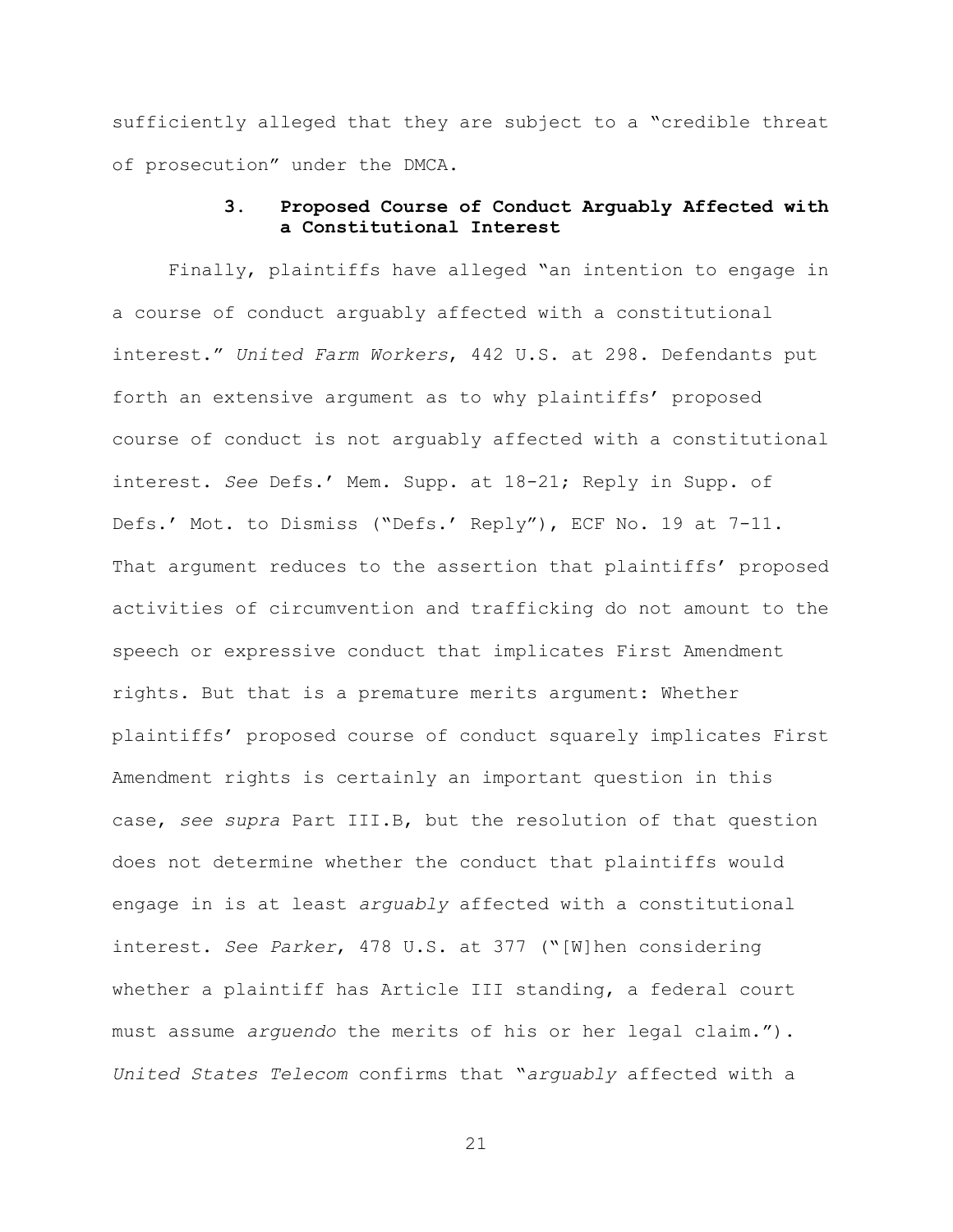constitutional interest" simply means that a plaintiff has challenged a law on constitutional grounds. There, the court held that a plaintiff had standing in the context of a preenforcement First Amendment challenge to certain regulations even though the court, on the merits, concluded that the regulations did not "raise a First Amendment concern." 825 F.3d at 740-44. Logically, then, the standing inquiry only requires a challenge to a given law on constitutional grounds. Because plaintiffs have put forth such a challenge, their proposed course of conduct is "arguably affected with a constitutional interest." *United Farm Workers*, 442 U.S. at 298.

Plaintiffs have thus "alleged an intention to engage in a course of conduct arguably affected with a constitutional interest, but proscribed by a statute, and there exists a credible threat of prosecution thereunder." *Id.* Accordingly, they have satisfied Article III standing's injury-in-fact requirement. Defendants have not challenged the remaining standing requirements, and it appears to the Court that those causality and redressability requirements are satisfied. Accordingly, plaintiffs have standing as to their challenges to the DMCA's anti-circumvention and anti-trafficking provisions.<sup>6</sup>

 $\overline{a}$ 

<sup>6</sup> Having found that plaintiffs satisfy the *United Farm Workers* injury-in-fact inquiry and the remaining requirements to establish their standing to challenge DMCA sections 1201(a)(1)(A) and  $1201(a)(2)$ , the Court will not address the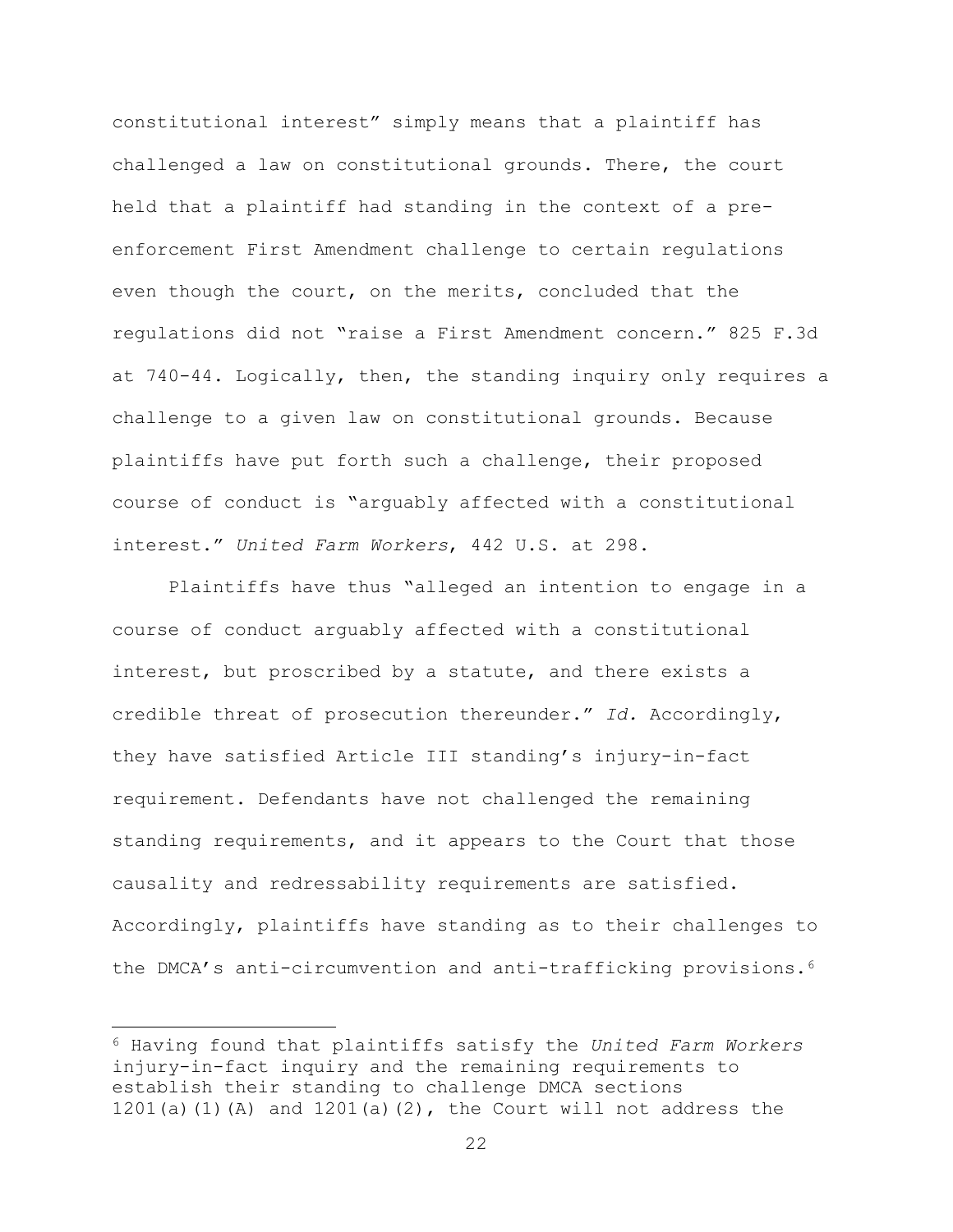#### **B. First Amendment Challenges**

Plaintiffs make various claims grounded in the First Amendment. They allege that: (1) DMCA section 1201 is facially overbroad, burdening "a substantial range of protected speech that is disproportionate to its legitimate sweep," Compl., ECF No. 1 ¶¶ 111-20; (2) section 1201(a)(1) creates an unconstitutional prior restraint and speech-licensing regime, *id.* ¶¶ 121-28; and (3) the DMCA's anti-circumvention and antitrafficking provisions violate the First Amendment as applied to their proposed course of conduct, *id*. ¶¶ 129-49, and that the Librarian of Congress violated the First Amendment when she failed to grant certain exemptions potentially applicable to plaintiffs' proposed course of conduct as part of the 2015 rulemaking carried out pursuant to DMCA sections  $1201(a)(1)(B)$ -(D), *id.* ¶¶ 150-62.

The parties dispute the threshold First Amendment question: Whether plaintiffs have alleged that they intend to engage in conduct that is protected by the First Amendment. Defendants first argue that plaintiffs have not alleged that the conduct

 $\overline{a}$ 

alternative argument that Dr. Green has standing to challenge the DMCA provisions because his requested exemption was not fully granted in the 2015 triennial rulemaking process. *See* Pls.' Opp'n to Mot. to Dismiss, ECF No. 18 at 17-18. Additionally, defendants do not challenge plaintiffs' standing as to their facial First Amendment and APA claims vis-à-vis the Librarian of Congress's 2015 final rule, and it appears to the Court that plaintiffs have standing to make those claims.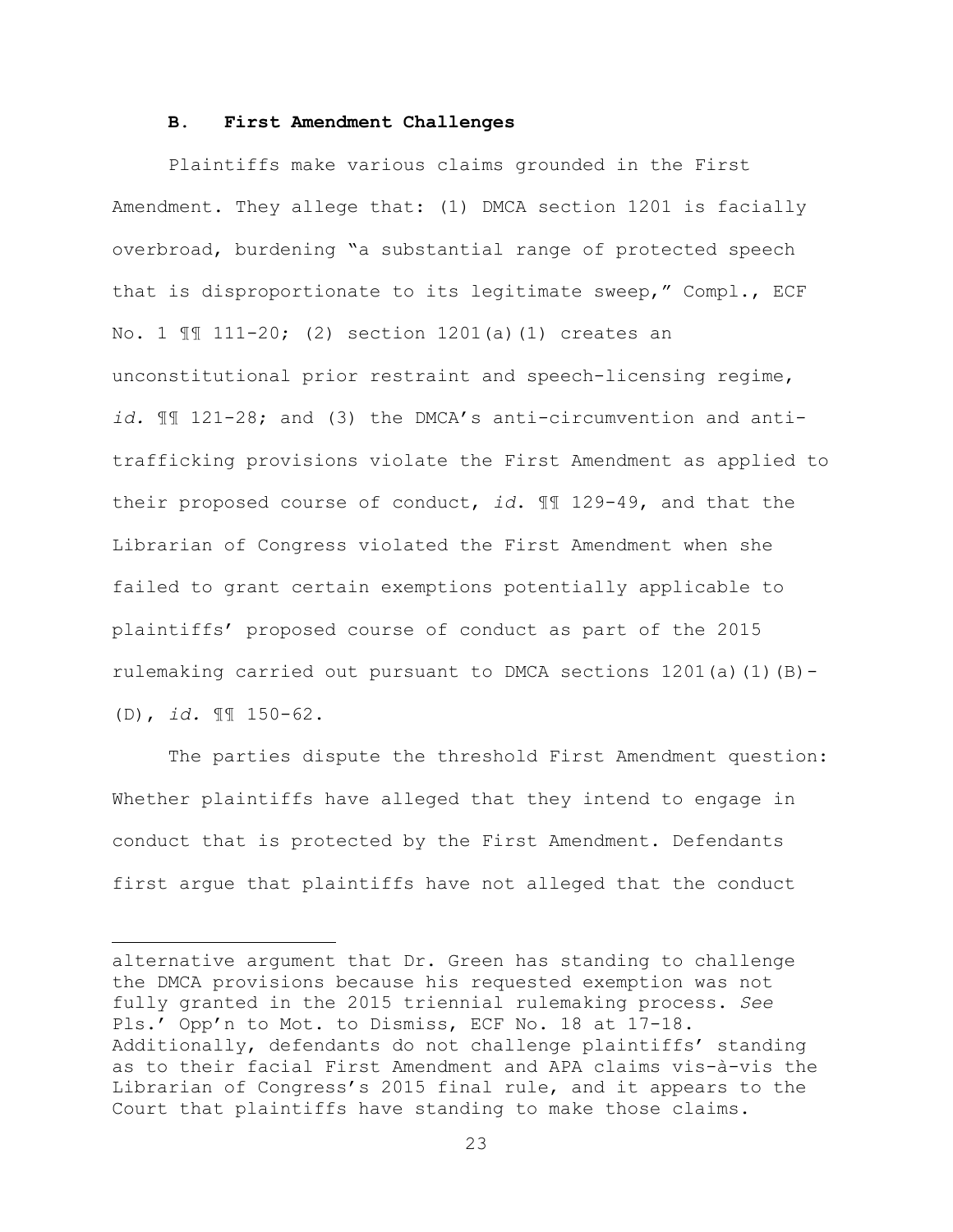they intend to engage in—circumventing access controls in violation of section  $1201(a)(1)(A)-qualifies$  as protected speech or expressive conduct. Defs.' Mem. Supp., ECF No. 15-1 at 28. Rather, according to defendants, it is the activities that would take place after plaintiffs violate section  $1201(a)$  (1)(A) that is constitutionally protected—specifically, informing manufacturers of security vulnerabilities, publishing a book about circumventing security systems, and creating a device that would allow copyrighted materials to be copied and altered in a high resolution format. *Id*. Therefore, according to defendants, circumventing access controls is not protected. Second, defendants argue that plaintiffs have not alleged that any item they wish to disseminate in violation of section 1201(a)(2) qualifies as protected speech. *Id*. at 29. To support that position, defendants principally rely on *Zemel v. Rusk*, 381 U.S. 1 (1965) and *Houchins v. KQED, Inc.*, 438 U.S. 1 (1978). Defs.' Mem. Supp., ECF No. 15-1 at 28-29, 31-32, 41-42; Defs.' Reply, ECF No. 19 at 13. In the former case, Mr. Zemel sought to travel to Cuba to learn about the state of affairs in that country and to become a better informed citizen, but the Secretary of State refused to render the permission necessary for him to travel to Cuba. *Zemel*, 381 U.S. at 3-4. Although the Court acknowledged that the "Secretary's refusal to validate passports for Cuba renders less than wholly free the flow of information concerning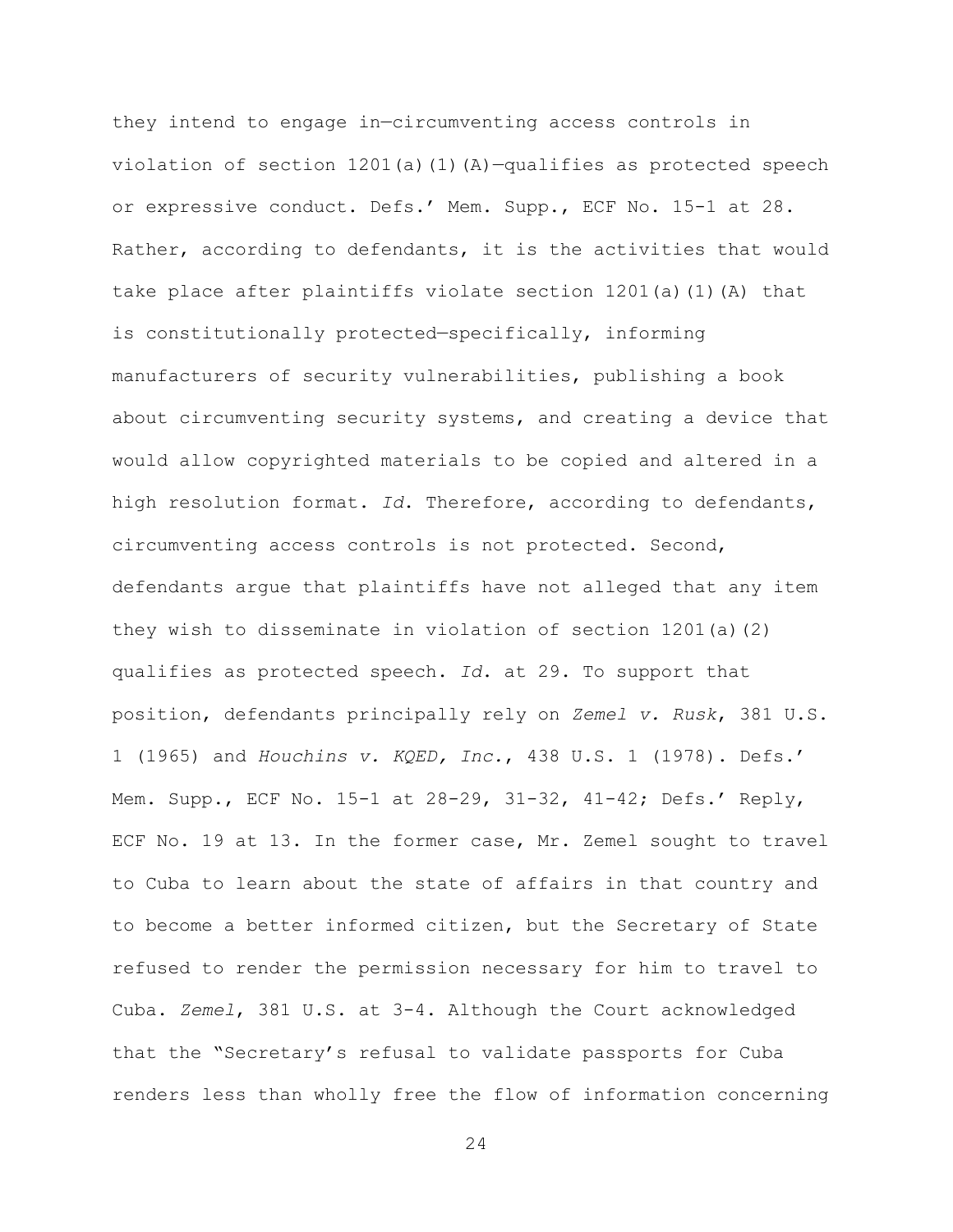that country," it reasoned that no First Amendment right was implicated because the Secretary's refusal to validate the passports was "an inhibition of action." *Id.* at 16. The Court concluded that the "right to speak and publish does not carry with it the unrestrained right to gather information." *Id.* at 17. In *Houchins*, the Court held that no First Amendment right was implicated by a county policy barring the media from accessing a county jail where such access was requested "to prevent officials from concealing prison conditions from the voters and impairing the public's right to discuss and criticize the prison system and its administration." 438 U.S. at 8. The Court indicated that even if the First Amendment guarantees a right to communicate or publish, it does not guarantee a right to access information in the first place. *See id.* at 10-12. Accordingly, defendants assert that in these cases the Supreme Court made clear "that the subsequent *use* an individual intends to make of certain information does not confer any First Amendment right to *acquire* that information in the first place." Defs.' Mem. Supp., ECF No. 15-1 at 28.

Plaintiffs respond that they have alleged a viable First Amendment claim because they alleged that they: (1) "have created computer programs that are designed to circumvent access controls on certain copyrighted works" and "[s]ection 1201 burdens the right to create and use computer code," Pls.' Opp'n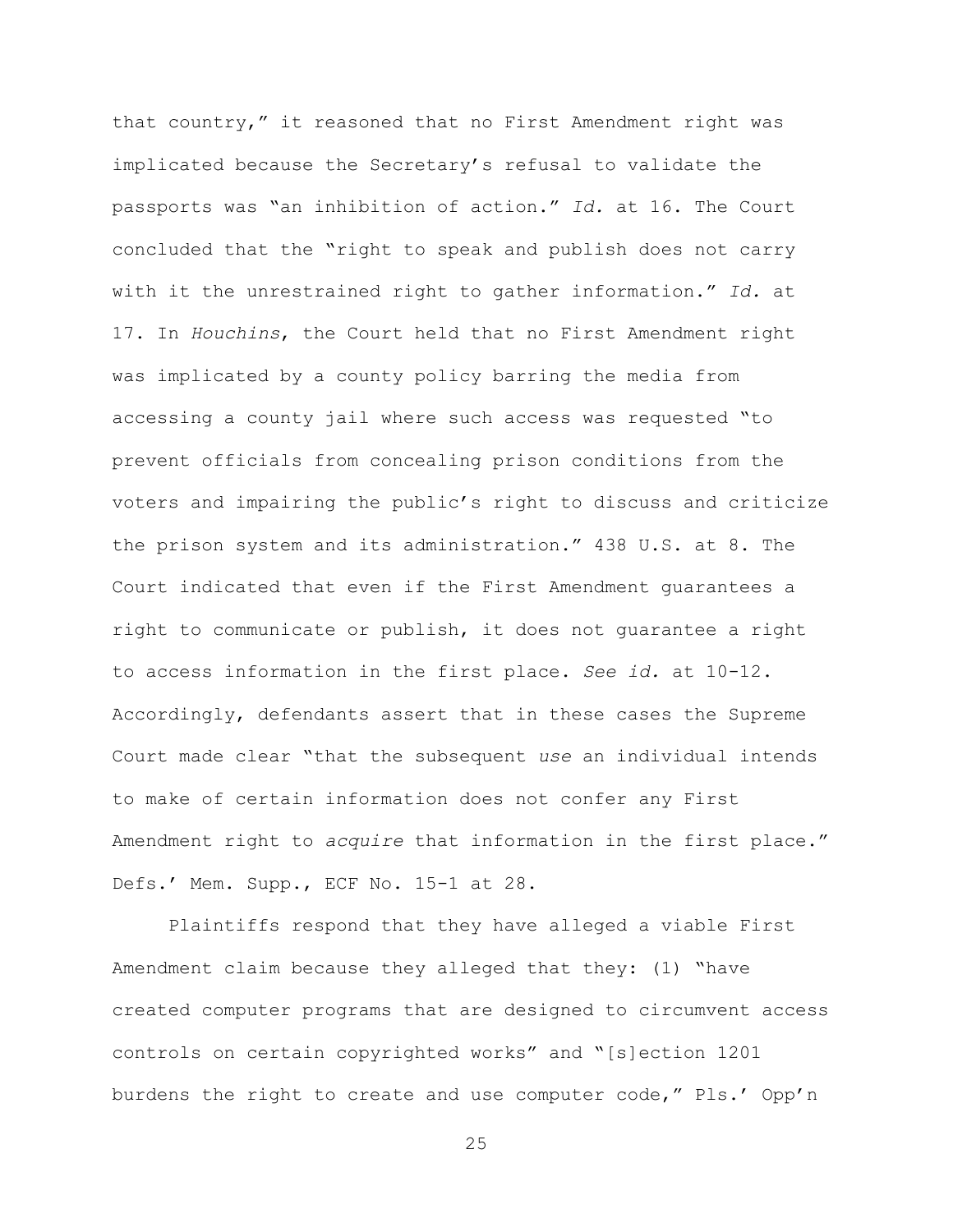to Mot. to Dismiss ("Pls.' Opp'n"), ECF No. 18 at 27 (citing Compl., ECF No. 1 ¶¶ 132, 139); (2) "seek to gather factual information that they intend to share with the public" and "[s]ection 1201 burdens the right to gather information," *id*. at 28 (citing Compl., ECF No. 1 ¶¶ 78-82, 93, 98-106); (3) "seek to create new information that they intend to share with others" and "[s]ection 1201 burdens the right to create and share information," *id*. at 29 (citing Compl., ECF No. 1 ¶¶ 75, 90-91, 98-106); (4) "seek to disseminate the technological information they have developed" and "[s]ection 1201 burdens the right to publish speech," *id*. at 31 (citing Compl., ECF No. 1 ¶¶ 75, 110, 112-13); (5) "[m]any people want to receive the information [they] seek to offer" and "[s]ection 1201 burdens the right to receive information," *id*. at 31-32 (citing Compl., ECF No. 1 ¶¶ 90-91, 100-01, 107). Defendants concede that Dr. Green's intended publication of decryption code is protected by the First Amendment, but disagrees that any of the other activities in which plaintiffs want to engage are protected. Defs.' Reply, ECF No. 19 at 12-16.

The Court, as do defendants, *see id*. at 10 n.6, agrees with plaintiffs that the DMCA and its triennial rulemaking process burden the use and dissemination of computer code, thereby implicating the First Amendment. Although the question has not been addressed by the D.C. Circuit, as other courts have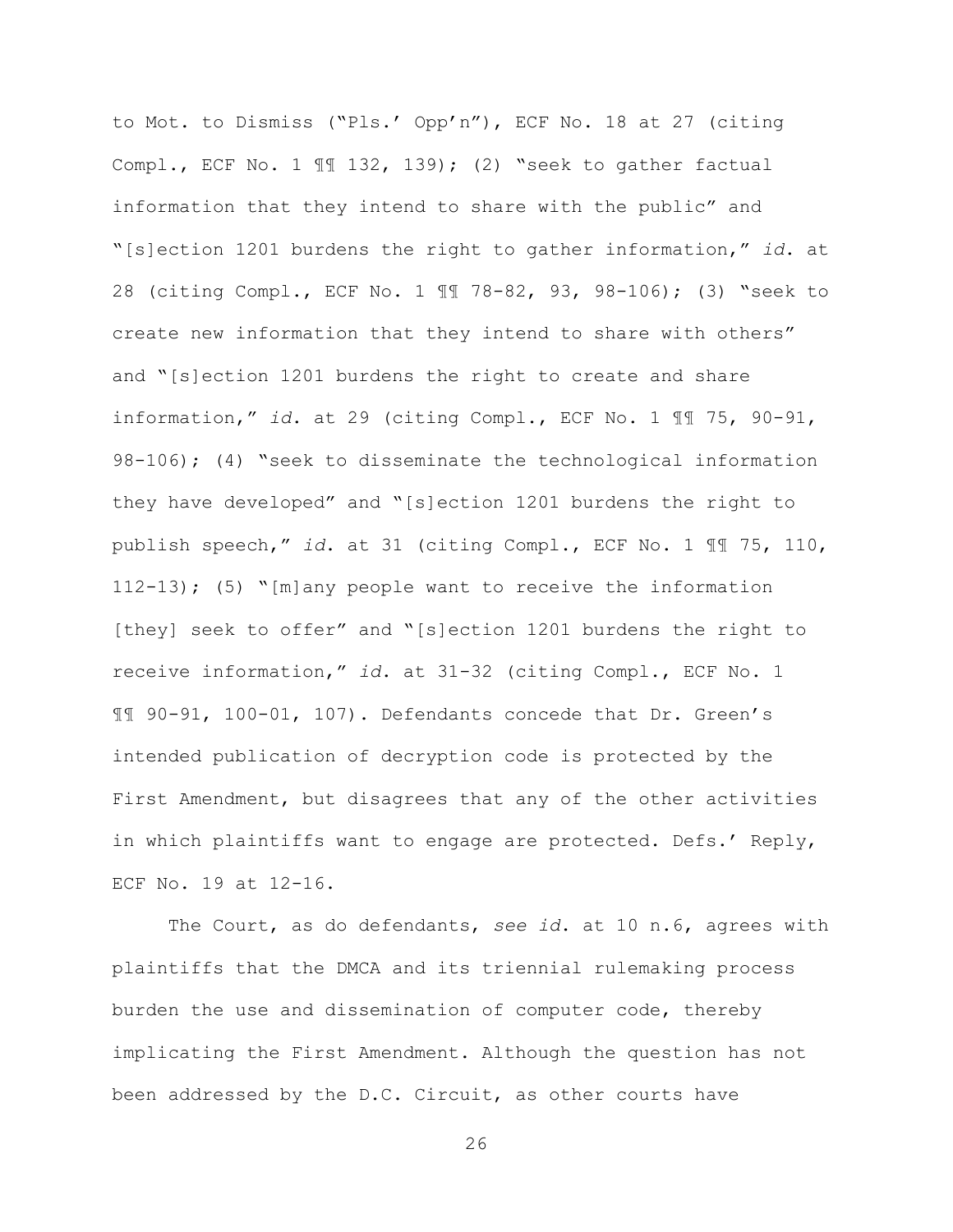explained, code "at some level contains expression, thus implicating the First Amendment." *United States v. Elcom, Ltd.*, 203 F. Supp. 2d 1111, 1126 (N.D. Cal. 2002). Code is speech precisely because, like a recipe or a musical score, it has the capacity to convey information to a human. *Universal Studios, Inc. v. Corley*, 273 F.3d 429, 448 (2d Cir. 2001); *see also Junger v. Daley*, 209 F.3d 481, 485 (6th Cir. 2000) ("Because computer source code is an expressive means for the exchange of information and ideas about computer programming, we hold that it is protected by the First Amendment."); *Universal City Studios, Inc. v. Reimerdes*, 111 F. Supp. 2d 294, 327 (S.D.N.Y. 2000) ("As computer code . . . is a means of expressing ideas, the First Amendment must be considered before its dissemination may be prohibited or regulated.").

Additionally, it is at least arguable that the DMCA and its triennial rulemaking process implicate the other First Amendment interests to which plaintiffs point. Despite *Zemel*'s holding that a law that inhibits access to information does not implicate the First Amendment, elsewhere the Court has put that holding under strain. *See, e.g.*, *First Nat'l Bank of Boston v. Bellotti*, 435 U.S. 765, 783 (1978) ("[T]he First Amendment goes beyond protection of the press and self-expression of individuals to prohibit government from limiting the stock of information from which members of the public may draw."). The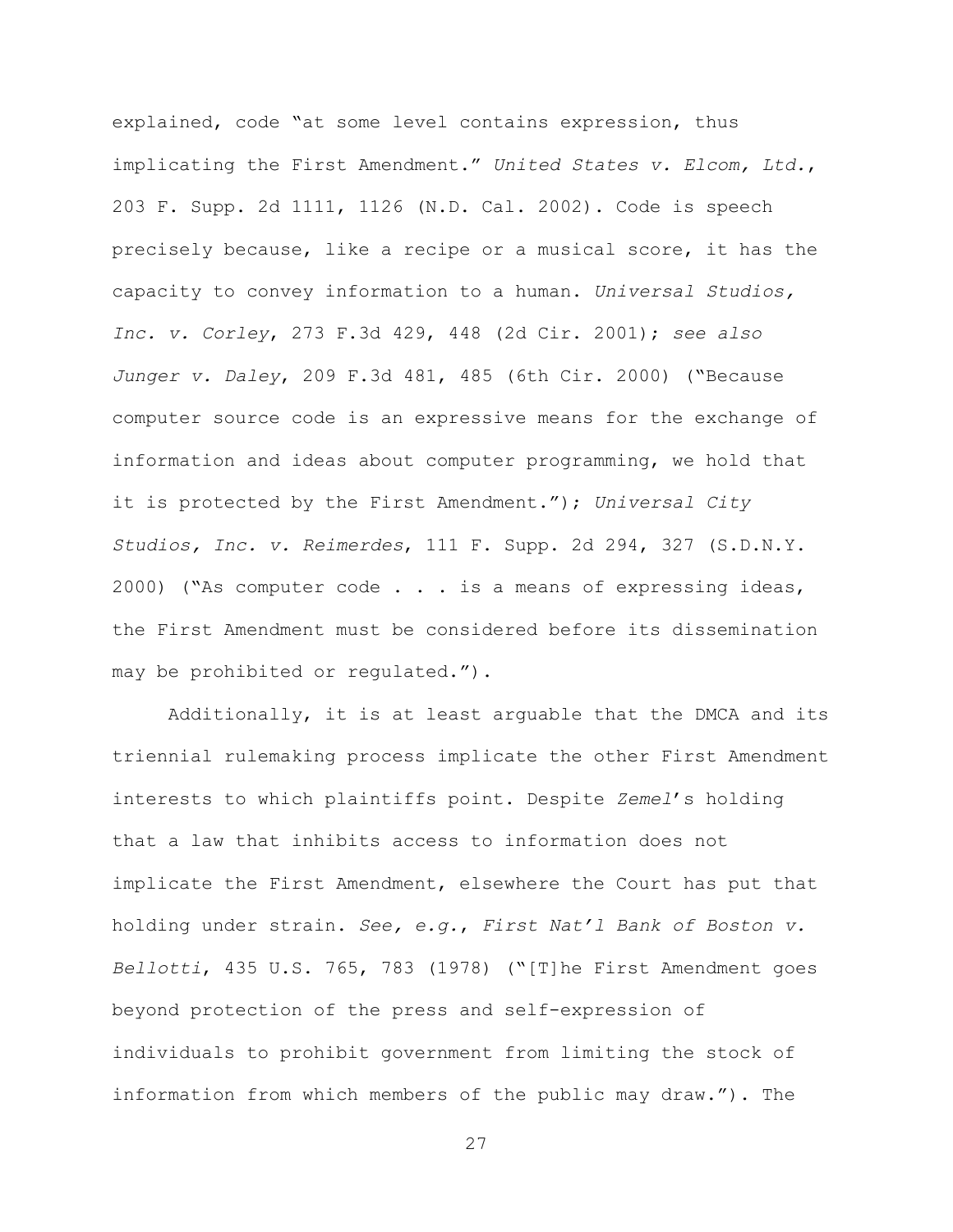Court has also indicated that the activities of publishing and sharing information fall within the First Amendment's purview, *see Sorrell v. IMS Health Inc.*, 564 U.S. 552, 568 (2011) ("An individual's right to speak is implicated when information he or she possesses is subjected to 'restraints on the way in which information might be used' or disseminated.") (quoting *Seattle Times Co. v. Rhineart*, 467 U.S. 20, 32 (1984)), as does the right to receive information and ideas, *see Kleindienst v. Mandel*, 408 U.S. 753, 762-63 (1972) ("'It is now well established that the Constitution protects the right to receive information and ideas.'") (quoting *Martin v. City of Struthers*, 319 U.S. 141, 143 (1943)). The course of conduct that plaintiffs intend to undertake—principally, using computer code to circumvent TPMs to access copyrighted materials and sharing that code with others, whether through books, articles, or otherwise, *see* Pls.' Opp'n, ECF No. 18 at 28-32——arguably implicates each of these various First Amendment rights, as the DMCA's prohibition on circumvention and trafficking appears to burden the accessing, sharing, publishing, and receiving of information, with "information" understood as both the code that does the circumventing and the TPM-protected material to which the circumventing code enables access. Accordingly, it is appropriate to consider plaintiffs' First Amendment challenges.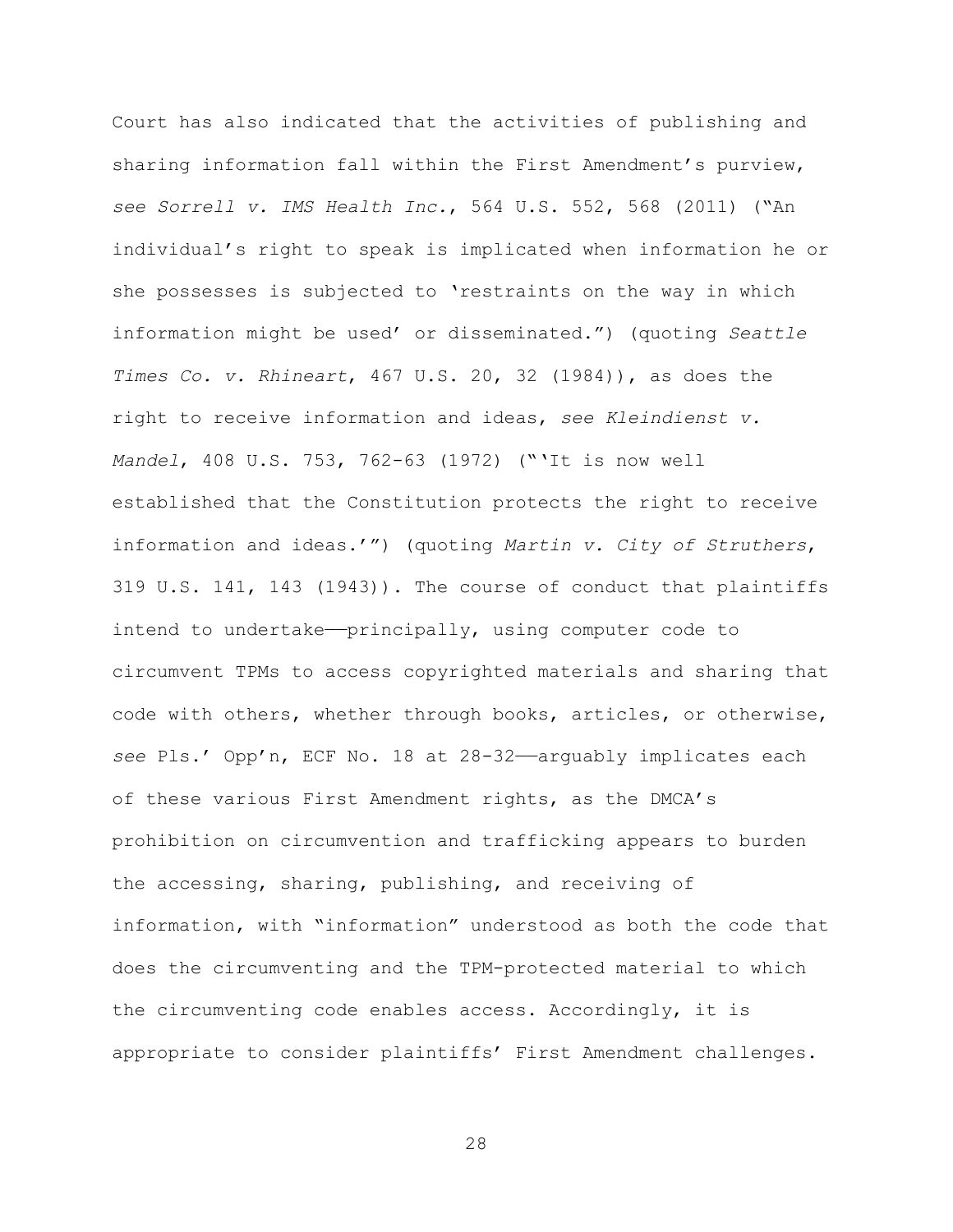# **1. Facial First Amendment Challenges to the Anti-Circumvention and Anti-Trafficking Provisions**

Plaintiffs claim that the DMCA's anti-circumvention and anti-trafficking provisions are unconstitutionally overbroad, Compl., ECF No. 1  $\mathbb{I}$  111-20, and that section 1201(a)(1)—the portion of the statute that prohibits circumvention but puts in place the triennial rulemaking process to exempt certain uses of certain classes of copyrighted works from the anti-circumvention provision——amounts to an unconstitutional prior restraint on speech. *Id.* ¶¶ 121-28.

"Although facial challenges to legislation are generally disfavored, they have been permitted in the First Amendment context where the licensing scheme vests unbridled discretion in the decisionmaker and where the regulation is challenged as overbroad." *FW/PBS, Inc. v. City of Dallas*, 493 U.S. 215, 223 (1990) (citing *City Council of Los Angeles v. Taxpayers for Vincent,* 466 U.S. 789, 798, and n.15 (1984).

#### **a. Plaintiffs Fail to State an Overbreadth Claim**

Plaintiffs' overbreadth argument proceeds in two steps: Consistent with their as-applied fair use argument, *see infra* Section III.B.2, plaintiffs contend that fair use is constitutionally required, Pls.' Opp'n, ECF No. 18 at 45 n.15, and because the DMCA provisions burden a substantial number of possible fair uses of copyrighted materials that third parties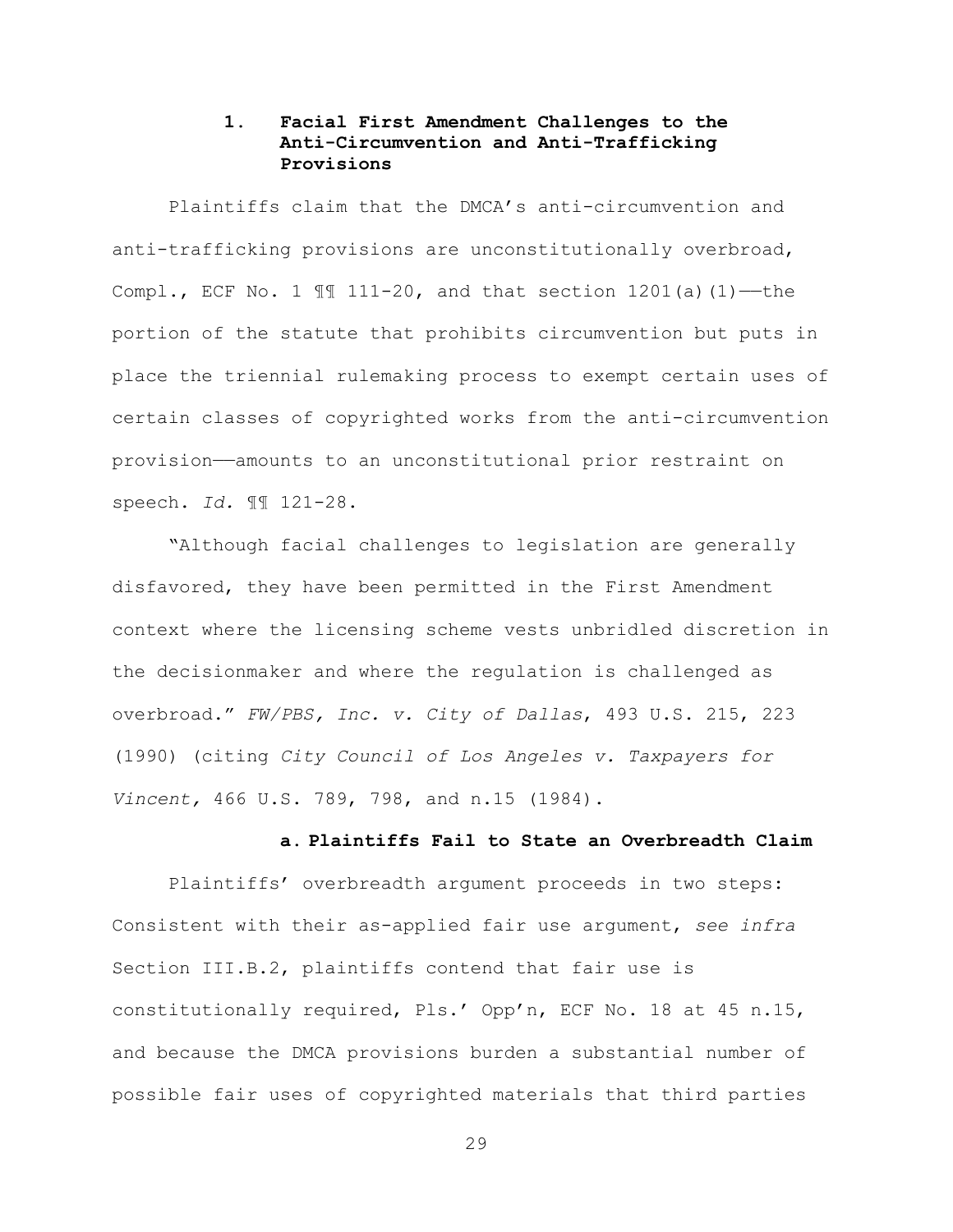might make, those provisions are unconstitutionally overbroad, *id.* at 45-46. Defendants counter that section 1201(a) is not subject to an overbreadth claim because the challenged provisions do not directly regulate speech, Defs.' Mem. Supp., ECF No. 15-1 at 30-32, and that an overbreadth claim is inappropriate because plaintiffs do not adequately distinguish their as applied fair use arguments from their overbreadth arguments, *id.* at 33-34. Defendants also argue that even if the Court reaches the merits of the overbreadth claim, that claim still fails because the "DMCA's anti-circumvention and antitrafficking provisions are plainly legitimate in the vast majority of applications." *Id.* at 34.

A First Amendment overbreadth challenge asserts that a law is written so broadly that it inhibits the constitutionally protected speech of third parties. *Taxpayers for Vincent*, 466 U.S. at 798. This type of facial First Amendment challenge "is an exception to ordinary standing requirements, and is justified only by the recognition that free expression may be inhibited almost as easily by the potential or threatened use of power as by the actual exercise of that power." *New York State Club Ass'n, Inc. v. City of New York*, 487 U.S. 1, 11 (1988) (citing *Thornhill v. Alabama*, 310 U.S. 88, 97-98 (1940)). "[A] law may be invalidated as overbroad if 'a substantial number of its applications are unconstitutional, judged in relation to the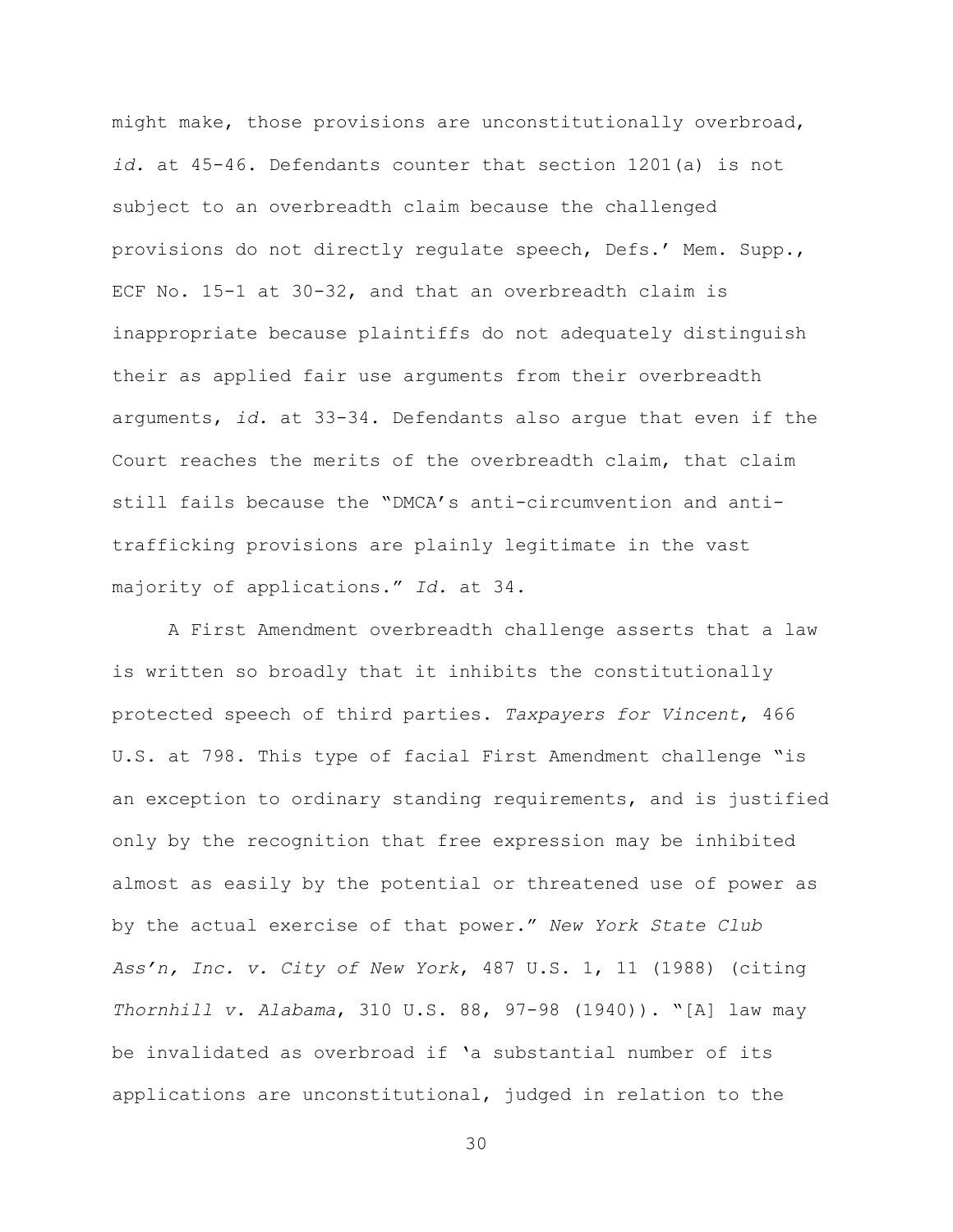statute's plainly legitimate sweep.'" *United States v. Stevens*, 559 U.S. 460, 473 (2010) (quoting *Washington State Grange v. Washington State Republican Party*, 552 U.S. 442, 449 n.6 (2008)). Application of the overbreadth doctrine is "strong medicine" and should be employed "sparingly and only as a last resort," *Broadrick v. Oklahoma*, 413 U.S. 601, 613 (1973) because "there must be a realistic danger that the statute itself will significantly compromise recognized First Amendment protections of parties not before the Court for it to be facially challenged on overbreadth grounds," *Taxpayers for Vincent*, 466 U.S. at 801.

The Court is not persuaded that plaintiffs have alleged facts sufficient to state a claim that DMCA provisions are unconstitutionally overbroad because they "have failed to identify any significant difference" between their claim that the DMCA provisions are invalid on overbreadth grounds and their claim that those provisions are unconstitutional when applied to their proposed course of conduct. *See Taxpayers for Vincent*, 466 U.S. at 802. Plaintiffs' argument in both scenarios is that fair use is constitutionally required and that the DMCA inhibits fair use rights and thus is unconstitutional. Pls.' Opp'n, ECF No. 18 at 45 n.15, 45-46. Plaintiffs allege a number of potential fair uses that the DMCA burdens because the Librarian denied exemptions requested by third parties in the 2015 triennial rulemaking process. Compl., ECF No. 1 ¶ 39. Plaintiffs' as-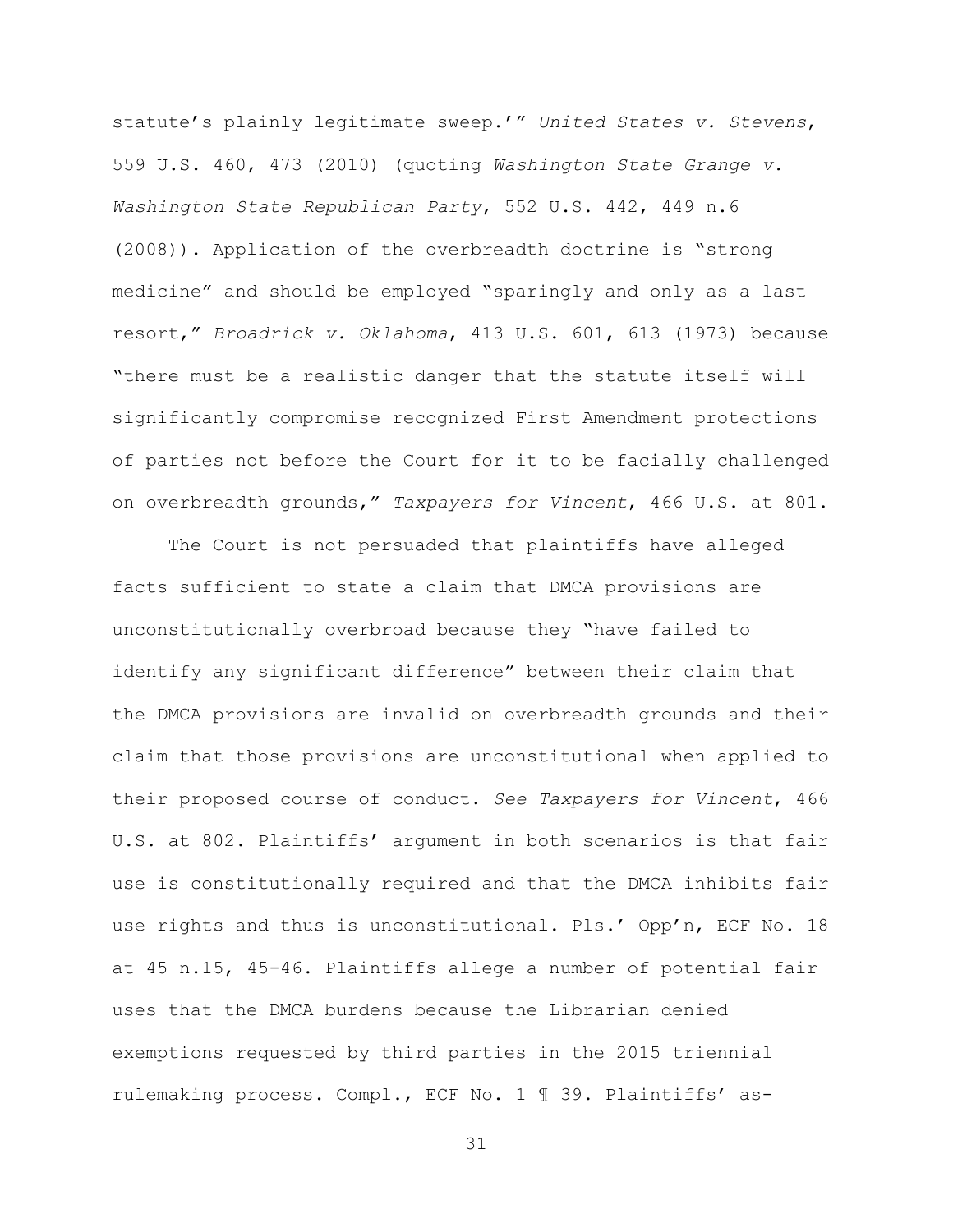applied claims, however, arise out of the denials of exemptions either they requested, or that would have covered their conduct. *Id*. ¶¶ 78, 107, 108. Plaintiffs have not alleged that the DMCA "will have any different impact on third parties' interests in free speech than it has on" their own. *Taxpayers for Vincent*, 466 U.S. at 801; *see also Waters v. Barry*, 711 F. Supp. 1125, 1133 (D.D.C. 1989) ("[W]hen, as here, the plaintiffs are themselves engaged in protected activity—when the challenged statute would have no greater impact upon the rights of nonparties than it would have upon the rights of the parties before the Court—there is no need to employ a traditional overbreadth analysis."). The Court therefore need not reach the question of whether the "DMCA's anti-circumvention and antitrafficking provisions are plainly legitimate in the vast majority of applications." Defs.' Mem. Supp., ECF No. 15-1 at 34.

Accordingly, defendants' motion to dismiss plaintiffs' overbreadth claim is **GRANTED** and that claim is **DISMISSED**.

# **b. Plaintiffs Fail to State a Prior Restraint Claim**

Plaintiffs allege that the triennial exemption process is a speech-licensing regime and, as such, it lacks "the safeguards the First Amendment requires," Compl., ECF No. 1 ¶ 122, because the rulemaking process "lacks definite standards," Pls.' Opp'n,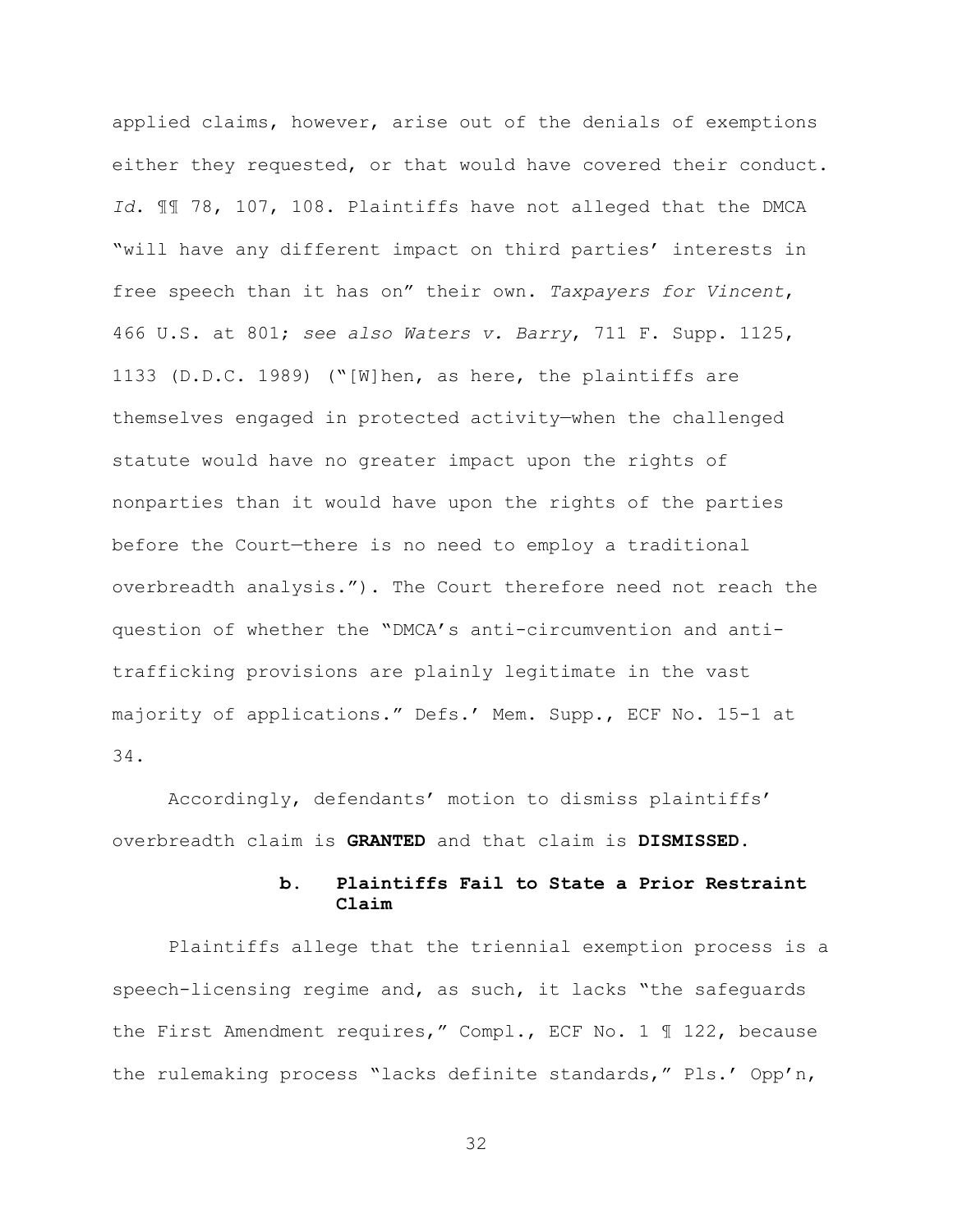ECF No. 18 at 26, and because the process does not include the requirements described by *Freedman v. Maryland*, 380 U.S. 51 (1965)——namely, prompt licensing decisions, expeditious judicial review of those decisions, and a mandate that the censor go to court to obtain a judicial order permitting the suppression of speech, Pls.' Opp'n, ECF No. 18 at 33, 35 (citing *Freedman*, 380 U.S. at 58-60). Defendants counter that "the triennial rulemaking provided by section 1201(a)(1)(c) simply does not qualify as a prior restraint on speech" because: (1) it created exemptions based on class-by-class, as opposed to case-by-case, determinations, Defs.' Mem. Supp., ECF No. 15-1 at 40-41; (2) it "does not impose direct limitations on an individual's own speech," but rather "restrict[s] access to *someone else's* copyrighted materials," *id.* at 41; and (3) it is a mechanism for granting exemptions to an otherwise constitutional prohibition on circumvention, *id.* at 43-44. In any event, defendants argue, if the exemption regime can be contemplated under prior restraint doctrine, it is a content-neutral regime that satisfies intermediate scrutiny. *Id.* at 43-45.

The question at this juncture is whether plaintiffs have sufficiently alleged facts to state a facial claim that the exemption rulemaking process is an unconstitutional speechlicensing regime. A challenge to a law as a prior restraint on speech is a challenge to that law because it results in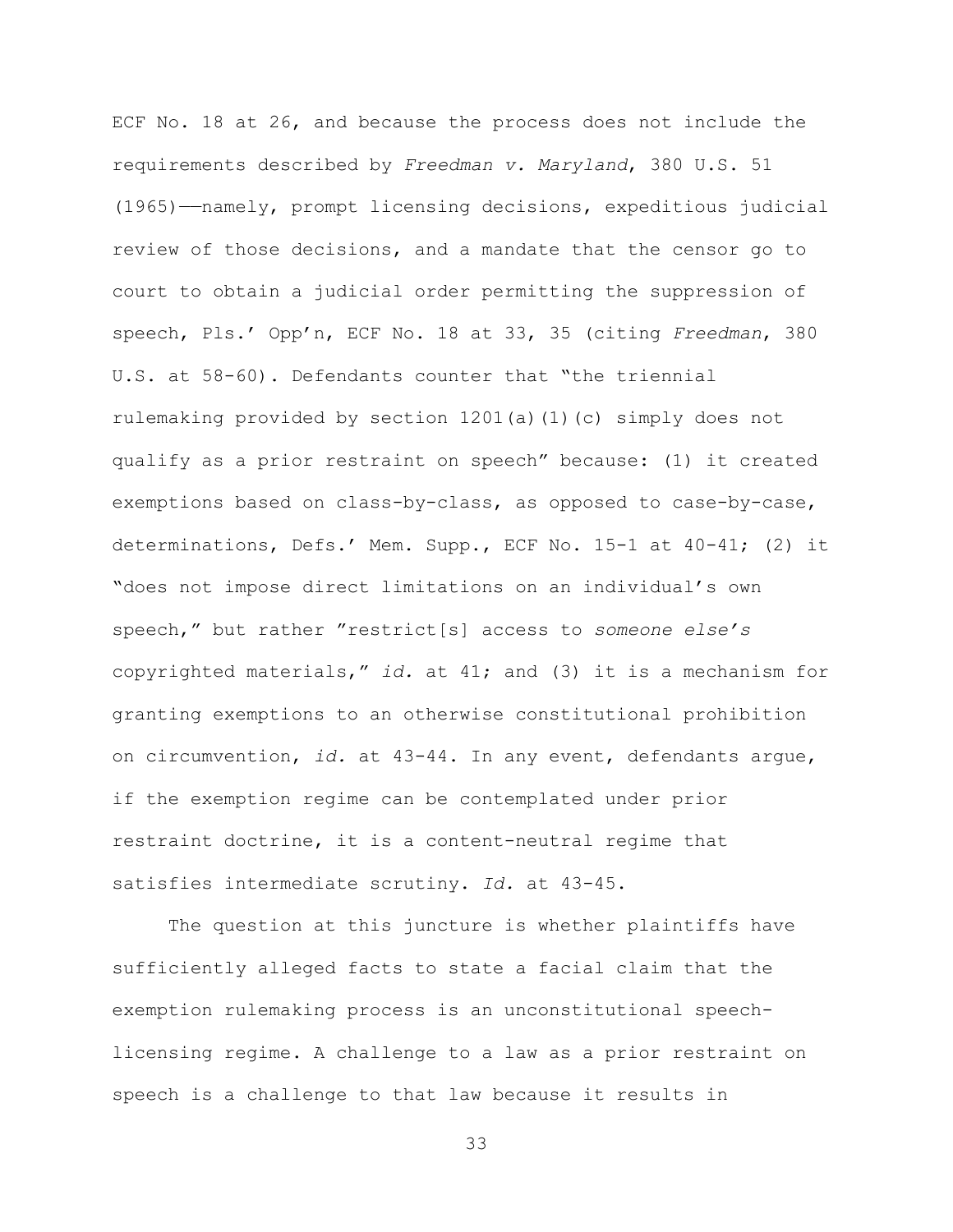censorship: "[A] facial challenge lies whenever a licensing law gives a government official or agency substantial power to discriminate based on the content or viewpoint of speech by suppressing disfavored speech or disliked speakers." *City of Lakewood v. Plain Dealer Pub. Co.*, 486 U.S. 750, 758 (1988). Whether there is a prior restraint on speech depends on whether the licensor has "unconfined authority to pass judgment on the content of speech." *Thomas v. Chicago Park Dist*., 534 U.S. 316, 320 (2002).

The Court is not persuaded that plaintiffs have sufficiently alleged facts to state a claim that the exemption rulemaking process is an unconstitutional speech-licensing regime because plaintiffs have not alleged that the rulemaking process results in censorship through "suppressing disfavored speech or disliked speakers," *Plain Dealer Pub. Co.*, 486 U.S. at 759, nor that the rulemaking defendants are "pass[ing] judgment on the content of speech," *Thomas*, 534 U.S. at 320. Rather, plaintiffs allege that: (1) other applicants for exemptions in the 2015 rulemaking process provided evidence of various categories of protected and noninfringing speech activities that were "adversely affected" by section 1201, Compl., ECF No. 1 ¶ 39; (2) the circumvention ban "has an adverse effect on computer research like [Dr.] Green's," *id*. at 79; (3) "[f]ear of liability [and criminal prosecution] under [s]ection 1201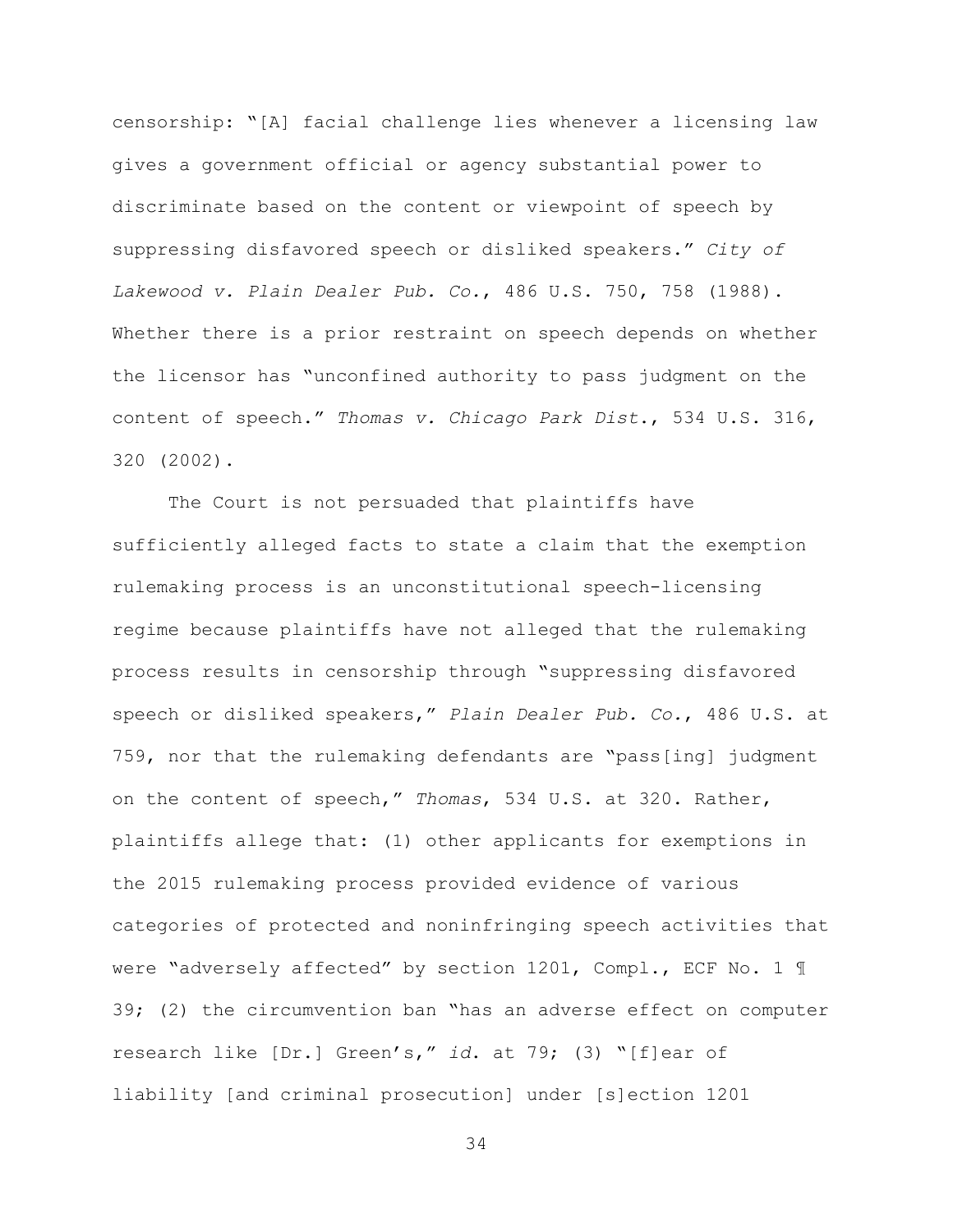prevents [Dr.] Green from engaging in . . . research and publishing the results, *id*. ¶¶ 86-87; and (4) "[f]ear of prosecution under [s]ection 1201 deters [Mr.] Huang and Alphamax" from engaging in the activities they want to engage in, *id*. ¶¶ 109-10. Taking the facts alleged to be true and in the light most favorable to plaintiffs, they have not alleged that the rulemaking defendants, in declining to grant certain exemptions, have engaged in censorship based on what plaintiffs want to express, their viewpoint, or who they are.

Plaintiffs argue that they have stated a claim that the exemption process is an unconstitutional speech-licensing regime because it prohibits "a broad array of activities protected by the First Amendment," it "adversely affects legitimate activity," and "[t]he only way that citizens can overcome that ban is to obtain the Government's permission before they are allowed to engage in activities." Pls.' Opp'n, ECF No. 18 at 34. But plaintiffs' arguments provide no support for their claim because they do not argue that the exemption process results in censorship based on what they want to express, their viewpoint, or who they are. And as the Court will explain in detail, the DMCA and its rulemaking process cannot be deemed content-based. *See infra* Section III.B.2.a.

Plaintiffs contend that the alleged lack of safeguards in the rulemaking process enables the rulemaking defendants to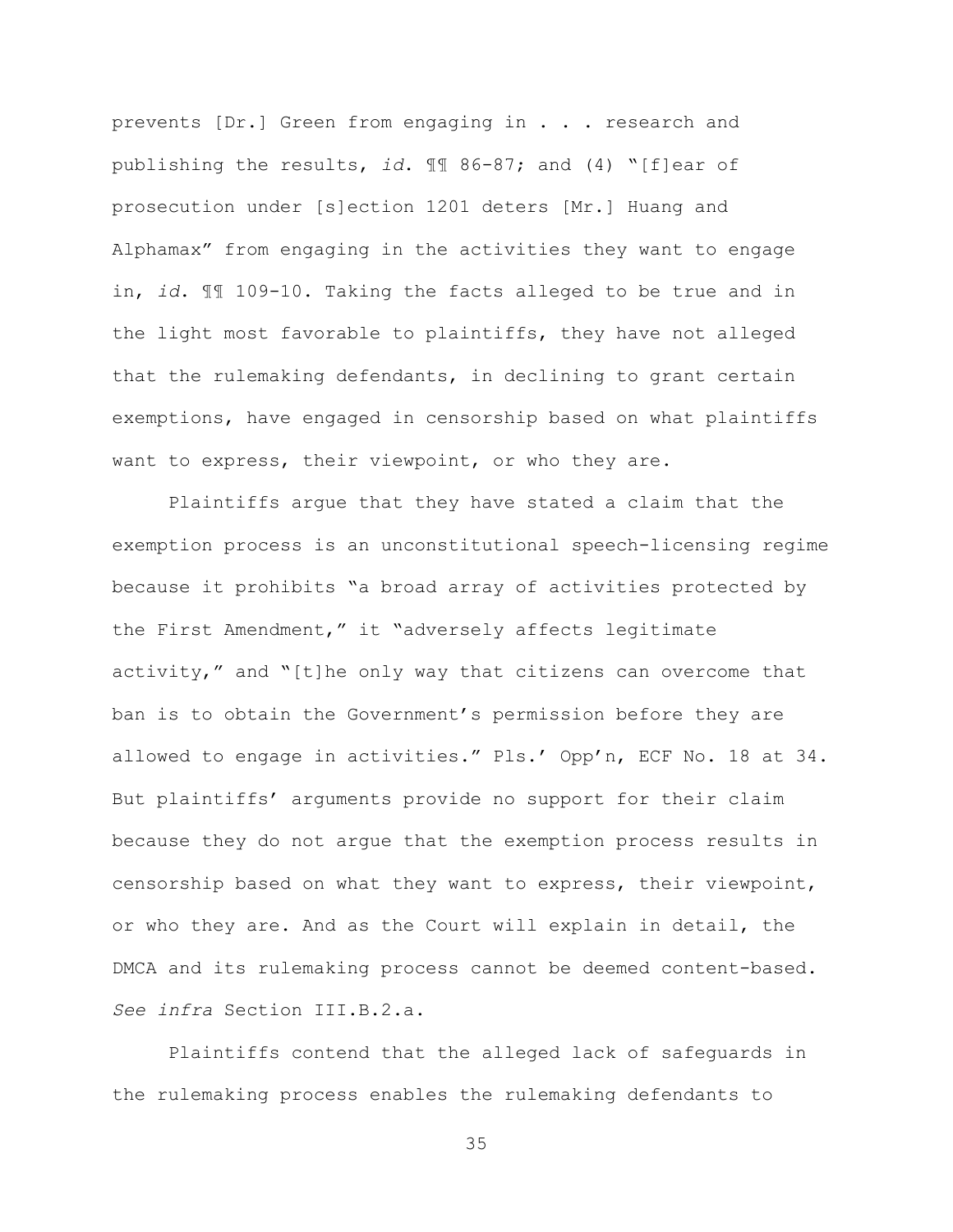"routinely use their discretion to favor some lawful speech over others." Pls.' Opp'n, ECF No. 18 at 34. Defendants respond that "[t]he exemption determination, as set forth in the statute, is not focused on the speech of the particular individual who proposed the exemption; rather, the Librarian must determine whether the type of proposed use is in fact noninfringing under copyright law, and the factors set forth in section 1201(a)(1)(C) have to do with the general market for copyrighted works and the availability of those works for noninfringing uses." Defs.' Reply, ECF No. 19 at 22. The Court agrees with defendants. Plaintiffs have not alleged facts indicating that the rulemaking defendants' decision of whether to grant exemptions in the 2015 rulemaking process was based on the content of what those who sought exemptions wanted to say, their viewpoint, or who they are. *See generally* Compl., ECF No. 1. The allegations here are therefore entirely distinguishable from speech licensing regimes where the scheme created a prior restraint based on the content of what the speaker wanted to express. *See e.g., Plain Dealer Pub. Co.*, 486 U.S. at 758, 759 (ordinance creating a permitting scheme for the placement of newsracks on public property where decision of whether to approve the permit could be based on the content of the newspaper); *Freedman v. Maryland*, 380 U.S. 51, 58 (1965)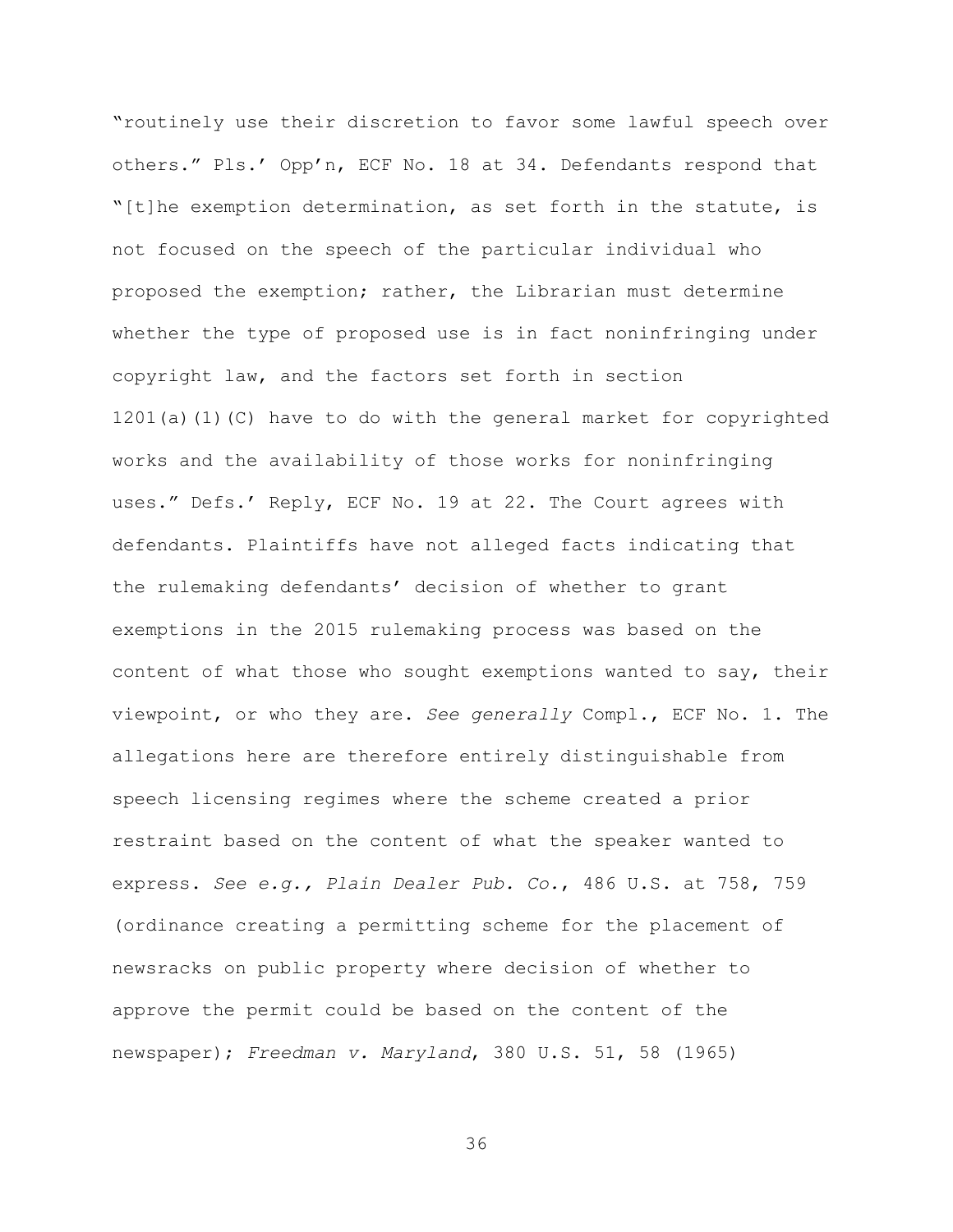(statute requiring the submission of motion pictures to censor before they could be exhibited).

Because plaintiffs have failed to allege facts to state a facial claim that the exemption rulemaking process has resulted in censorship based on "the content or viewpoint of speech by suppressing disfavored speech or disliked speakers," *Plain Dealer Pub. Co.*, 486 U.S. at 758, the Court need not reach what procedural protections would be required if the process were a speech-licensing regime.

Accordingly, defendants' motion to dismiss plaintiffs' prior restraint claim is **GRANTED** and that claim is dismissed.

# **2. As-Applied First Amendment Challenges to the Anti-Circumvention and Anti-Trafficking Provisions**

Plaintiffs allege that the anti-circumvention and antitrafficking provisions are unconstitutional as applied to Dr. Green's proposed circumvention and trafficking for purposes of his security research and as applied to Mr. Huang's and Alphamax's proposed circumvention and trafficking for purposes of their creation, use, and dissemination of the NeTVCR. Compl., ECF No. 1 ¶¶ 129-49. Defendants argue that plaintiffs have failed to state an as-applied challenge that survives intermediate scrutiny. Defs.' Mem. Supp., ECF No. 15-1 at 45-51. For the reasons explained below, the Court is persuaded that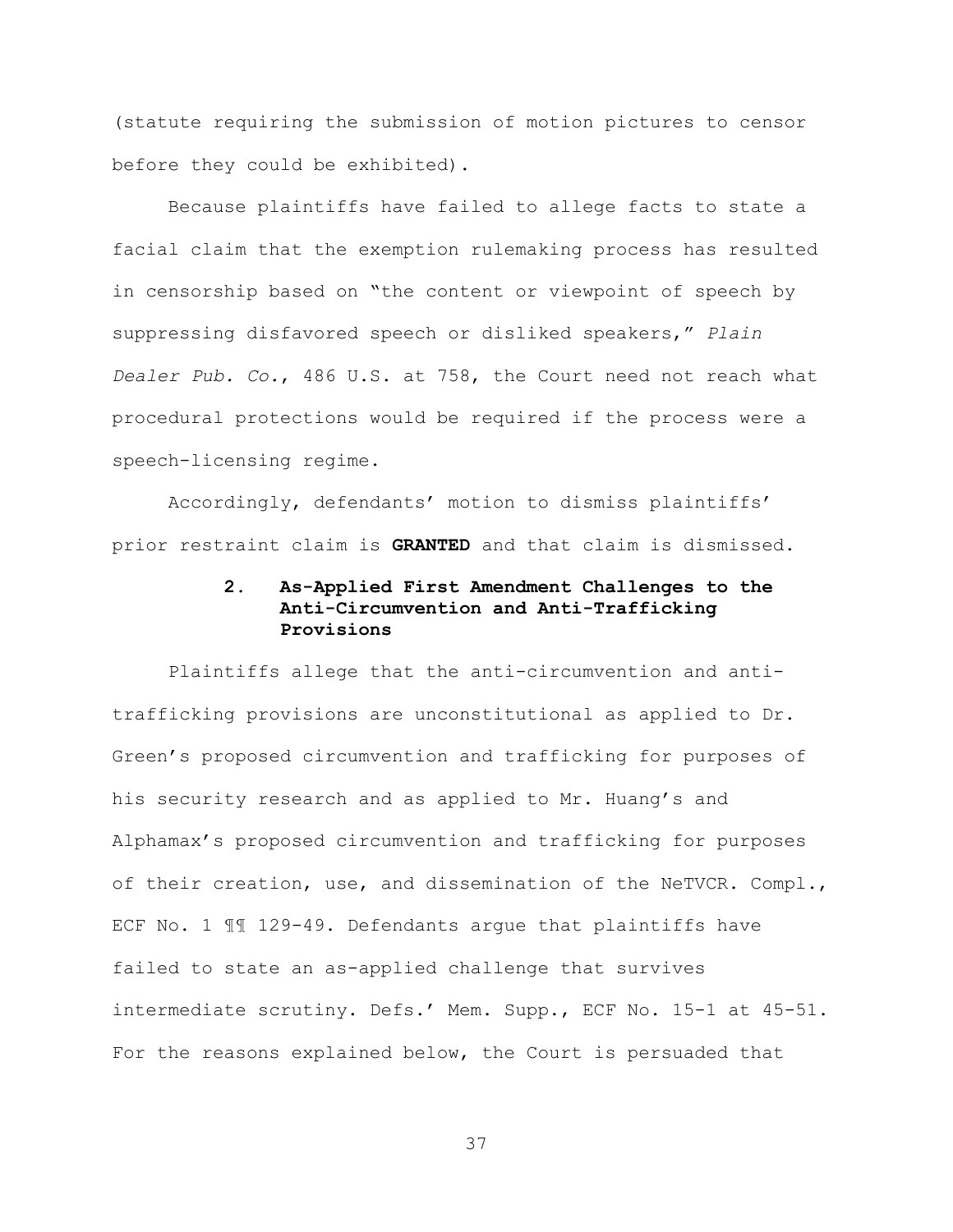plaintiffs have adequately alleged as-applied First Amendment claims.

# **a. The Anti-Circumvention and Anti-Trafficking Provisions of the DMCA Trigger Intermediate Scrutiny**

To determine whether plaintiffs have alleged facts sufficient to show that section 1201, as applied to their intended conduct, violates the First Amendment, it is necessary to determine what level of scrutiny applies to the intended conduct. The level of scrutiny depends on whether the relevant restriction is content-neutral or content-based. A content-based restriction triggers strict scrutiny, "which requires the Government to prove that the restriction furthers a compelling interest and is narrowly tailored to achieve that interest." *Arizona Free Enter. Club's Freedom Club PAC v. Bennett*, 564 U.S. 721, 734 (2011) (internal quotation marks omitted). A contentneutral restriction, on the other hand, triggers intermediate scrutiny, which only requires the government to prove that the restriction serves a substantial governmental interest; that the interest served is unrelated to the suppression of free expression; and that the restriction does not burden substantially more speech than is necessary to further the government's legitimate interest. *Turner Broad. Sys., Inc. v. FCC*, 512 U.S. 622, 662 (1994) (citing *Ward v. Rock Against*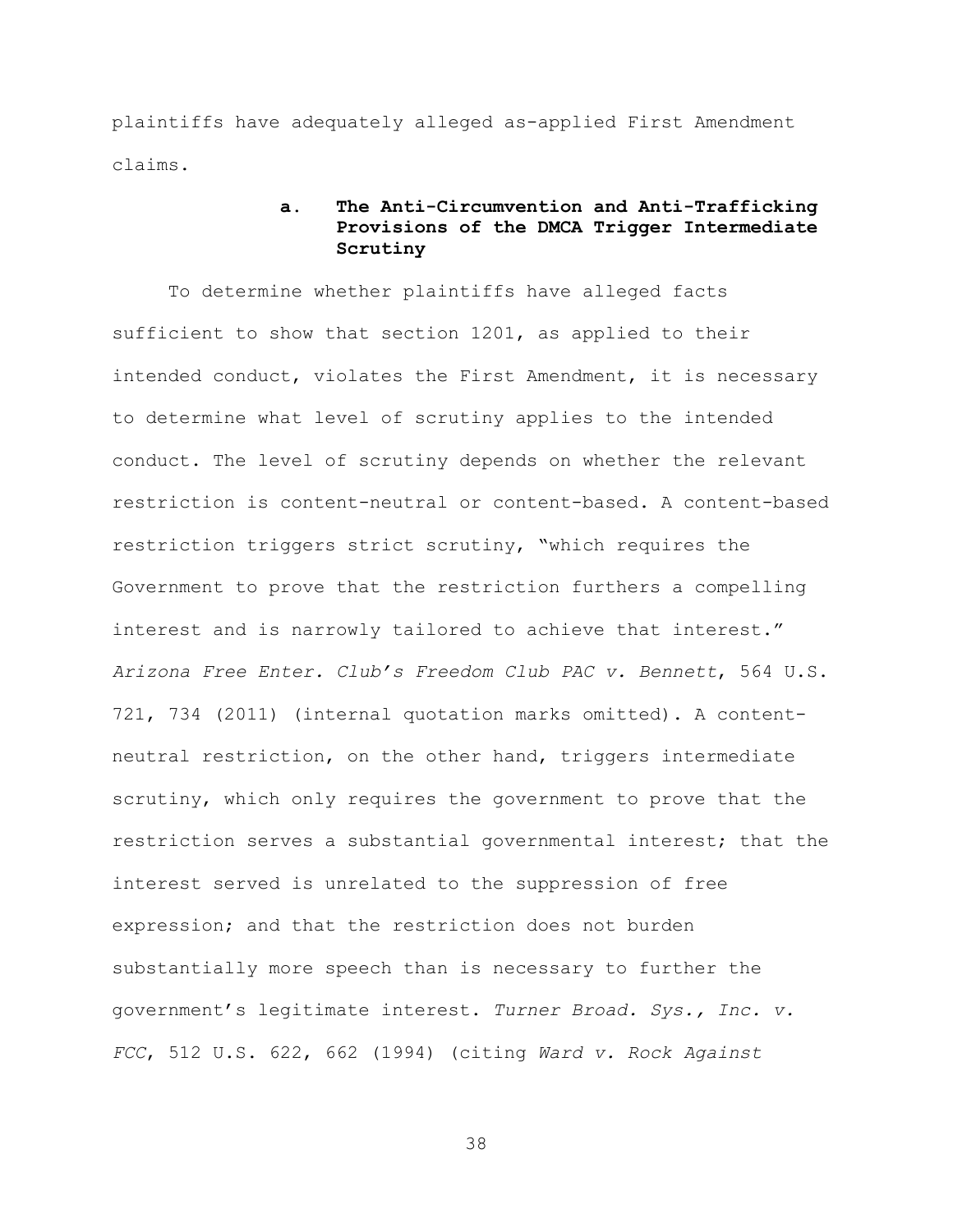*Racism*, 491 U.S. 781, 799 (1989); *United States v. O'Brien*, 391 U.S. 367, 377 (1968)).

The Court is persuaded that the restrictions on speech here are content-neutral, thereby triggering intermediate, rather than strict, scrutiny. Even when conduct or activity is sufficiently expressive to be appropriately designated as "speech" that implicates First Amendment rights, that does not mean that that expressive activity cannot be bifurcated into separate speech and non-speech components. *See O'Brien*, 391 U.S. at 376 ("[W]hen 'speech' and 'nonspeech' elements are combined in the same course of conduct, a sufficiently important governmental interest in regulating the nonspeech element can justify incidental limitations on First Amendment freedoms."). The expressive activity in which plaintiffs intend to engage that runs afoul of the DMCA's anti-circumvention and antitrafficking provisions——the use of code to circumvent TPMs and the dissemination of that code to others—involves these separate speech and non-speech components and, critically, the DMCA targets only the non-speech component.

The Court of Appeals for the Second Circuit in *Universal City Studios, Inc. v. Corley*, 273 F.3d 429 (2d Cir. 2001), cogently explained the distinction between the speech and nonspeech components of expressive activity in the DMCA context. The court explained that code capable of circumventing TPMs is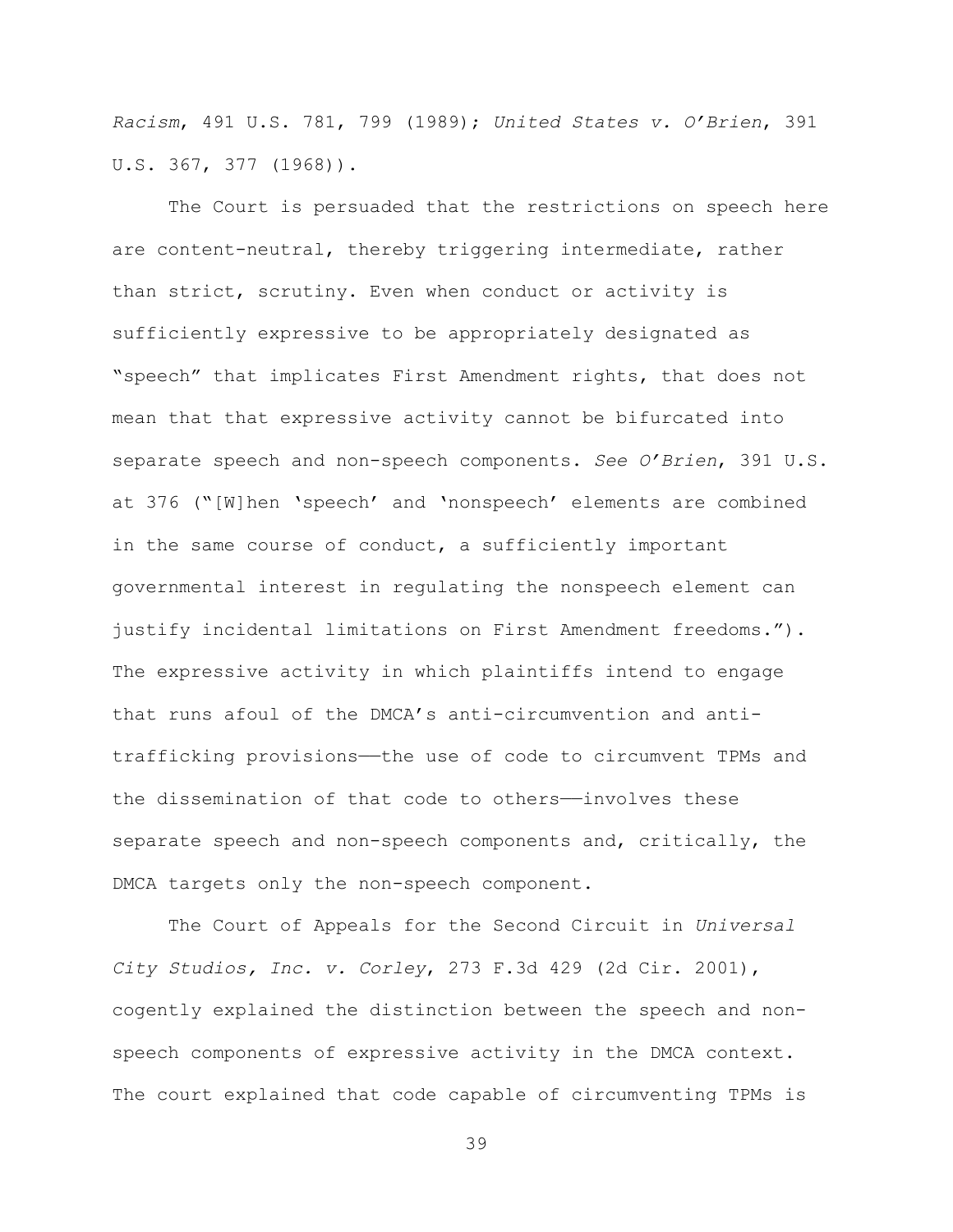purely functional (*i.e.*, non-speech) when it communicates a decryption message through a computer. *Corley*, 273 F.3d at 451, 454. And because circumventing (the concern of section 1201(a)(1)(A)) is so closely linked with trafficking in code capable of circumvention (the concern of section  $1201(a)(2)$ ), the functional, non-speech aspect of code is implicated by both of the DMCA's prohibitions. *See id.* at 451-52 (citing *Universal City Studios, Inc. v. Reimerdes*, 111 F. Supp. 2d 294, 331-32 (S.D.N.Y. 2000)). In other words, because trafficking assuredly results in circumvention, it is appropriate to consider the functional, non-expressive use of code in the context of both the anti-circumvention and anti-trafficking provisions. The court then held that the DMCA and an injunction issued pursuant to its anti-trafficking provisions prohibiting the posting of a specific code capable of circumvention-DeCSS--was contentneutral because only the functional, non-speech component of the code was targeted:

> [T]he target of the posting provisions of the injunction——DeCSS——has both a nonspeech and a speech component, and . . . the DMCA, as applied to the Appellants, and the posting prohibition of the injunction target only the nonspeech component. Neither the DMCA nor the posting prohibition is concerned with whatever capacity DeCSS might have for conveying information to a human being, and that capacity, as previously explained, is what arguably creates a speech component of the decryption code. The DMCA and the posting<br>prohibition are applied to DeCSS solely applied to DeCSS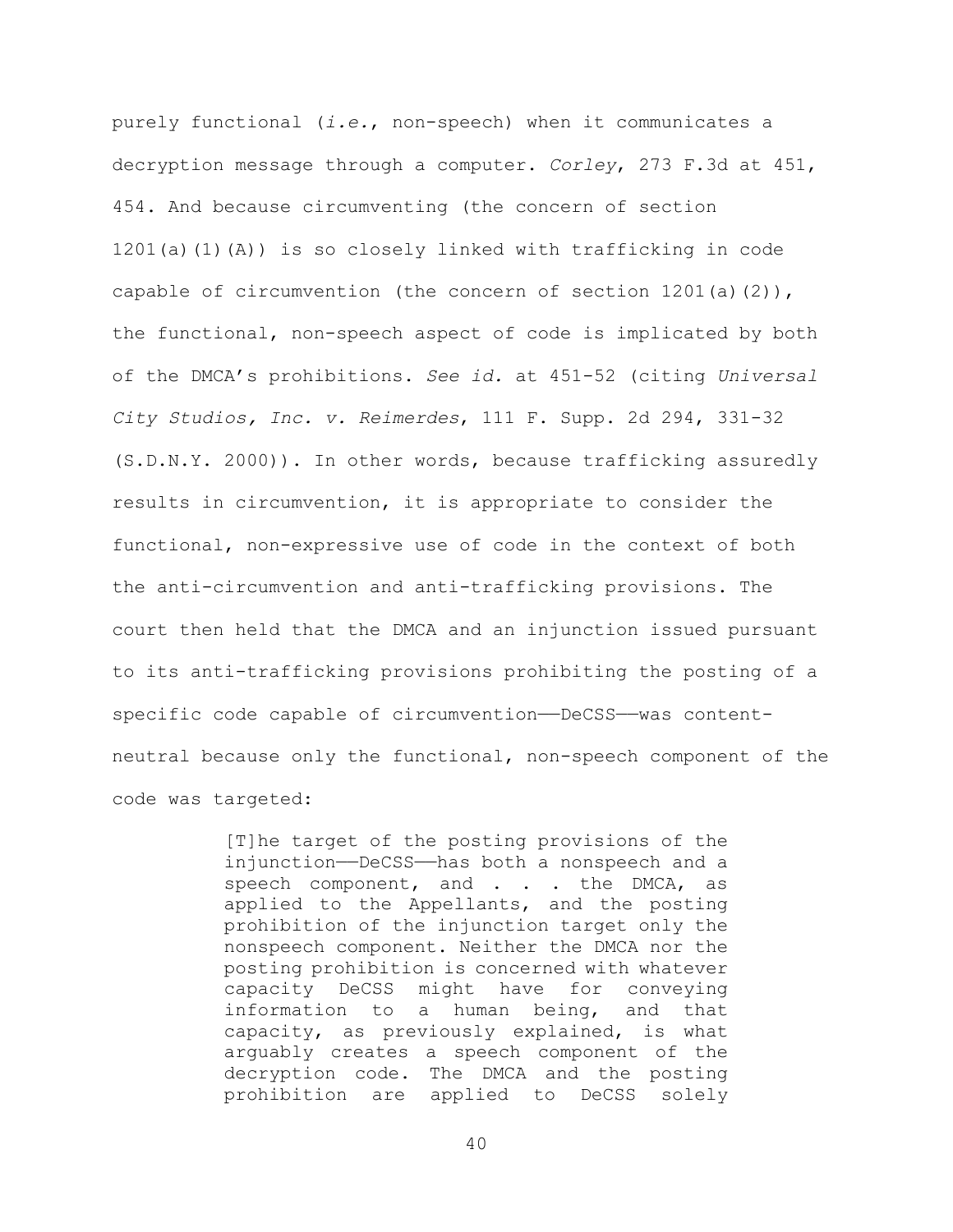because of its capacity to instruct a computer to decrypt CSS. That functional capability is not speech within the meaning of the First Amendment.

*Id.* at 454. Because the DMCA targeted only the non-speech component of the expressive activity of using and disseminating code and thereby only incidentally burdened the speech component——the code's ability to communicate to a human——the restriction was deemed content-neutral. *See id.*

The same analysis is warranted in this case. As concerns plaintiffs' First Amendment right to use and disseminate computer code, the appropriate analysis is indistinguishable from that in *Corley* and from two district court decisions that followed *Corley*. *See 321 Studios v. Metro Goldwyn Mayer Studios, Inc.*, 307 F. Supp. 2d 1085, 1101 (N.D. Cal. 2004) ("This Court comes to the same conclusion as the courts who previously considered this question, and determines that intermediate scrutiny is the appropriate standard under which the DMCA should be analyzed."); *United States v. Elcom Ltd.*, 203 F. Supp. 2d 1111, 1128-29 (N.D. Cal. 2002) ("Divorcing the function from the message . . . is precisely what the courts have done in other contexts . . . . Accordingly, the court concludes that intermediate scrutiny, rather than strict scrutiny, is the appropriate standard to apply."). Thus, because the anticircumvention and anti-trafficking provisions target the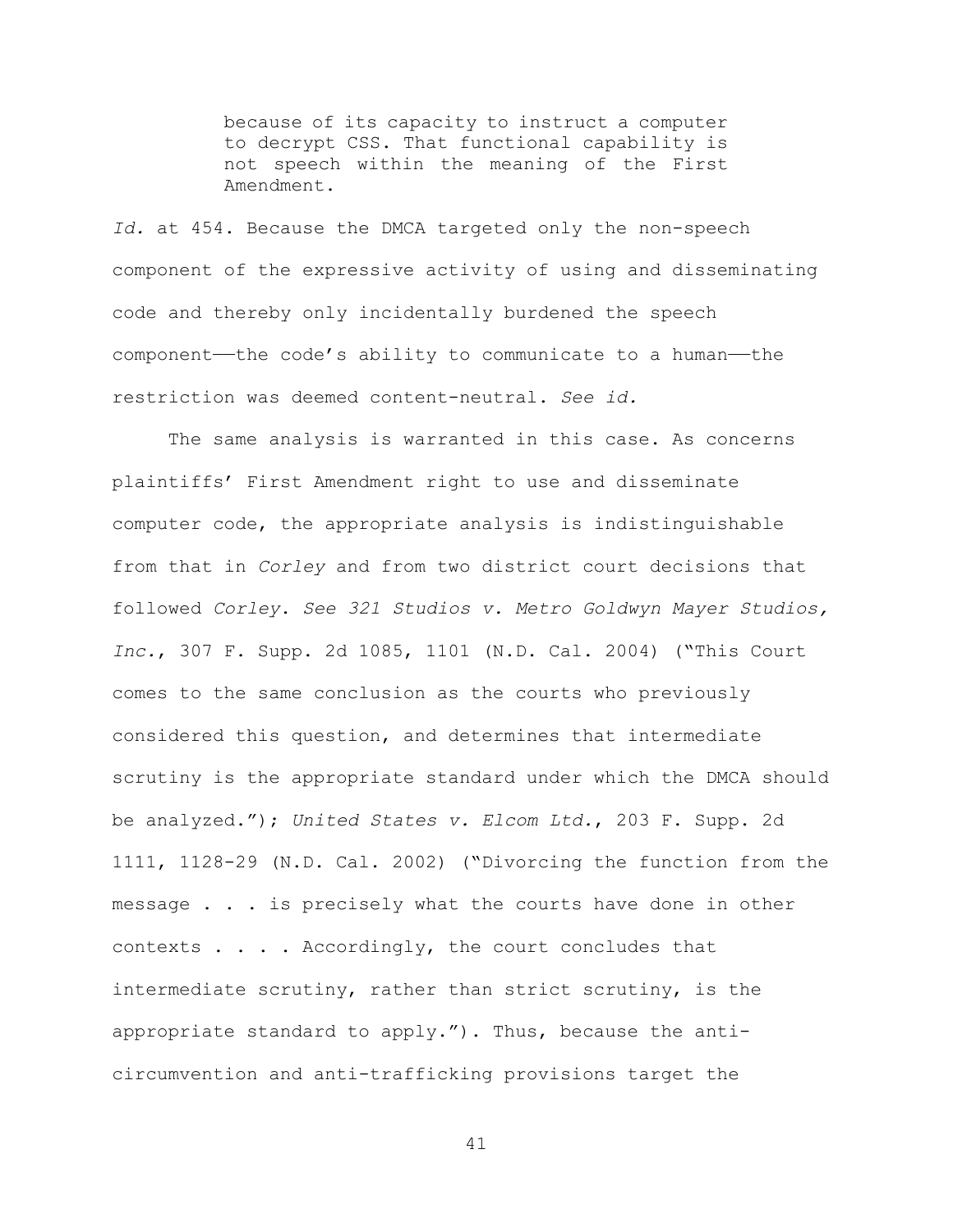functional, non-speech component of plaintiffs' use and dissemination of code and only incidentally burden the ability of the code to express a message to a human (*i.e.*, the "speech" component), those provisions are properly deemed contentneutral. Those provisions are also properly deemed contentneutral even when plaintiffs' various other arguably-burdened First Amendment rights are considered. Those expressive rightsthe rights to gather, share, publish, and receive informationare only incidentally burdened for the same reason the right to use and disseminate expressive code is only incidentally burdened: The DMCA provisions target the functional, non-speech capacity of code to communicate messages to a computer. Accordingly, no matter which of plaintiffs' First Amendment rights is implicated, the DMCA provisions are appropriately deemed content-neutral.

The Court is not persuaded by plaintiffs' arguments to the contrary. Plaintiffs argue that the anti-trafficking provision bans speech about "the particular subject matter . . . of circumventing TPMs, while allowing speech on every other subject matter," thereby making it a content-based restriction. Pls.' Opp'n, ECF No. 18 at 38. But this argument was considered and rejected in *Corley* and *Elcom* and should be here as well for the reason explained by those courts and explained above: It overlooks that the DMCA targets only the non-speech component of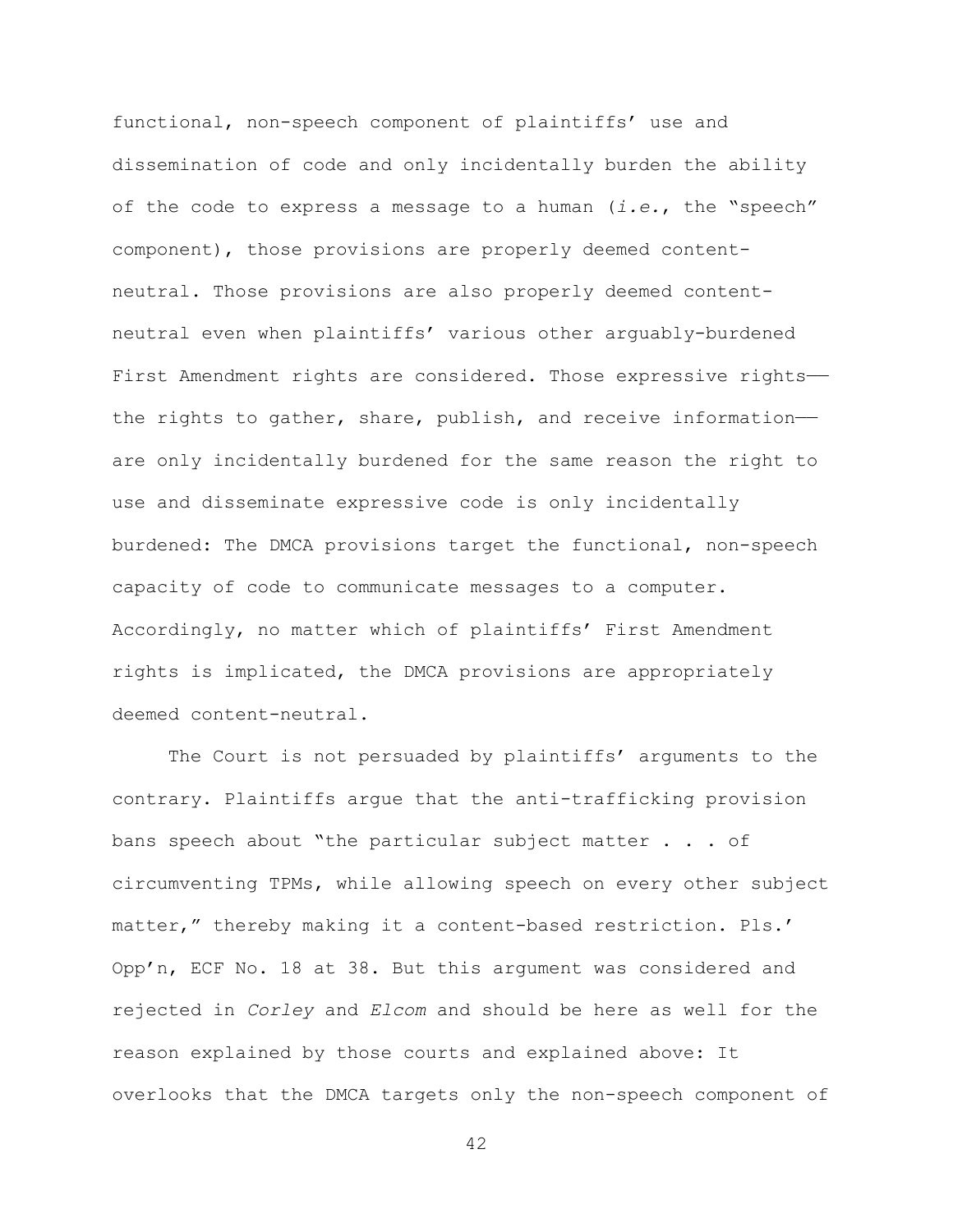plaintiffs' proposed expressive activity and therefore cannot be considered a content-based restriction. *Corley*, 273 F.3d at 454; *Elcom*, 203 F. Supp. 2d at 1128-29. The code's functional capability—the target of the DMCA provisions—"is not speech within the meaning of the First Amendment." *Corley*, 273 F.3d at 454.

Plaintiffs also argue that the DMCA's permanent exemptions and the criteria that the DMCA directs the Librarian of Congress to consider when deciding upon exemptions under the triennial rulemaking process draw categorical distinctions and thus give rise to a content-based statute. Pls.' Opp'n, ECF No. 18 at 38- 39. But that argument fails because it overlooks that what the DMCA directly targets is the functional, non-speech component of expressive activity. That functional capability is not speech. *Corley*, 273 F.3d at 454. Even if the statute and its rulemaking process use certain categorical distinctions——for instance, permanently exempting certain kinds of "reverse engineering" and "encryption research" but not other activities from the reach of the anti-circumvention and anti-trafficking provisions, Pls.' Opp'n, ECF No. 18 at 38 (citing 17 U.S.C. §§ 1201(f)-(g)), and directing the Librarian to consider the impact that the prohibition on circumvention has "on criticism, comment, news reporting, teaching, scholarship, or research" when deciding upon triennial exemptions, *id.* (citing 17 U.S.C.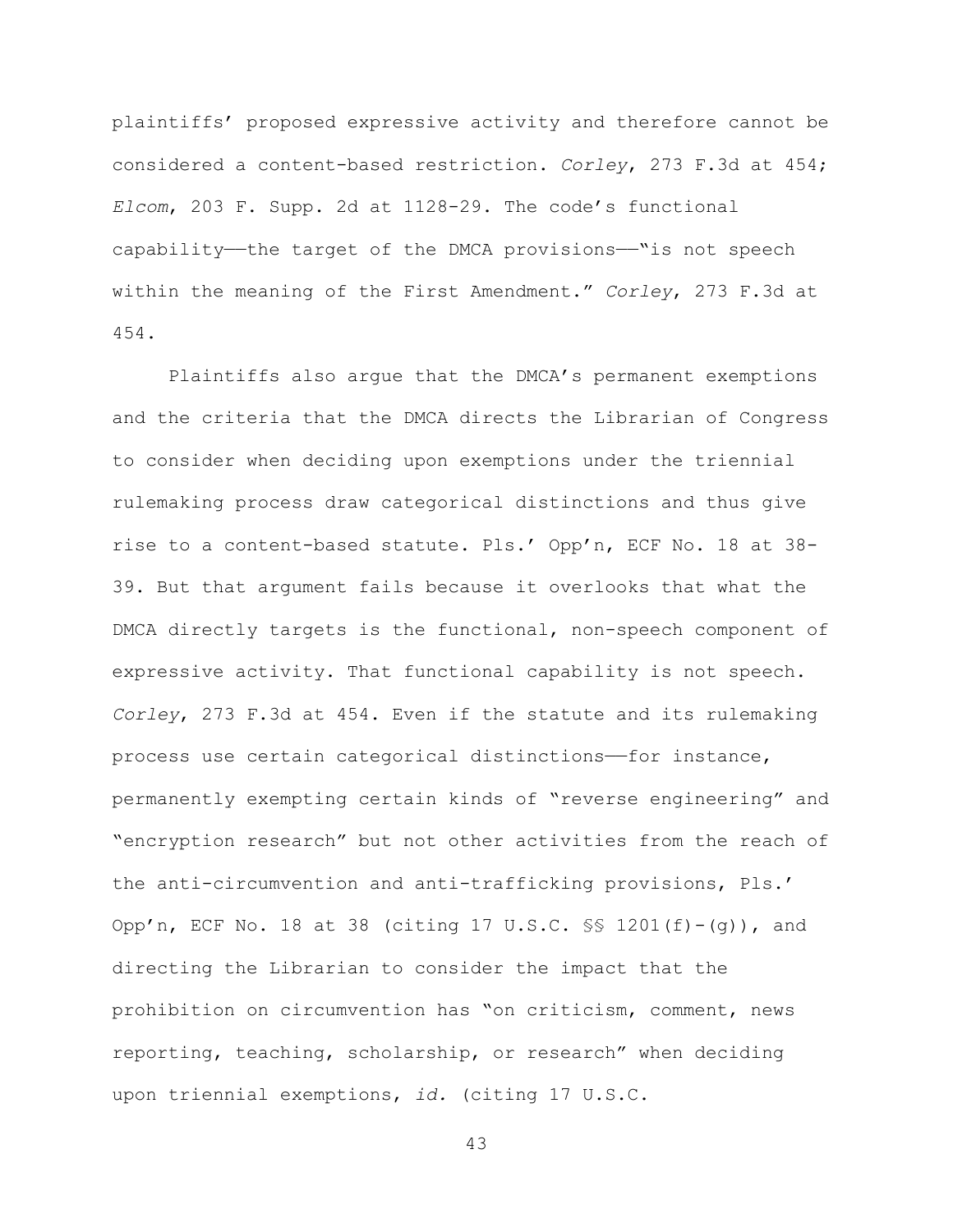$$ 1201(a)(1)(C)(iii)$ , those categorical distinctions are overlaid on a regime that is regulating something that "is not speech within the meaning of the First Amendment," *Corley*, 273 F.3d at 454. In other words, plaintiffs identify various categorical distinctions that arise in this statutory and rulemaking context, but those categorical distinctions are ultimately concerned with the functional, non-speech capability of code to circumvent TPMs. Identifying categorical distinctions does not convert a regulation of non-speech into a content-based regulation of speech. Accordingly, because the target of the DMCA is the functional, non-speech component of the expressive activity in which plaintiffs intend to engage, the DMCA and the rulemaking process remain content-neutral regulations with only an incidental burden on the speech component of plaintiffs' proposed expressive activity.

The conclusion that the various categorical distinctions in play here do not give rise to a content-based statute and rulemaking process is consistent with *Reed v. Town of Gilbert*, 135 S. Ct. 2218 (2015), which plaintiffs contend supports their position. Pls.' Opp'n, ECF No. 18 at 38. There, the Supreme Court made clear that a court is required "to consider whether a regulation of speech on its face draws distinctions based on the message a speaker conveys." 135 S. Ct. at 2227 (internal quotation marks omitted). If the regulation is content-based on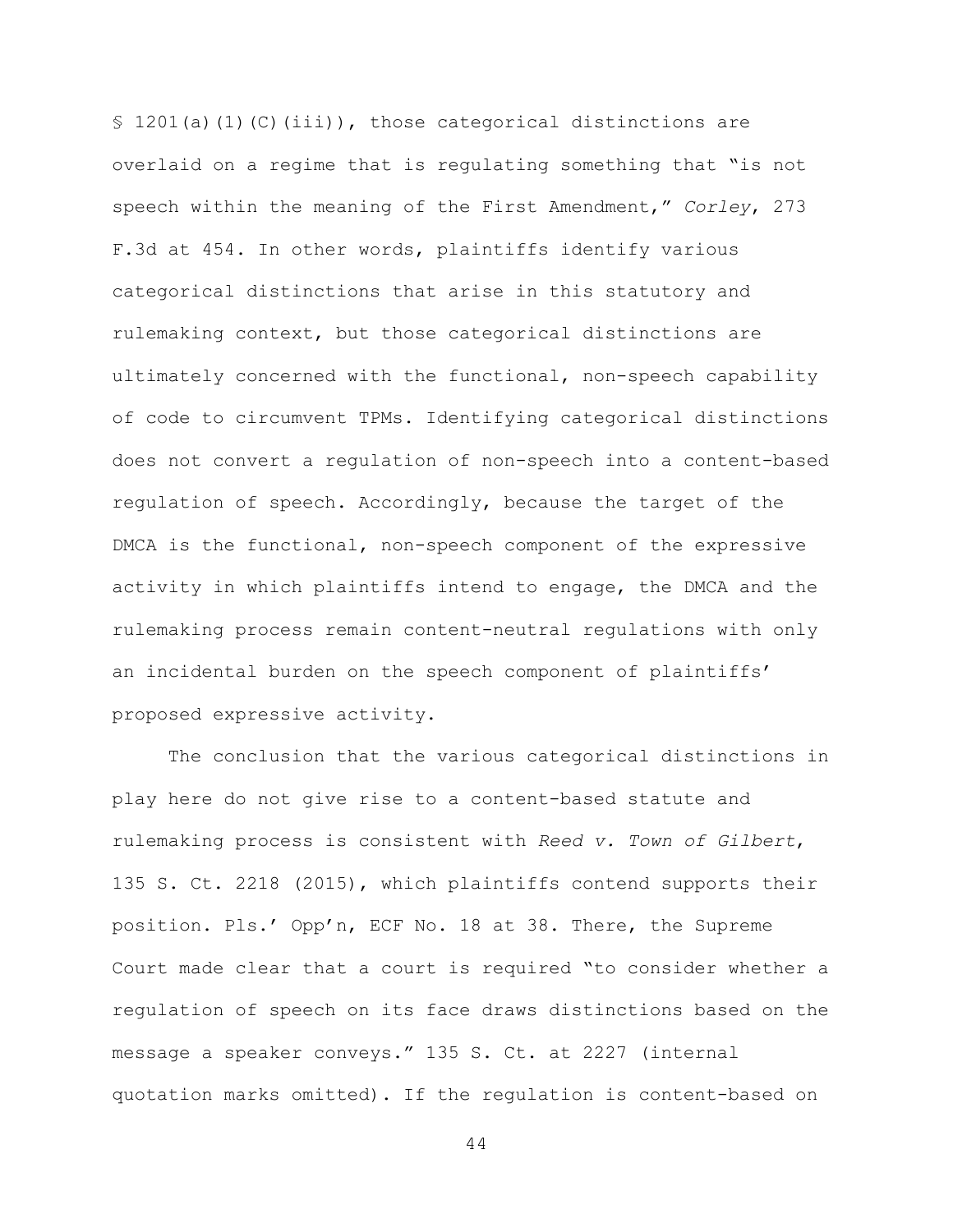its face, it is "subject to strict scrutiny regardless of the government's benign motive, content-neutral justification, or lack of animus toward the ideas contained in the regulated speech." *Id.* at 2228 (internal quotation marks omitted). If the regulation is not content-based on its face, it can still be deemed content-based if it was enacted because of disagreement with the message that the regulated speech conveys. *Id.* at 2227. Here, the DMCA and its rulemaking process cannot be deemed content-based at either step of the *Reed* inquiry. First, even though categorical distinctions appear on the face of the statute, those categorical distinctions are overlaid on a regulation of the non-speech component of expressive activity and thus are not the sort of facial subject matter- or messagerelated distinctions that make a regulation content-based; that is, the distinctions are not "based on the message a speaker conveys." *Id.* Second, as other courts have persuasively concluded, with the DMCA and its triennial rulemaking, "Congress was not concerned with suppressing ideas" but rather was concerned with code's functional ability to circumvent TPMs. *Elcom*, 203 F. Supp. 2d at 1128.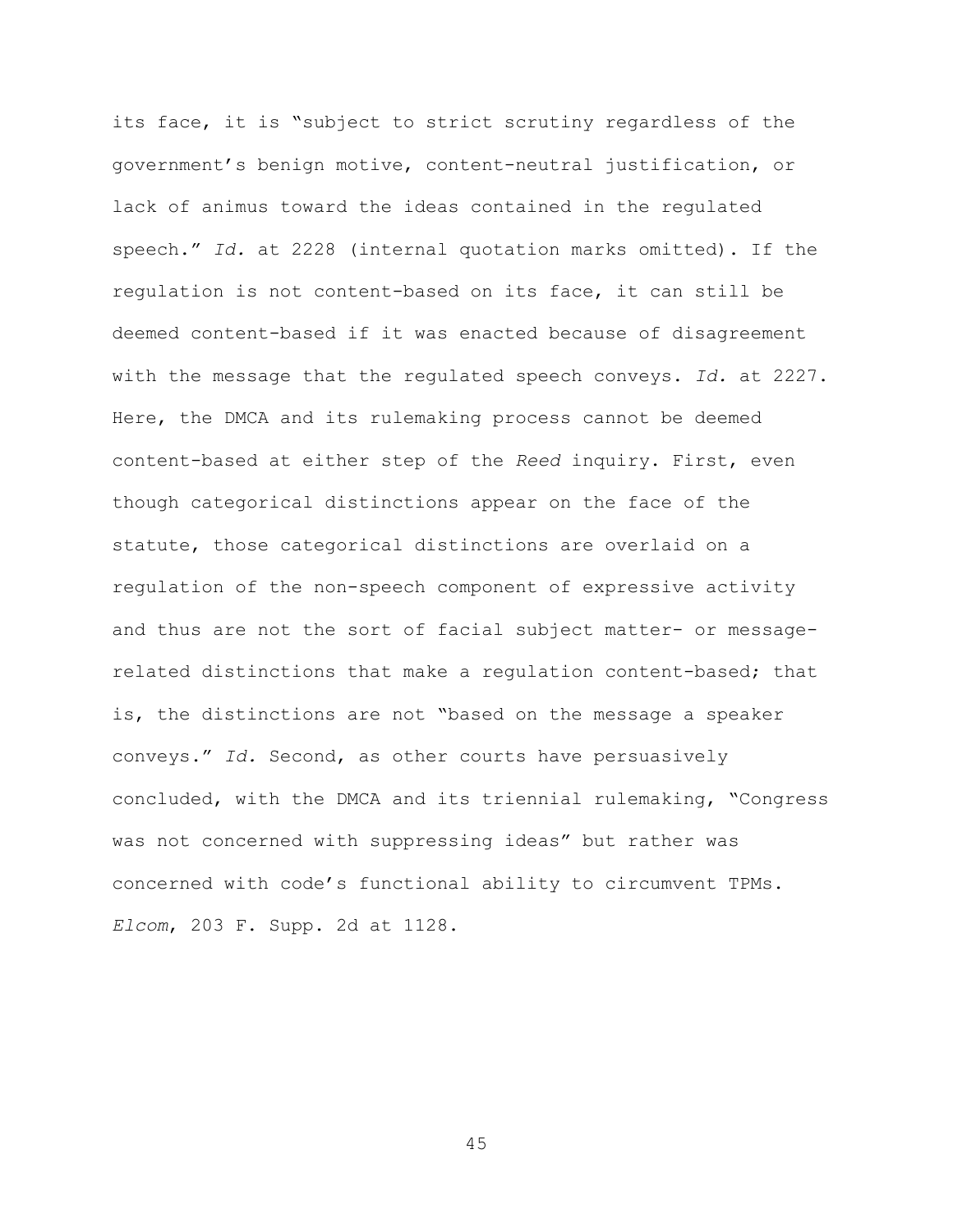# **b. Defendants Have Failed to Meet Their Burden of Showing that the Anti-Circumvention and Anti-Trafficking Provisions Do Not Burden Substantially More Speech than Is Necessary**

As content-neutral regulations of speech, the anticircumvention and anti-trafficking provisions trigger intermediate, rather than strict, scrutiny. Subject to intermediate scrutiny, the anti-circumvention and antitrafficking provisions will be upheld so long as they further a substantial governmental interest; the interest furthered is unrelated to the suppression of free expression; and the provisions do not burden substantially more speech than is necessary to further the government's interest. *Turner Broad. Sys., Inc.* 512 U.S. at 662 (citing *Ward*, 491 U.S. at 799; *O'Brien*, 391 U.S. at 377). "To satisfy this standard, a regulation need not be the least speech-restrictive means of advancing the Government's interest. 'Rather, the requirement of narrow tailoring is satisfied so long as the . . . regulation promotes a substantial government interest that would be achieved less effectively absent the regulation.'" *Turner*, 512 U.S. at 662 (quoting *Ward*, 491 U.S. at 799). And "the Government . . . bears the burden of showing that the remedy it has adopted does not 'burden substantially more speech than is necessary to further the government's legitimate interests.'" *Id*. at 665 (quoting *Ward*, 491 U.S. at 799).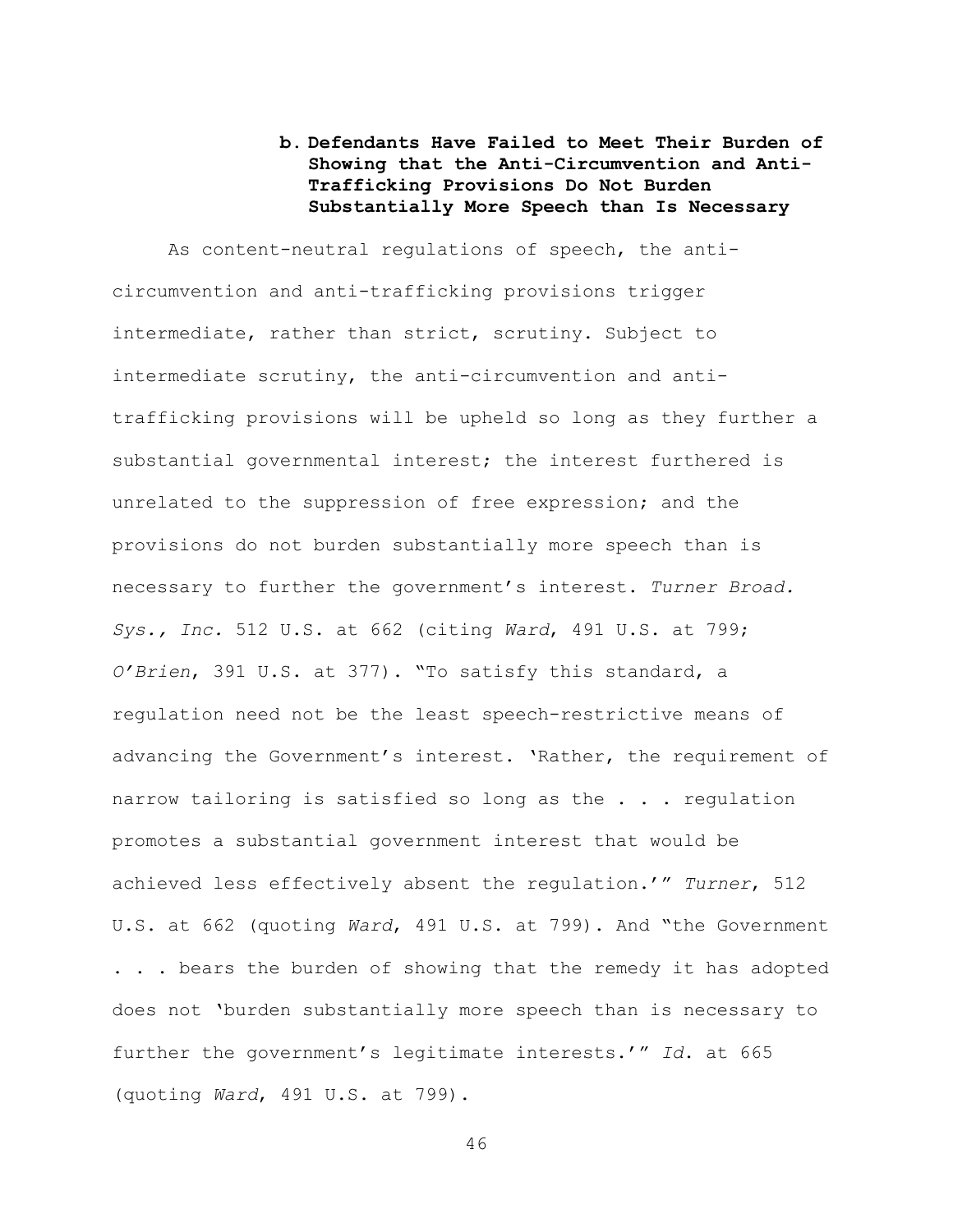Plaintiffs do not dispute that the DMCA is aimed at furthering a substantial interest and that that interest is unrelated to the suppression of free expression. *See* Pls.' Opp'n, ECF No. 18 at 42-44. Congress enacted the DMCA in large part because of substantial fears of "massive piracy" of copyrighted works in the digital environment. S. Rep. at 8. Thus, the government's interest is in "preventing trafficking in devices and technologies that would undermine the access controls that protect copyrighted works," Defs.' Mem. Supp., ECF No. 15-1 at 50, and that interest is "unquestionably substantial" and, moreover, "that interest is unrelated to the suppression of free expression." *Corley*, 273 F.3d at 454.

With only the third prong of the applicable test in dispute, plaintiffs argue that the relevant DMCA provisions burden substantially more speech than is necessary to further the government's interest. *See* Pls.' Opp'n, ECF No. 18 at 43-44. Defendants disagree, arguing that this prong is

> satisfied because the anti-trafficking restriction in § 1201(a)(2) would be less effective if individuals and companies such as<br>Plaintiffs were allowed to disseminate allowed to disseminate decryption technologies, even if they intended the dissemination to serve a limited purpose. After all, if [Dr.] Green were able to publish decryption code as part of a publication discussing his security research, there would be no guarantee that the recipients of the code would similarly restrict their use of the code to security research or other likely noninfringing uses. Similarly, even if [Mr.]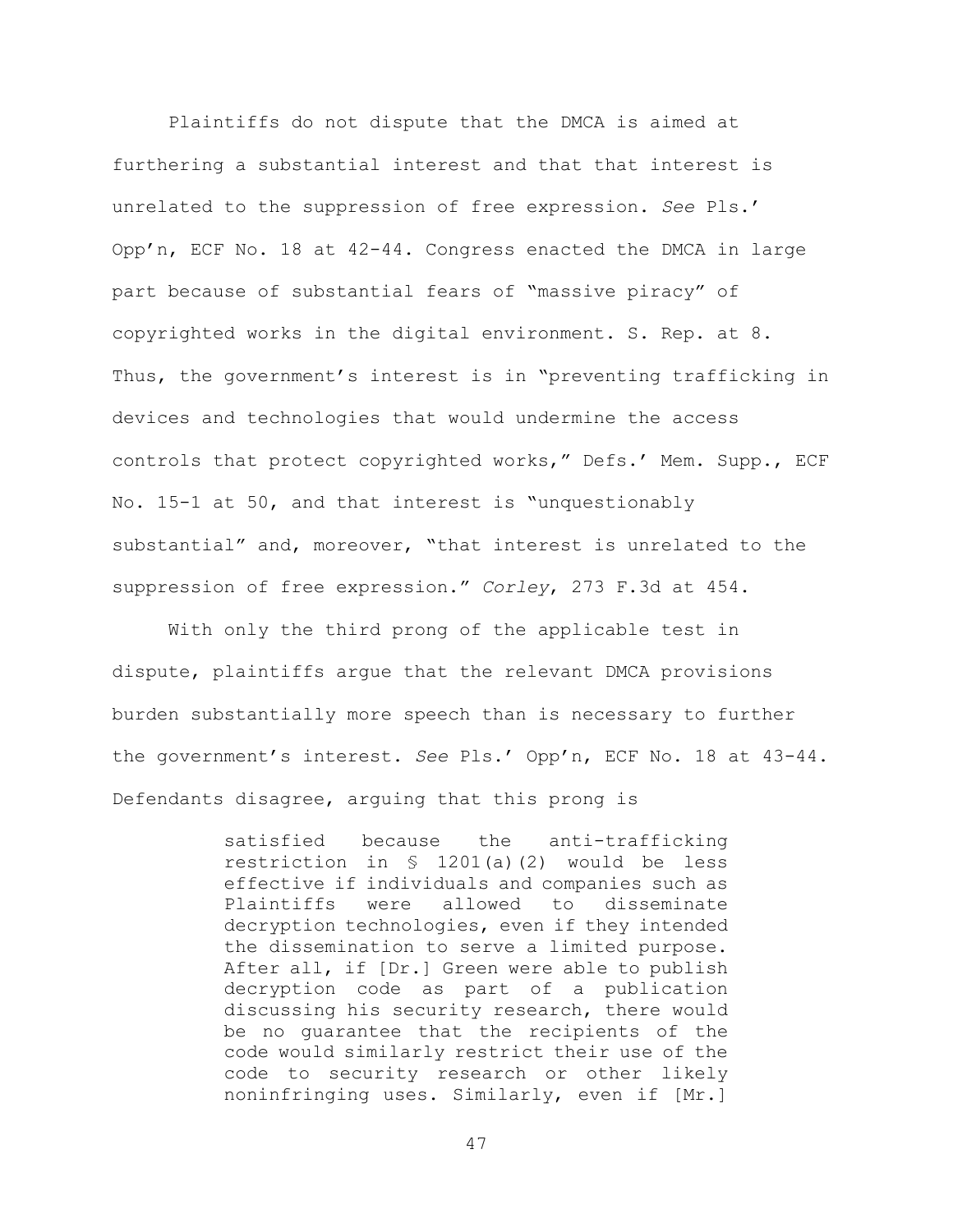Huang and Alphamax intend that the NeTVCR device they wish to commercially distribute would be used by others for noninfringing purposes, once the device was available, there would be a far higher risk that others might use the device in ways that would facilitate copyright infringement, including piracy. Such results would undermine the effectiveness of access controls, thus interfering with the online market for copyrighted works by deterring copyright owners from making works available online at all.

Defs.' Mem. Supp., ECF No. 15-1 at 50.

Plaintiffs respond that this assertion is unsupported by any factual allegations and is illogical. Pls.' Opp'n, ECF No. 18 at 43. First, plaintiffs point out that in certain manifestations of Dr. Green's research or in many of the NeTVCR's applications, the risk of digital piracy is minimal. Pls.' Opp'n, ECF No. 18 at 43. According to plaintiffs, there is no online marketplace for certain "subjects of Dr. Green's research" and that, as concerns NeTVCR, "many applications" relate to "physical media played via an HDCP-enabled device, which would have no effect on copyright owners' decision to make works available online." *Id.* at 43. Defendants do not respond directly to this argument, Defs.' Reply, ECF No. 19 at 27, pivoting instead to rebutting plaintiffs' argument that the various permanent exemptions to the anti-circumvention and antitrafficking provisions are "insufficient to accommodate fair use and protected speech," which demonstrates that those provisions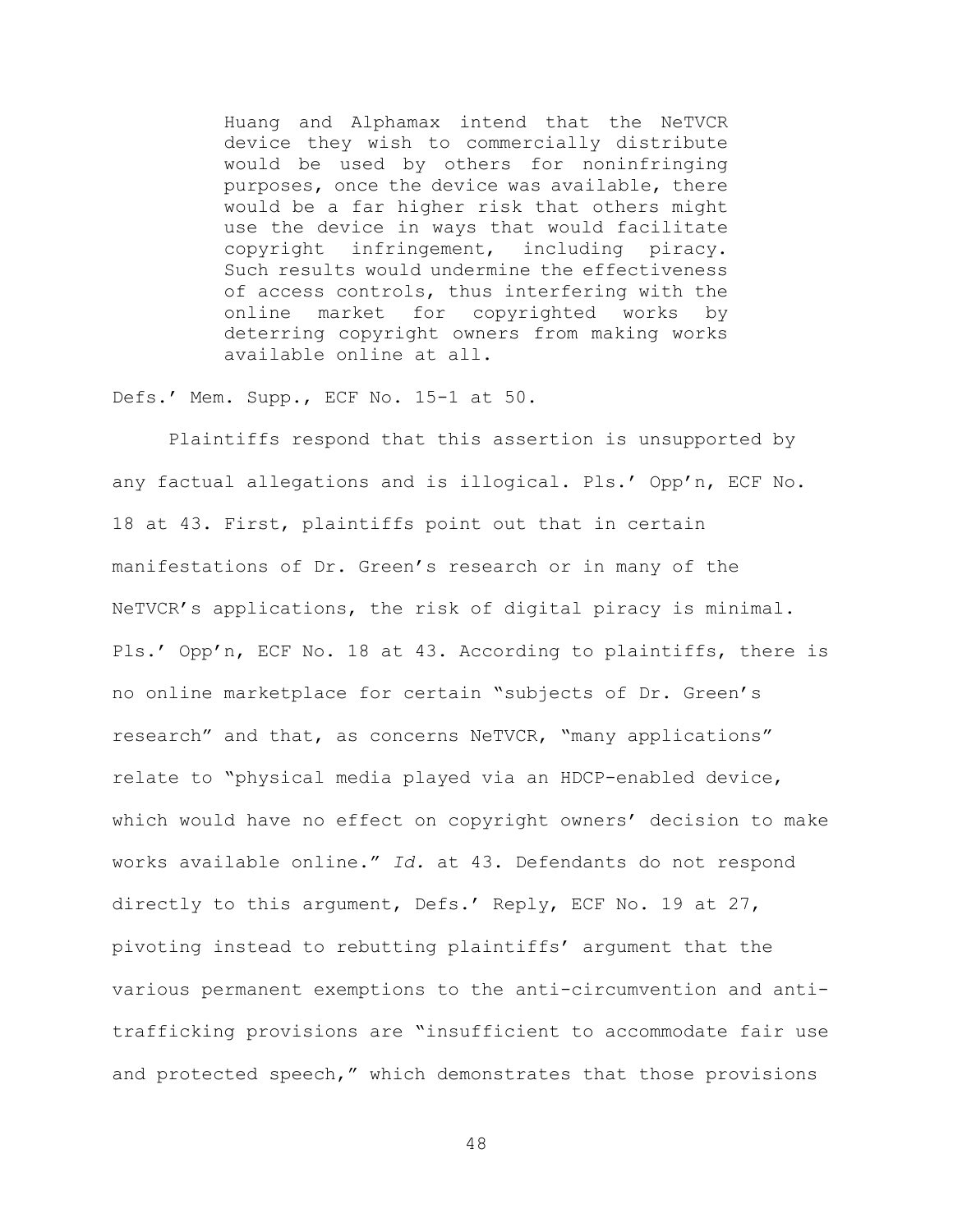are not narrowly tailored, Pls.' Opp'n, ECF No. 18 at 43-44, pointing to their argument responding to plaintiffs' claim that the statute is constitutionally overbroad, Defs.' Reply, ECF No. 19 at 27.

At this juncture, the question before the Court is whether, assuming the facts alleged in the complaint to be true and taken in the light most favorable to plaintiffs, plaintiffs have alleged facts sufficient to show that the DMCA provisions, as applied to their intended conduct, burdens substantially more speech than is necessary to further the government's legitimate interests. And it is the government's burden to demonstrate that the provisions do not burden substantially more speech than is necessary to further the government's legitimate interest. The Court is not persuaded that the government has met this burden.

As to section  $1201(a)(1)(A)$ , defendants have conceded that Dr. Green's intended publication of decryption code is protected by the First Amendment. Defs.' Reply, ECF No. 19 at 12-16. Although it is defendants' burden, they have failed to meet that burden because they have not explained why the provision does not burden substantially more speech than is necessary to further the government's legitimate interests. *See* Defs.' Mem. Supp., ECF No. 15-1 at 45-47; Defs.' Reply, ECF No. 19 at 24-29.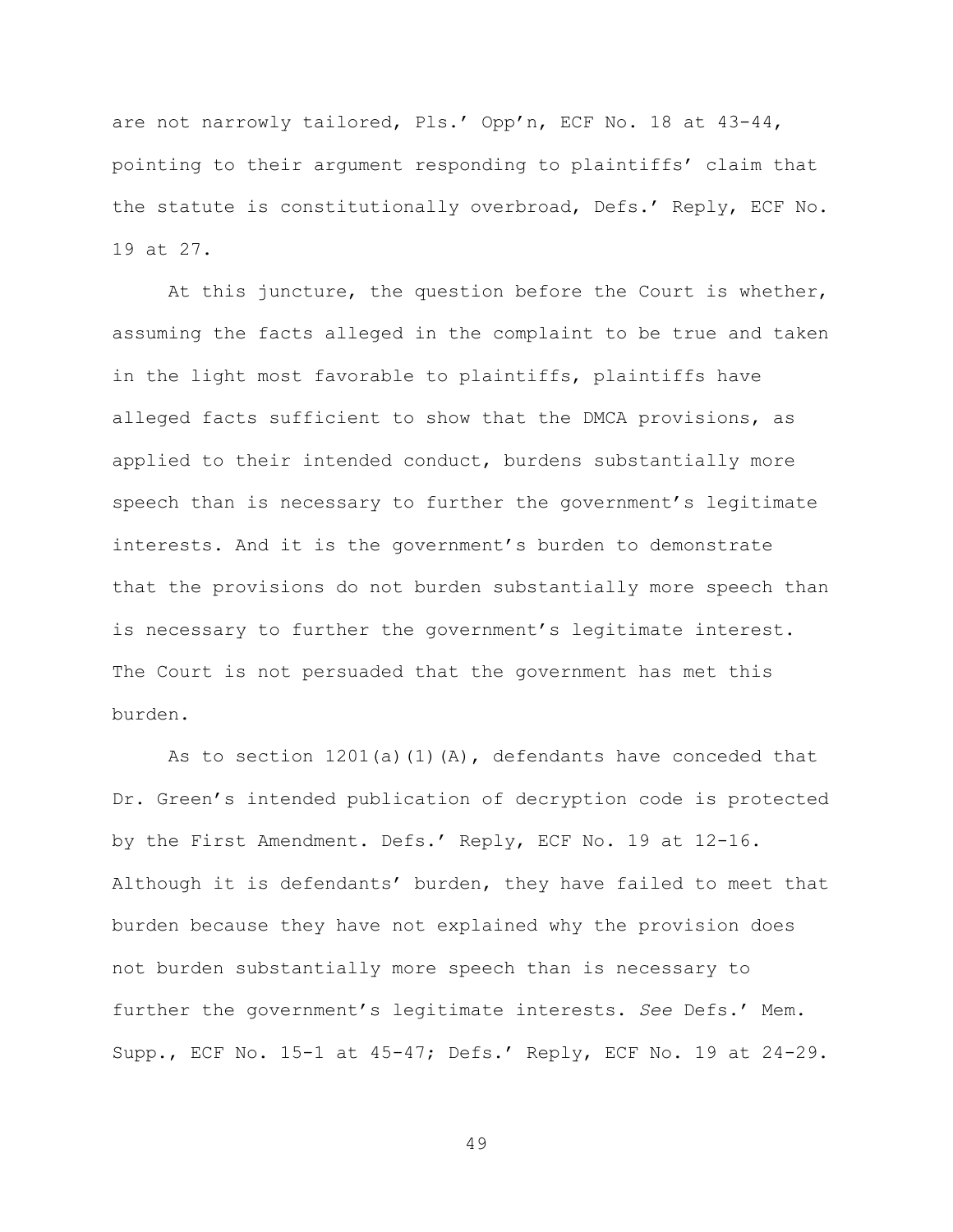As to section  $1201(a)(2)$ , the government asserts that "the anti-trafficking restriction in [section] 1201(a)(2) would be less effective if individuals and companies such as [p]laintiffs were allowed to disseminate decryption technologies, even if they intended the dissemination to serve a limited purpose," and that they "would undermine the effectiveness of access controls, thus interfering with the online market for copyrighted works by deterring copyright owners from making works available online at all." Defs.' Mem. Supp., ECF No. 15-1 at 50. This assertion falls far short of demonstrating that "the remedy it has adopted does not 'burden substantially more speech than is necessary to further the government's legitimate interests.'" *Turner,* 512 U.S. at 665 (quoting *Ward*, 491 U.S. at 799). At this juncture, none of the facts supporting the asserted risks identified by the government, *see* Defs.' Mem. Supp., ECF No. 15-1 at 50, are in the record in this case. Accordingly, taking the facts alleged in the complaint to be true and affording plaintiffs the benefit of all reasonable inferences, plaintiffs have alleged facts sufficient to state a claim that section 1201, as applied to their intended conduct, violates the First Amendment.7 Because

<sup>&</sup>lt;sup>7</sup> In another variant of an as-applied challenge, plaintiffs also allege that the Librarian of Congress violated the First Amendment when she failed to grant Dr. Green's exemption request in full and when she failed to grant "exemptions that would have protected [Mr.] Huang and Alphamax's creation and use of NeTVCR" in the most recent triennial exemption rulemaking. Compl., ECF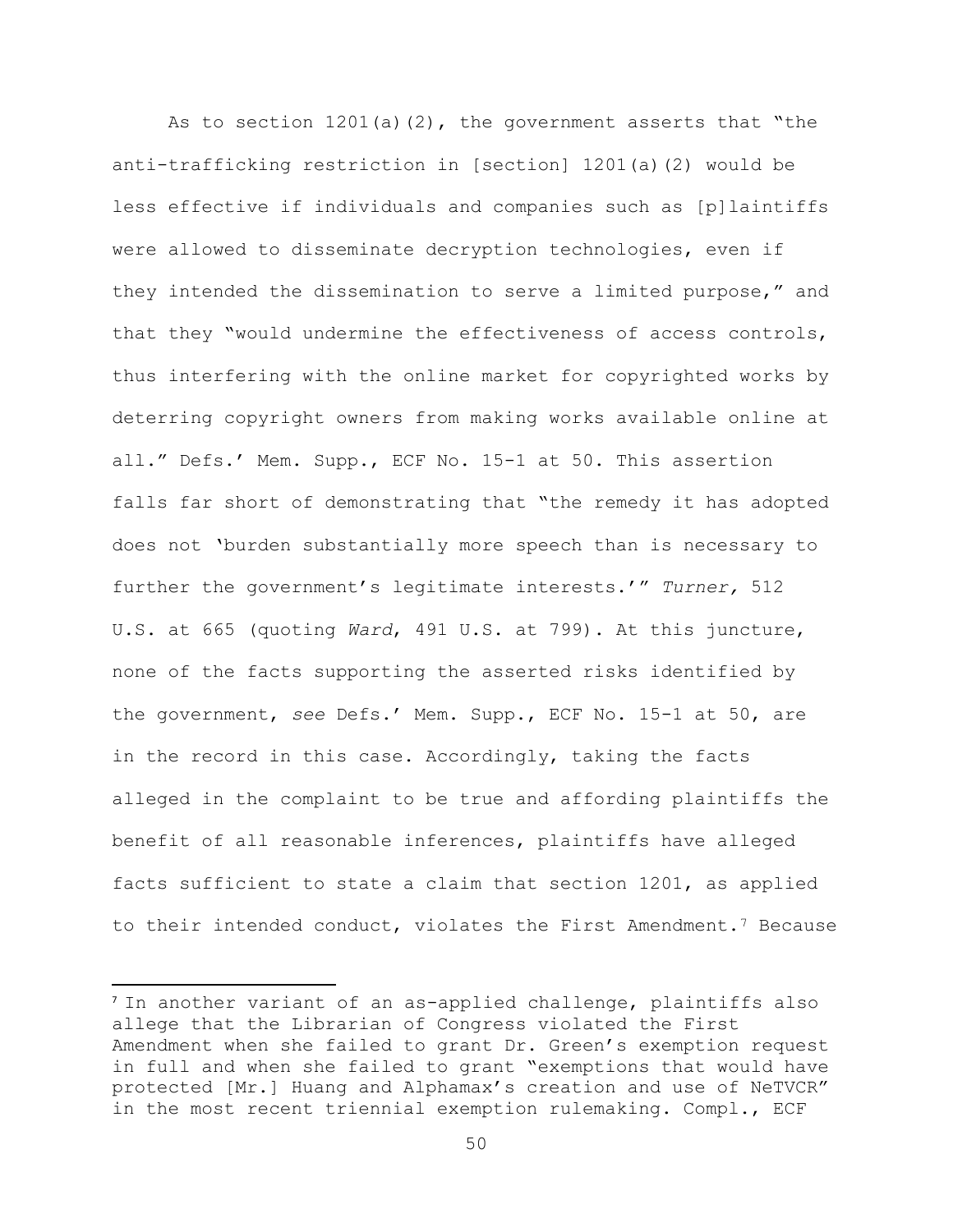plaintiffs have alleged facts sufficient to state a claim that section 1201, as applied to their intended conduct, violates the First Amendment, the Court need not, at this juncture, reach the question of whether the anti-circumvention and anti-trafficking provisions in the DMCA run afoul of the First Amendment because plaintiffs have alleged that they would make non-infringing uses of content protected by section 1201. Compl., ECF No. 1 ¶¶ 78, 100, 106, 109. Accordingly, defendants' motion to dismiss plaintiffs' as-applied claims is **DENIED**.

## **C. The Triennial Rulemaking Process is Not Subject to the Administrative Procedure Act**

Plaintiffs claim that the Library of Congress, the Librarian of Congress, the Copyright Office, and the Register of Copyrights violated the APA by denying "portions of the exemptions that apply to [Dr.] Green's security research" and

l

No. 1 ¶¶ 151-52, 157-58. Defendants argue that these First Amendment challenges to the Librarian's most recent rulemaking should be dismissed because the anti-circumvention provision is constitutional as applied to plaintiffs, so any denial of an exemption to that provision must also be constitutional. Defs.' Mem. Supp., ECF No. 15-1at 51. Plaintiffs offer no rejoinder to defendants' argument that the Librarian's denial of exemptions did not violate the First Amendment. Accordingly, defendants' unopposed argument can be treated as conceded. *See Hopkins v. Women's Div., General Bd. Of Global Ministries*, 238 F. Supp. 2d 174, 178 (D.D.C. 2002) ("It is well understood in this Circuit that when a plaintiff files an opposition to a motion to dismiss addressing only certain arguments raised by the defendant, a court may treat those arguments that the plaintiff failed to address as conceded.") (citing *FDIC v. Bender*, 127 F.3d 58, 67- 68 (D.C. Cir. 1997)).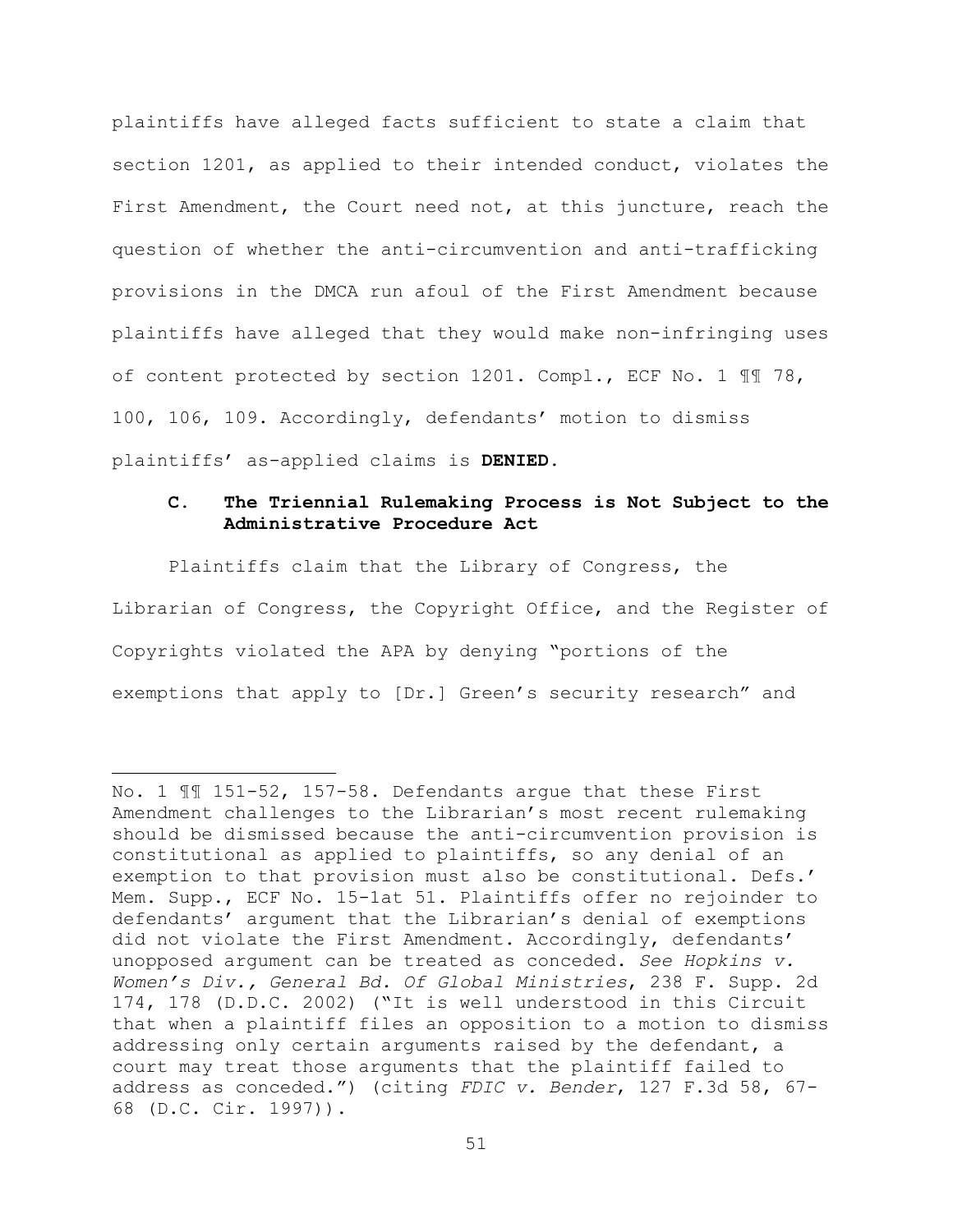"the exemptions that would have applied to [Mr.] Huang and Alphamax's creation and use of NeTVCR" during the 2015 triennial exemption rulemaking. Compl., ECF No. 1 ¶¶ 154, 161. An APA claim against the Copyright Office and the Register of Copyrights, however, does not lie here——a conclusion that plaintiffs do not seriously contest. *See* Pls.' Opp'n, ECF No. 18 at 52 n.17. Claims under the APA can only challenge "final agency action." 5 U.S.C. § 704. For an agency action to be "final," "the action must mark the consummation of the agency's decisionmaking process" and, "the action must be one by which rights or obligations have been determined, or from which legal consequences will flow." *Bennett v. Spear*, 520 U.S. 154, 177-78 (1997) (internal quotation marks omitted). Because it is the Librarian of Congress, who on behalf of the Library of Congress, "consummates" the triennial exemptions to the DMCA's circumvention prohibition and is only obligated to consider "the *recommendation* of the Register of Copyrights" in that exemption process, 17 U.S.C.  $\frac{1201(a)(1)(C)}{C}$  (emphasis added), the challenged "final" action at issue here is an action taken by the Librarian and Library of Congress. Accordingly, the statutory provision subjecting the actions of the Register of Copyrights to the APA, *see* 17 U.S.C. § 701(e), does not permit an APA claim against the Copyright Office or the Register of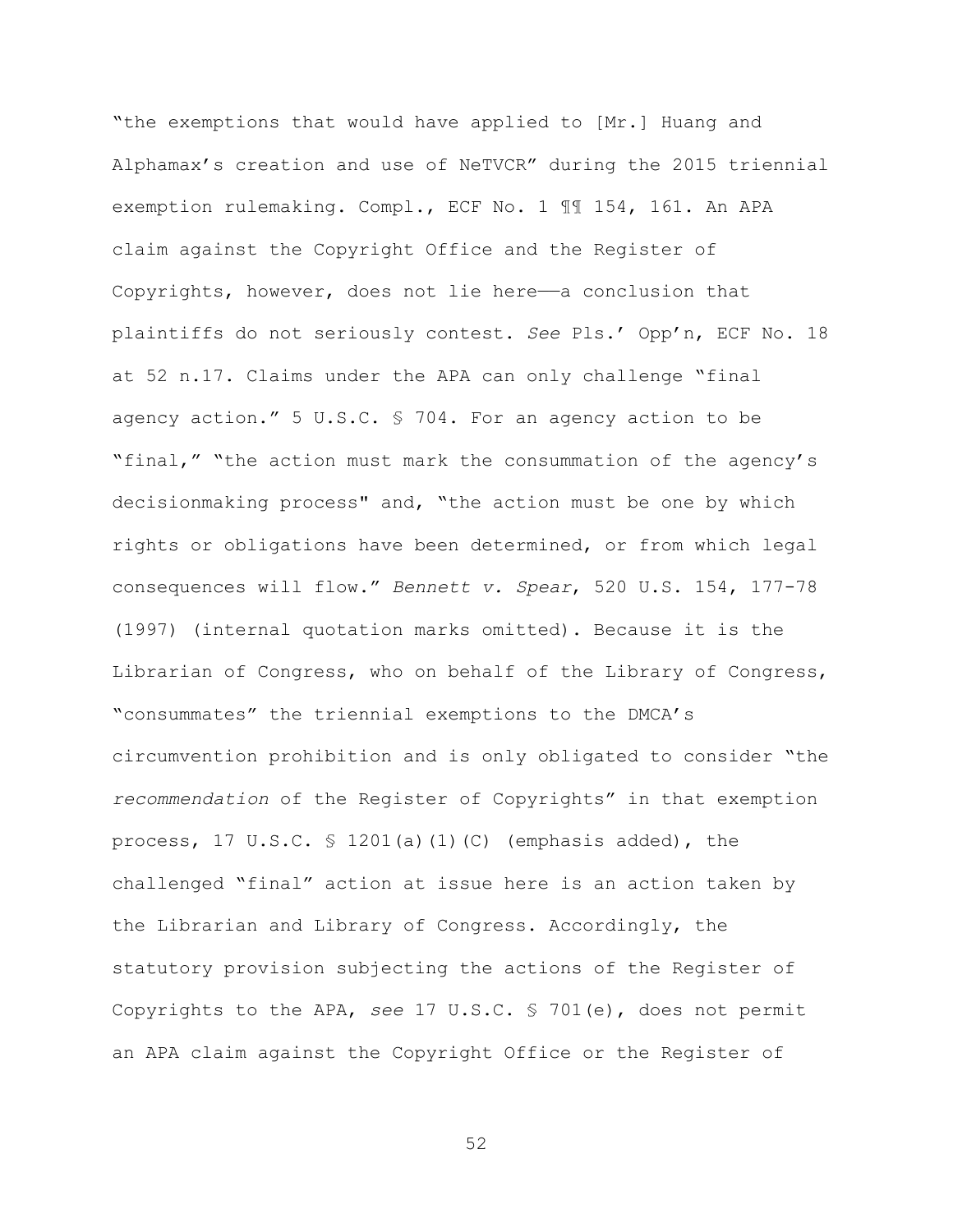Copyrights for agency action taken pursuant to the DMCA's triennial rulemaking process.

Thus, plaintiffs' APA claims are restricted to claims against the Library and Librarian of Congress. Defendants contend that these claims still are not viable, arguing that the APA claims should be dismissed for lack of subject matter jurisdiction because the Library of Congress is not an "agency" as that term is defined in the APA and, accordingly, the APA's waiver of sovereign immunity does not apply to the Librarian's exemption rulemaking. Defs.' Mem. Supp., ECF No. 15-1 at 51. Plaintiffs counter that the APA excludes "the Congress" from its definition of "agency," but the Library of Congress has a "hybrid character" such that in the context of the DMCA's triennial rulemaking it is an Executive Branch agency subject to review under the APA. Pls.' Opp'n, ECF No. 18 at 50-51. Plaintiffs further contend that not understanding the Library to be an Executive Branch agency in connection with its rulemaking authority "would raise grave constitutional questions." *Id.* at 52-53.

The APA waives the sovereign immunity of the United States for claims "in a court of the United States seeking relief other than money damages" when those claims are made against "an agency or an officer or employee thereof." 5 U.S.C. § 702. "The APA defines 'agency' as 'each authority of the Government of the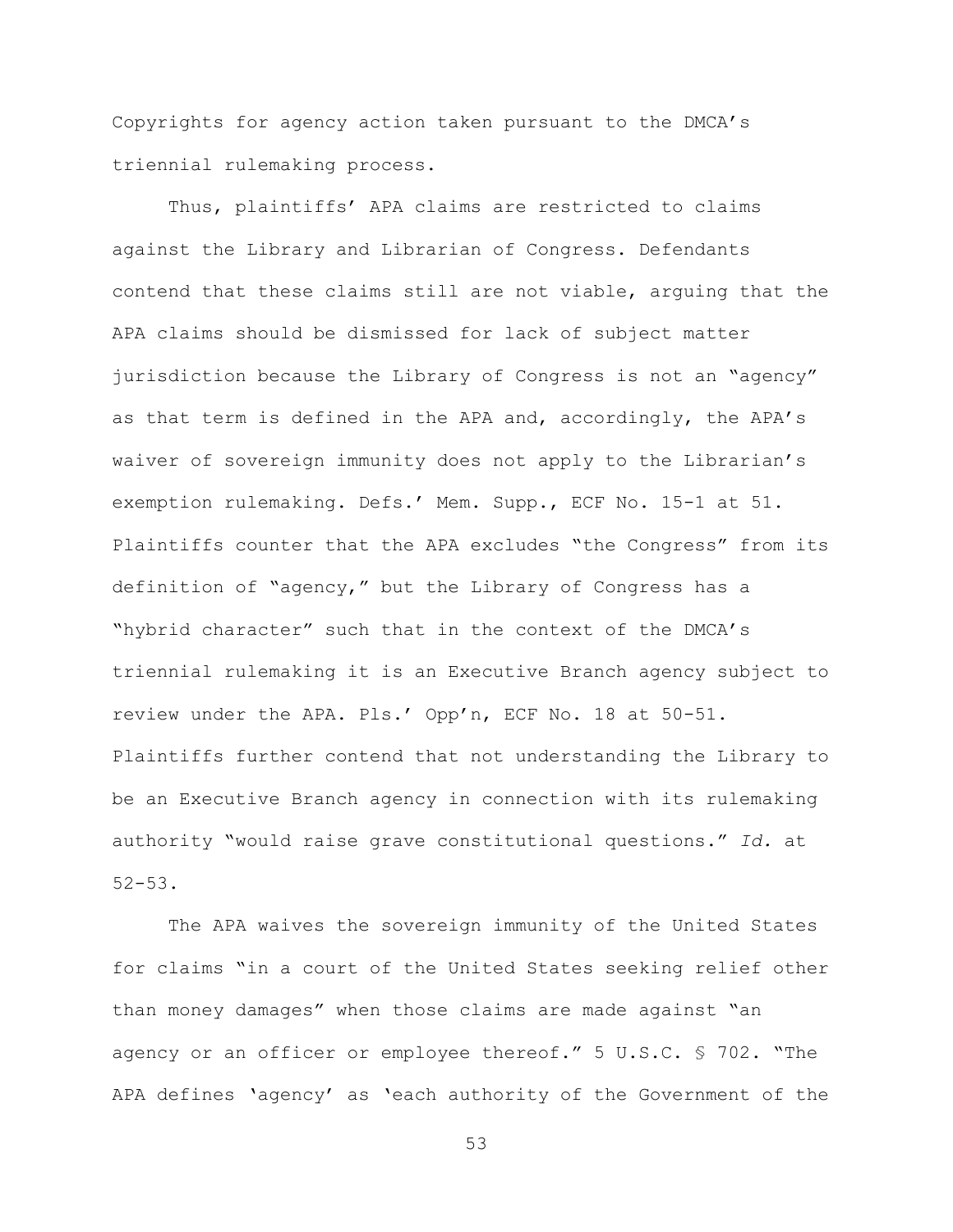United States, whether or not it is within or subject to review by another agency, but does not include— $(A)$  the Congress; (B) the courts of the United States; (C) the governments of the territories or possessions of the United States; (D) the government of the District of Columbia.'" *Franklin v. Massachusetts*, 505 U.S. 788, 800 (1992) (quoting 5 U.S.C. §§ 701(b)(1), 551(1)).

Defendants contend that since the Library of Congress is part of "the Congress," it falls within "the Congress['s]" exemption from the APA's definition of "agency," pointing to abundant authority that would seem to support that conclusion. Defs.' Mem. Supp., ECF No. 15-1 at 51-52. In *Clark v. Library of Congress*, 750 F.2d 89 (D.C. Cir. 1984), the court observed that "the Library of Congress is not an 'agency' as defined under the [APA]" in the context of determining that the plaintiffs relief in the form of damages from the Librarian was barred by sovereign immunity, but not certain non-monetary relief. 750 F.2d at 102-03. (citing 5 U.S.C. § 701(b)(1)(A)). And in *Ethnic Employees of Library of Congress v. Boorstin*, 751 F.2d 1405 (D.C. Cir. 1985), the court likewise observed "that the Library is not an agency under the Administrative Procedure Act." 751 F.2d at 1416 n.15. In *Boorstin*, the court explained that the Supreme Court in *Kissinger v. Reporters Committee for Freedom of the Press*, 445 U.S. 136 (1980) had "noted that the Library of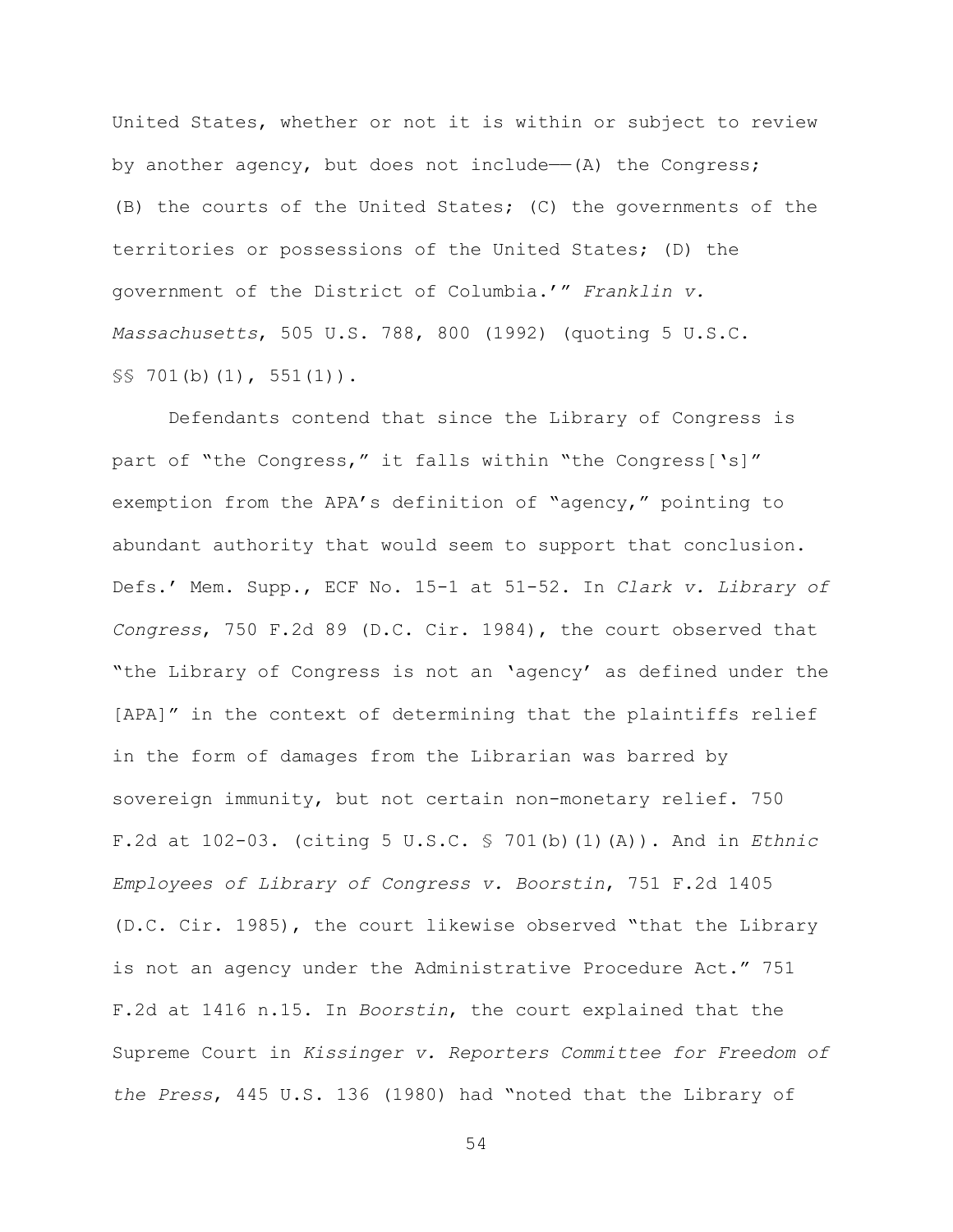Congress is not an agency under the Freedom of Information Act," and because the Freedom of Information Act incorporates the APA's definition of "agency," it follows that the Library is not an "agency" under the APA. 751 F.2d at 1416 n.15 (citing *Kissinger*, 445 U.S. at 145); *accord Terveer v. Billington*, 34 F. Supp. 3d 100, 122 n.10 (D.D.C. 2014).

Plaintiffs, however, note that both *Clark* and *Boorstin* were cases involving the Library in its capacity as an employer, Pls.' Opp'n, ECF No. 18 at 51, and instead point to the more recent D.C. Circuit case *Intercollegiate Broadcasting System, Inc. v. Copyright Royalty Board*, 684 F.3d 1332 (D.C. Cir. 2012) for the proposition that the Library of Congress has a "hybrid character" such that when it performs certain functions it is part of the Legislative Branch, but when it performs certain other functions it is part of the Executive Branch. Pls.' Opp'n at 51 (citing 684 F.3d at 1341-42; *Eltra Corp. v. Ringer*, 579 F.2d 294, 301 (4th Cir. 1978)). In *Intercollegiate*, the court needed to determine whether the Librarian is a "Head of Department" within the meaning of the Constitution's Appointments Clause. 684 F.3d at 1341. The court acknowledged that "Departments" in the Appointments Clause "are themselves in the Executive Branch or at least have some connection with that branch," *id.* (citing *Buckley v. Valeo*, 424 U.S. 1, 127 (1976)), and that the D.C. Circuit had previously referred to the Library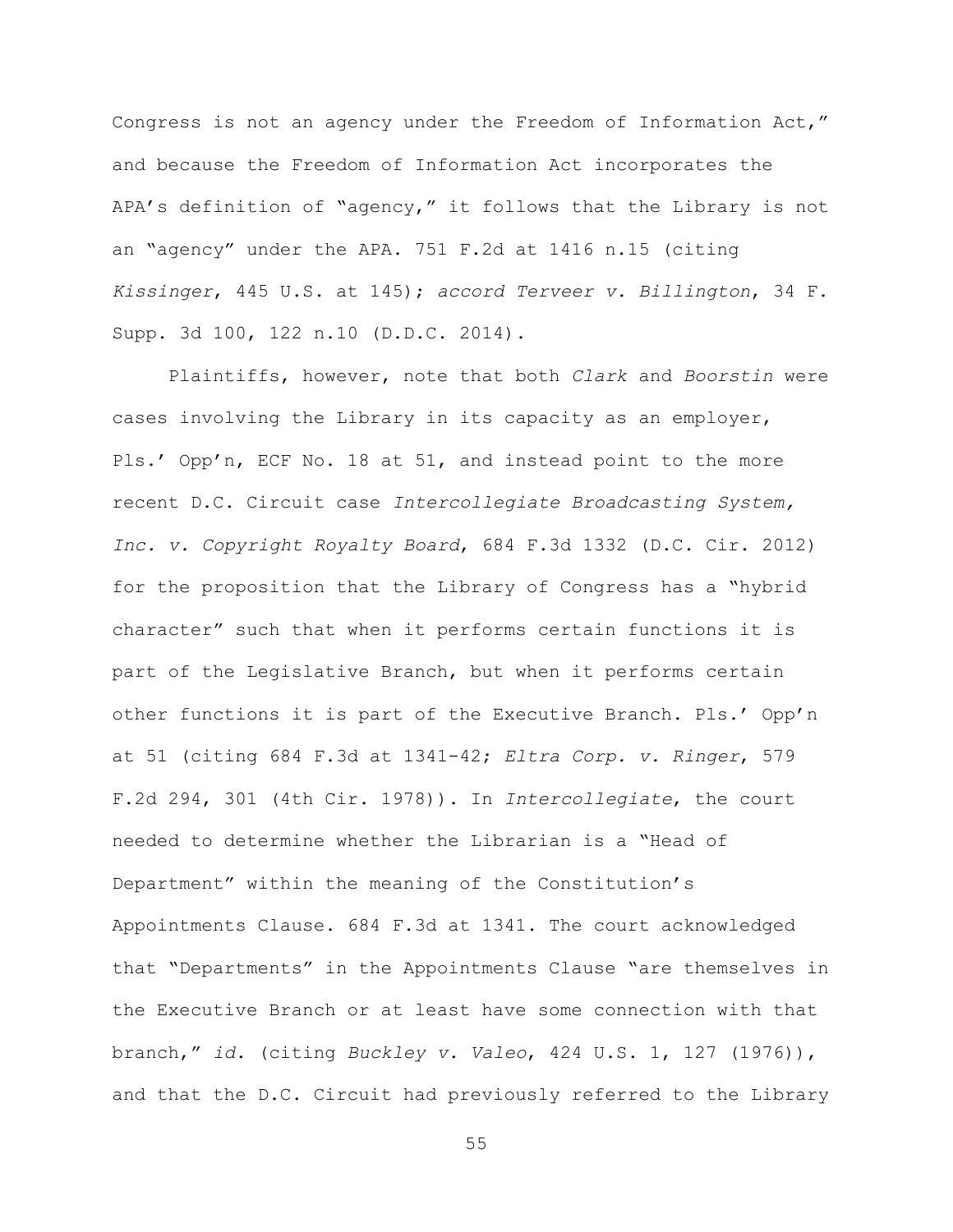of Congress as a "congressional agency." *Id.* (citing *Keeffe v. Library of Congress*, 777 F.2d 1573, 1574 (D.C. Cir. 1985)). Even so, the court concluded that "the Library of Congress is a freestanding entity that clearly meets the definition of "Department" that performs a range of functions, some of which are primarily for legislative purposes, because the Librarian "is appointed by the President with advice and consent of the Senate and is subject to unrestricted removal by the President," *id.* (internal citations omitted), and because the Library's specific functions at issue in the case—"to promulgate copyright regulations, to apply the statute to affected parties, and to set rates and terms case by case," id. at 1342—"are ones generally associated in modern times with executive agencies rather than legislators," *id.* Accordingly, the court concluded that "[i]n this role the Library is undoubtedly a component of the Executive Branch." *Id.* (internal quotation marks omitted).

Defendants respond that the question of "whether, for constitutional purposes, the Library operates as an executive agency"—the question addressed in *Intercollegiate*—is "entirely separate" from the question of whether the Library is part of "the Congress" that is exempt from the APA's definition of "agency." Defs.' Reply, ECF No. 19 at 30. Defendants note that the term "Congress" in the APA is not ambiguous, nor is there any dispute that the Library is part of Congress. *Id.* Defendants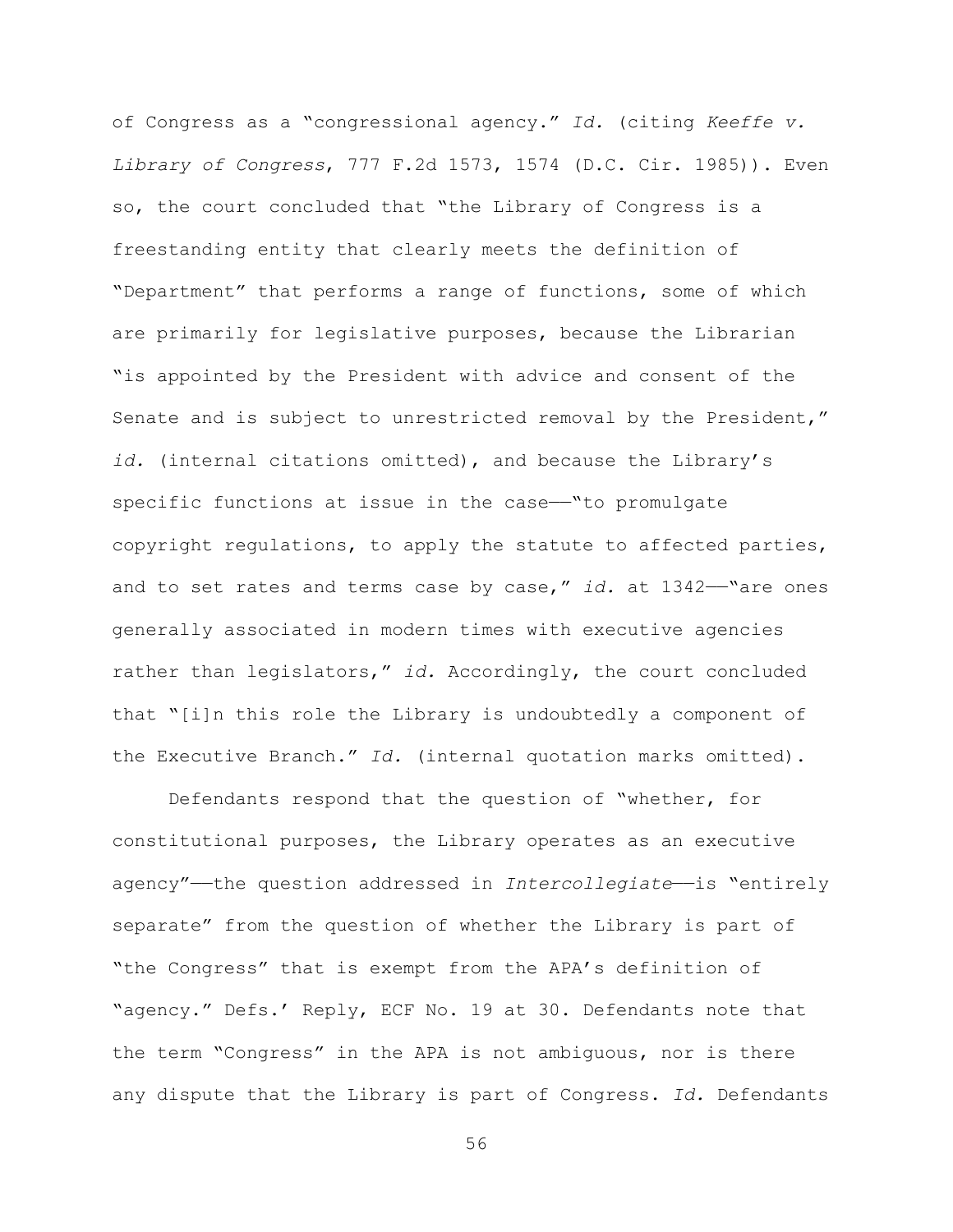also point out that "when Congress intends to subject actions by a Library component to APA review, it does that expressly by enacting statutory language to that effect." *Id*. (citing 17 U.S.C. § 701(e)).

Plaintiffs further argue that Congress made the DMCA's triennial rulemaking process subject to APA review when it enacted the DMCA, pointing to the House Commerce Committee's Report on the DMCA that states that the rulemaking proceeding should be "consistent with the requirements of the Administrative Procedure[] Act," Pls.' Opp'n, ECF No. 18 at 44. (citing Commerce Comm. Rep. at 37); as well as President Clinton's statement upon signing the DMCA that "the Copyright Office is, for constitutional purposes, an executive branch entity," *id.* (citing President William J. Clinton, Statement on Signing the Digital Millennium Copyright Act, (Oct. 28, 1998)); and the fact that the final actions of the Register of Copyrights, who works closely with the Librarian in the DMCA rulemaking, are subject to APA review, *id.* (citing 17 U.S.C. § 701(e)). Defendants respond that the fact that Congress used express statutory language to make the Register's final actions subject to APA review indicates that by not using similar statutory language in the DMCA as to the Librarian's final exemption rulemaking actions, Congress intended to shield that exemption rulemaking from APA review. Defs.' Mem. Supp., ECF No.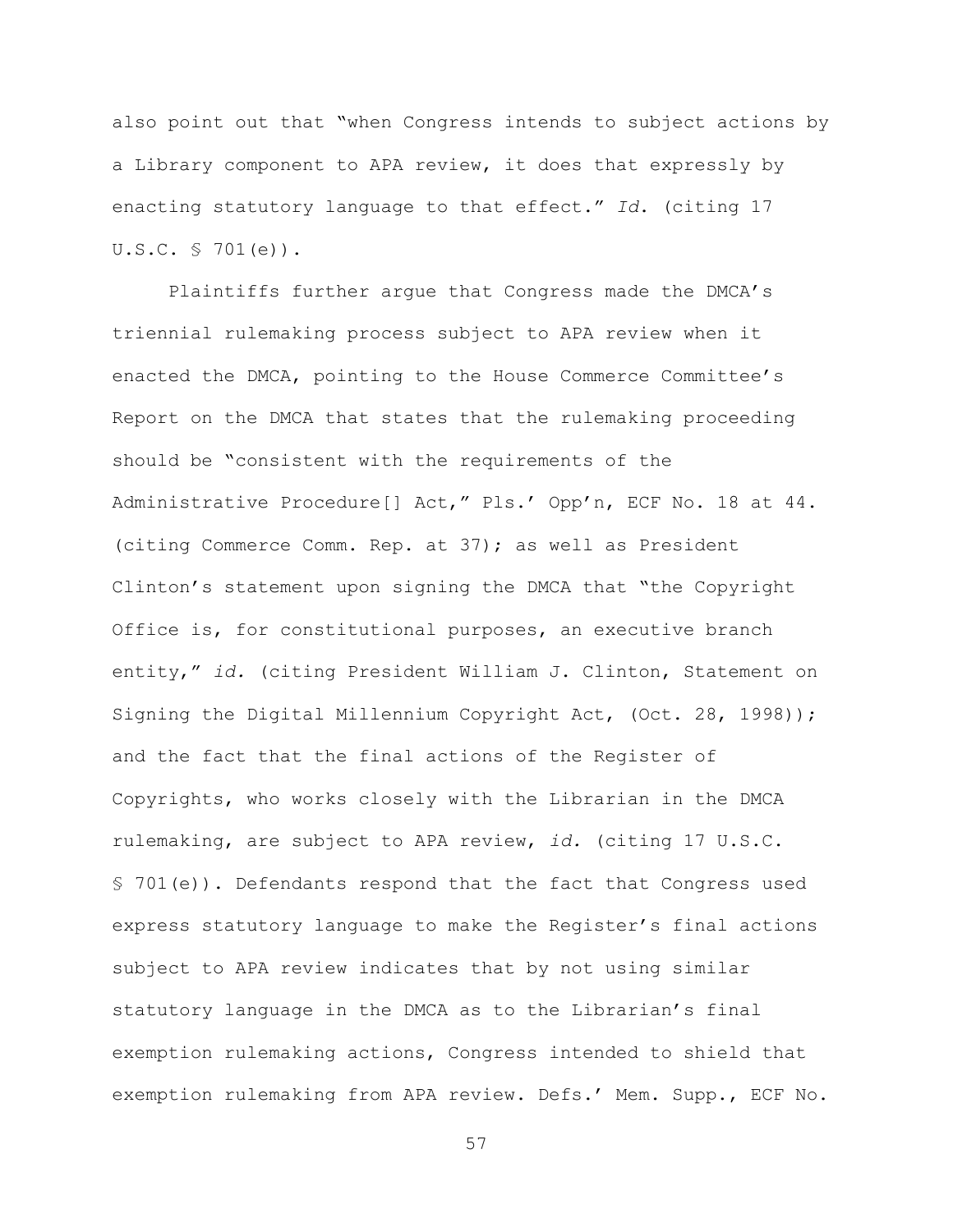15-1 at 52-53; Defs.' Reply, ECF No. 19 at 30. Defendants also argue that because the D.C. Circuit "held the APA did not apply" when it considered another regulatory structure that involved the Librarian acting on a recommendation of the Register of Copyrights, that same conclusion is warranted in this case. Defs.' Mem. Supp., ECF No. 15-1 at 53-54 (citing *Nat'l Ass'n of Broadcasters v. Librarian of Congress*, 146 F.3d 907, 913, 919 (D.C. Cir. 1998).

*Intercollegiate* suggests that the Court should consider the question of whether in its role in the DMCA's triennial rulemaking process "the Library is undoubtedly a 'component of the Executive Branch,'" *id*. at 1341 (citing *Free Enterprise Fund*, 130 S. Ct. at 3163), and if so, whether that affects the exclusion of the Library as part of "Congress" as an agency subject to the APA. The rulemaking process empowers the Librarian to, among other things, determine whether the anticircumvention provision will, or is likely to, adversely affect a person's ability to make noninfringing uses of a class of copyrighted works. *See* 17 U.S.C. § 1201(a)(1)(C). Just as the Library in its role in *Intercollegiate* in promulgating copyright regulations was "undoubtedly a 'component of the Executive Branch,'" so here too is it arguably a component of the Executive Branch in its role in the triennial rulemaking process.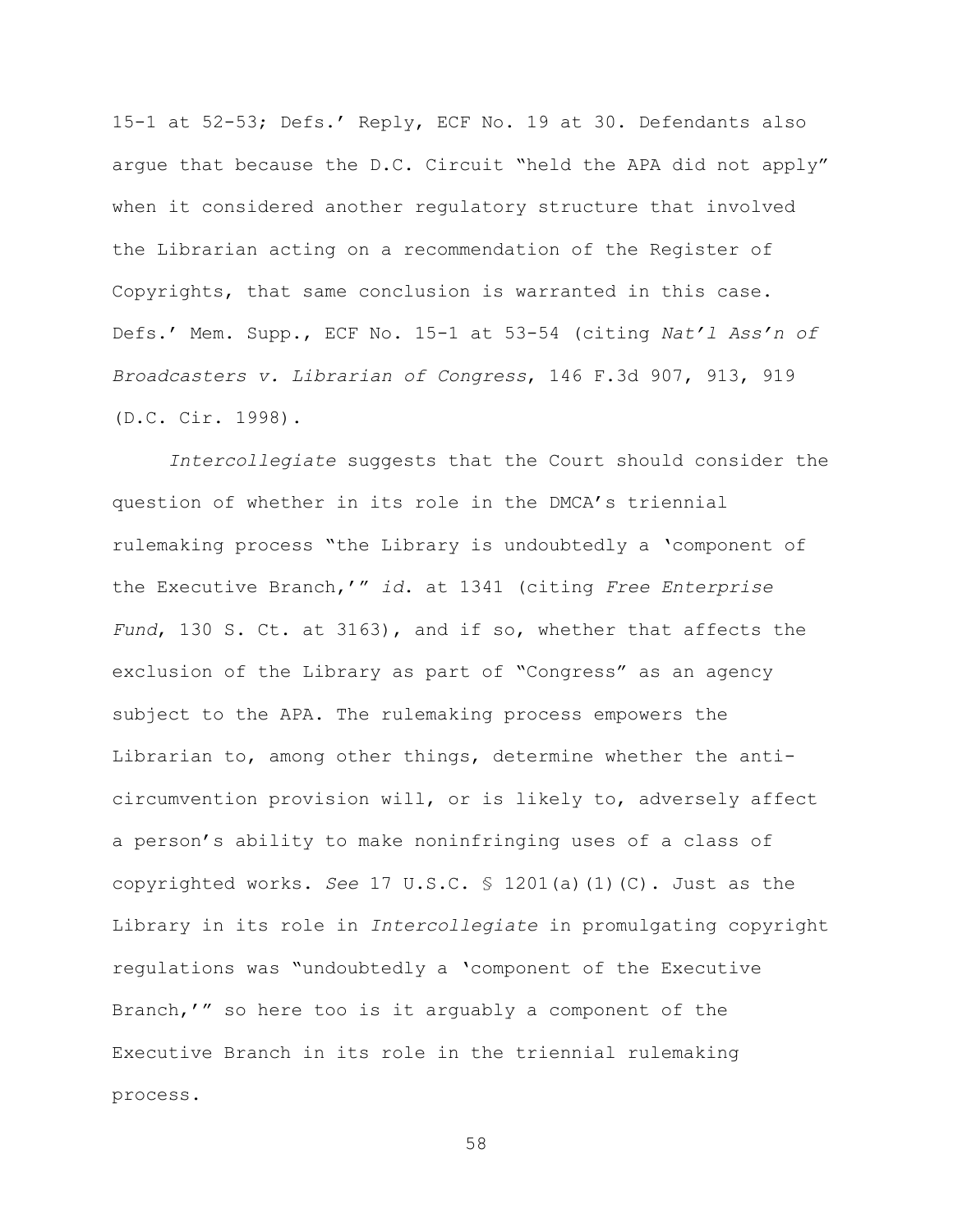However, plaintiffs have pointed to nothing in the text of the APA, its legislative history, or legal precedent that suggests that Congress did not intend to include the Library of Congress when engaging in Executive Branch functions in "the Congress" that it exempted from the APA's definition of "agency." The fact that the legislative history of the DMCA indicates that Congress intended the rulemaking proceedings to be "consistent" with the APA does not persuade the Court that Congress intended the APA to apply to the DMCA because Congress has demonstrated that when it intends to make a Library component subject to APA review, it does so through express statements in legislative text, not arguably ambiguous statements in legislative history. *See* 17 U.S.C. § 701(e) ("Except as provided by section 706(b) and the regulations issued thereunder, all actions taken by the Register of Copyrights under this title are subject to the provisions of the Administrative Procedure Act of June 11, 1946, as amended (c. 324, 60 Stat. 237, title 5, United States Code, Chapter 5, Subchapter II and Chapter 7"). Furthermore, President Clinton's signing statement says nothing at all about whether the APA should apply to the DMCA. Finally, since the DMCA was enacted in 1998, the Library, while adopting certain APA standards and procedures, has not understood the triennial rulemaking process to be subject to the APA. *See* U.S. COPYRIGHT OFFICE, SECTION 1201 OF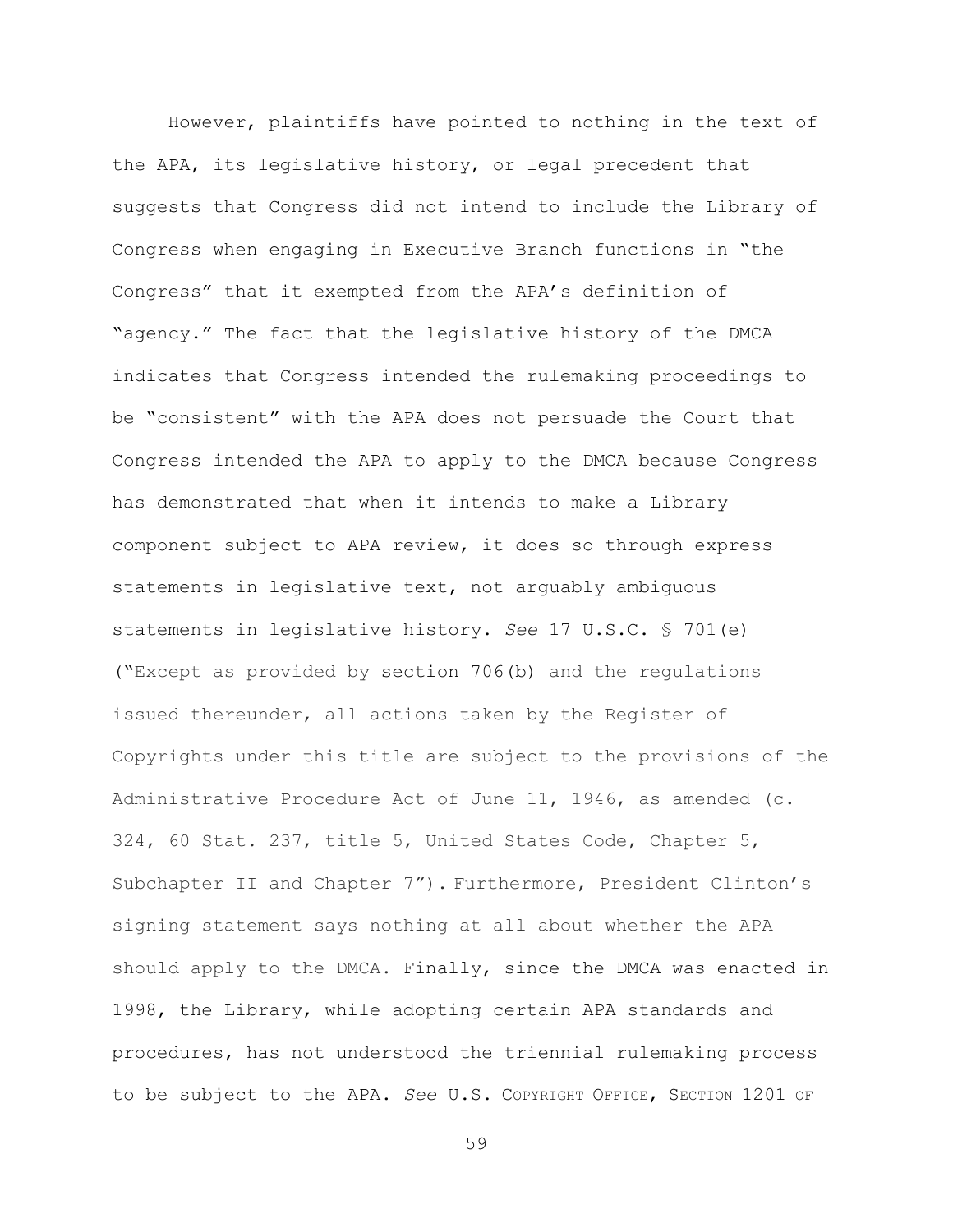TITLE 17, A REPORT OF THE REGISTER OF COPYRIGHTS at 106, 108 (June 2017) (noting that the Librarian's determinations are not subject to challenge under the APA because "[a]lthough the Register of Copyrights issues a recommendation based on the information generated in the rulemaking proceeding, it is the Librarian who adopts the final rule [and] [t]he Library of Congress is not subject to the APA.);<sup>8</sup> see also N.L.R.B. v. Canning, 573 U.S. 513, 525 (2014) (noting that "the longstanding 'practice of the government' . . . is an important interpretive factor) (citations omitted)).

Plaintiffs argue if the Library is "undoubtedly" a "component of the Executive Branch" when it promulgates rules but is deemed "the Congress" under the APA, then this creates a separation of powers issue because Congress is unconstitutionally exercising Executive Branch power when DMCA exemptions are promulgated. *Id.* 51-53 (citing *Metro. Washington Airports Auth. V. Citizens for the Abatement of Aircraft Noise, Inc.*, 501 U.S. 252, 299-300 (1991); *Springer v. Philippine Islands*, 277 U.S. 189, 202 (1928)). Plaintiffs urge the Court to avoid this constitutional problem by understanding the Library

l

In deciding a motion to dismiss, "a Court may take judicial notice of historical, political, or statistical facts, or any other facts that are verifiable with certainty." *Youkelsone v. FDIC*, 910 F. Supp. 2d 213, 221 (D.D.C. 2012) (citing *Mintz v. FDIC*, 729 F. Supp. 2d 276, 278 n.2 (D.D.C. 2010)). Accordingly, the Court **GRANTS** [20] motion to take judicial notice.